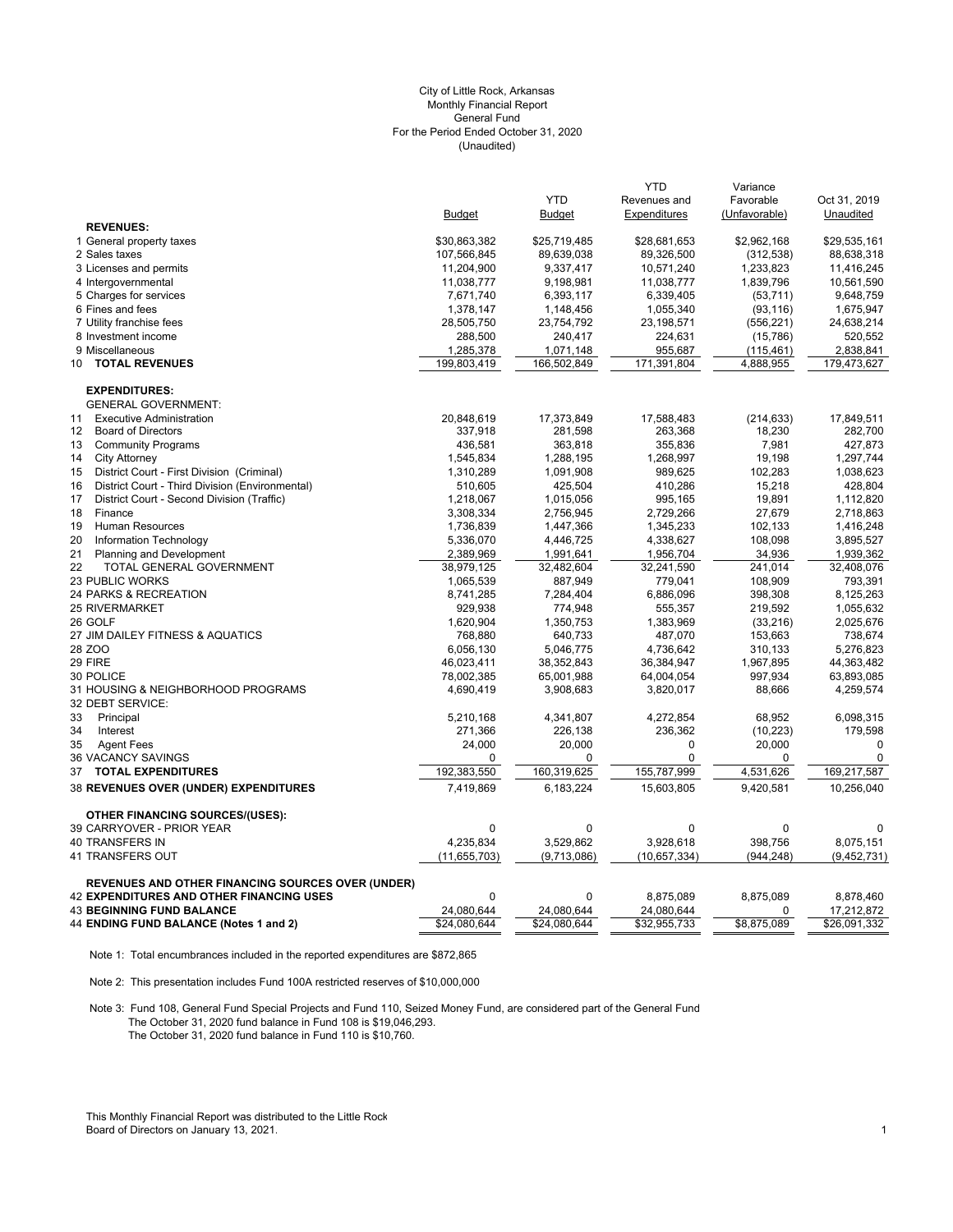# (Unaudited) City of Little Rock, Arkansas Monthly Financial Report General Fund Special Projects Fund For the Period Ended October 31, 2020

| <b>YTD</b><br>Favorable<br>Oct 31, 2019<br>Revenues and<br>Budget<br><b>Budget</b><br>Expenditures<br>(Unfavorable)<br>Unaudited<br><b>REVENUES:</b><br>1 Charges for services<br>\$0<br>\$0<br>\$96,348<br>\$96,348<br>29,547<br>29,547<br>2 Fines and fees<br>$\mathbf 0$<br>$\mathbf 0$<br>3 Intergovernmental<br>0<br>$\Omega$<br>$\Omega$<br>$\Omega$<br>4 Interest income<br>$\mathbf 0$<br>$\Omega$<br>$\Omega$<br>$\Omega$<br>5 Miscellaneous<br>0<br>672,108<br>672,108<br>0<br>$\overline{0}$<br>$\overline{0}$<br>6 TOTAL REVENUES<br>798,002<br>798,002<br><b>EXPENDITURES:</b><br>0<br>3,291,319<br>(3,291,319)<br>7 Executive Administration<br>0<br>$\mathbf 0$<br>$\mathbf 0$<br>8 City Attorney<br>65,092<br>(65,092)<br>9 Finance<br>$\mathbf 0$<br>0<br>1,236<br>(1, 236)<br>10 Information Technology<br>0<br>$\Omega$<br>178,558<br>(178, 558)<br>12 Human Resources<br>0<br>$\Omega$<br>57,927<br>(57, 927)<br>0<br>$\Omega$<br>13 Planning<br>14,033<br>(14, 033)<br>$\Omega$<br>14 Community Programs<br>$\Omega$<br>1,649,665<br>(1,649,665)<br>15 Public Works<br>0<br>424,228<br>$\Omega$<br>(424, 228)<br>16 Parks and Recreation<br>0<br>$\Omega$<br>288,232<br>(288, 232)<br>17 Jim Dailey Fitness and Aquatics<br>0<br>$\Omega$<br>72,416<br>(72, 416)<br>18 Fire<br>$\Omega$<br>$\Omega$<br>6,320<br>(6,320)<br>19 Police<br>0<br>$\Omega$<br>416,175<br>(416, 175)<br>20 Housing<br>$\mathbf 0$<br>$\Omega$<br>604,600<br>(604, 600)<br>21 Fleet<br>$\mathbf 0$<br>$\Omega$<br>369,972<br>(369, 972)<br>22 Zoo<br>0<br>114,624<br>(114, 624)<br>$\Omega$<br>$\Omega$<br>$\Omega$<br>7,554,398<br>(7, 554, 398)<br>23 TOTAL EXPENDITURES<br>0<br>0<br>(6,756,396)<br>(6,756,396)<br>24 REVENUES OVER (UNDER) EXPENDITURES<br>OTHER FINANCING SOURCES (USES):<br>25 Transfers In<br>0<br>0<br>11,256,152<br>11,256,152<br>$\mathbf 0$<br>0<br>(482, 290)<br>(482, 290)<br>26 Transfers Out<br>REVENUES AND OTHER FINANCING SOURCES OVER (UNDER)<br>27 EXPENDITURES AND OTHER FINANCING USES<br>0<br>0<br>4,017,466<br>4,017,466<br>(2,354,880)<br><b>28 BEGINNING FUND BALANCE</b><br>0<br>0<br>15,028,827<br>15,028,827<br>\$0<br>\$0<br>\$19,046,293<br>\$19,046,293<br>29 ENDING FUND BALANCE (Note 1) |  | <b>YTD</b> | Variance |               |
|------------------------------------------------------------------------------------------------------------------------------------------------------------------------------------------------------------------------------------------------------------------------------------------------------------------------------------------------------------------------------------------------------------------------------------------------------------------------------------------------------------------------------------------------------------------------------------------------------------------------------------------------------------------------------------------------------------------------------------------------------------------------------------------------------------------------------------------------------------------------------------------------------------------------------------------------------------------------------------------------------------------------------------------------------------------------------------------------------------------------------------------------------------------------------------------------------------------------------------------------------------------------------------------------------------------------------------------------------------------------------------------------------------------------------------------------------------------------------------------------------------------------------------------------------------------------------------------------------------------------------------------------------------------------------------------------------------------------------------------------------------------------------------------------------------------------------------------------------------------------------------------------------------------------------------------------------------------------------------------------------------------------------------------------------------------------------------------------------------------------------------------------------------------------------------------------------------------------------------------|--|------------|----------|---------------|
|                                                                                                                                                                                                                                                                                                                                                                                                                                                                                                                                                                                                                                                                                                                                                                                                                                                                                                                                                                                                                                                                                                                                                                                                                                                                                                                                                                                                                                                                                                                                                                                                                                                                                                                                                                                                                                                                                                                                                                                                                                                                                                                                                                                                                                          |  |            |          |               |
|                                                                                                                                                                                                                                                                                                                                                                                                                                                                                                                                                                                                                                                                                                                                                                                                                                                                                                                                                                                                                                                                                                                                                                                                                                                                                                                                                                                                                                                                                                                                                                                                                                                                                                                                                                                                                                                                                                                                                                                                                                                                                                                                                                                                                                          |  |            |          |               |
|                                                                                                                                                                                                                                                                                                                                                                                                                                                                                                                                                                                                                                                                                                                                                                                                                                                                                                                                                                                                                                                                                                                                                                                                                                                                                                                                                                                                                                                                                                                                                                                                                                                                                                                                                                                                                                                                                                                                                                                                                                                                                                                                                                                                                                          |  |            |          |               |
|                                                                                                                                                                                                                                                                                                                                                                                                                                                                                                                                                                                                                                                                                                                                                                                                                                                                                                                                                                                                                                                                                                                                                                                                                                                                                                                                                                                                                                                                                                                                                                                                                                                                                                                                                                                                                                                                                                                                                                                                                                                                                                                                                                                                                                          |  |            |          | \$142,755     |
|                                                                                                                                                                                                                                                                                                                                                                                                                                                                                                                                                                                                                                                                                                                                                                                                                                                                                                                                                                                                                                                                                                                                                                                                                                                                                                                                                                                                                                                                                                                                                                                                                                                                                                                                                                                                                                                                                                                                                                                                                                                                                                                                                                                                                                          |  |            |          | 35,702        |
|                                                                                                                                                                                                                                                                                                                                                                                                                                                                                                                                                                                                                                                                                                                                                                                                                                                                                                                                                                                                                                                                                                                                                                                                                                                                                                                                                                                                                                                                                                                                                                                                                                                                                                                                                                                                                                                                                                                                                                                                                                                                                                                                                                                                                                          |  |            |          | 235           |
|                                                                                                                                                                                                                                                                                                                                                                                                                                                                                                                                                                                                                                                                                                                                                                                                                                                                                                                                                                                                                                                                                                                                                                                                                                                                                                                                                                                                                                                                                                                                                                                                                                                                                                                                                                                                                                                                                                                                                                                                                                                                                                                                                                                                                                          |  |            |          | $\Omega$      |
|                                                                                                                                                                                                                                                                                                                                                                                                                                                                                                                                                                                                                                                                                                                                                                                                                                                                                                                                                                                                                                                                                                                                                                                                                                                                                                                                                                                                                                                                                                                                                                                                                                                                                                                                                                                                                                                                                                                                                                                                                                                                                                                                                                                                                                          |  |            |          | 296,722       |
|                                                                                                                                                                                                                                                                                                                                                                                                                                                                                                                                                                                                                                                                                                                                                                                                                                                                                                                                                                                                                                                                                                                                                                                                                                                                                                                                                                                                                                                                                                                                                                                                                                                                                                                                                                                                                                                                                                                                                                                                                                                                                                                                                                                                                                          |  |            |          | 475,414       |
|                                                                                                                                                                                                                                                                                                                                                                                                                                                                                                                                                                                                                                                                                                                                                                                                                                                                                                                                                                                                                                                                                                                                                                                                                                                                                                                                                                                                                                                                                                                                                                                                                                                                                                                                                                                                                                                                                                                                                                                                                                                                                                                                                                                                                                          |  |            |          |               |
|                                                                                                                                                                                                                                                                                                                                                                                                                                                                                                                                                                                                                                                                                                                                                                                                                                                                                                                                                                                                                                                                                                                                                                                                                                                                                                                                                                                                                                                                                                                                                                                                                                                                                                                                                                                                                                                                                                                                                                                                                                                                                                                                                                                                                                          |  |            |          | 878,061       |
|                                                                                                                                                                                                                                                                                                                                                                                                                                                                                                                                                                                                                                                                                                                                                                                                                                                                                                                                                                                                                                                                                                                                                                                                                                                                                                                                                                                                                                                                                                                                                                                                                                                                                                                                                                                                                                                                                                                                                                                                                                                                                                                                                                                                                                          |  |            |          | $\Omega$      |
|                                                                                                                                                                                                                                                                                                                                                                                                                                                                                                                                                                                                                                                                                                                                                                                                                                                                                                                                                                                                                                                                                                                                                                                                                                                                                                                                                                                                                                                                                                                                                                                                                                                                                                                                                                                                                                                                                                                                                                                                                                                                                                                                                                                                                                          |  |            |          | 4,855         |
|                                                                                                                                                                                                                                                                                                                                                                                                                                                                                                                                                                                                                                                                                                                                                                                                                                                                                                                                                                                                                                                                                                                                                                                                                                                                                                                                                                                                                                                                                                                                                                                                                                                                                                                                                                                                                                                                                                                                                                                                                                                                                                                                                                                                                                          |  |            |          | 553,243       |
|                                                                                                                                                                                                                                                                                                                                                                                                                                                                                                                                                                                                                                                                                                                                                                                                                                                                                                                                                                                                                                                                                                                                                                                                                                                                                                                                                                                                                                                                                                                                                                                                                                                                                                                                                                                                                                                                                                                                                                                                                                                                                                                                                                                                                                          |  |            |          | 71,129        |
|                                                                                                                                                                                                                                                                                                                                                                                                                                                                                                                                                                                                                                                                                                                                                                                                                                                                                                                                                                                                                                                                                                                                                                                                                                                                                                                                                                                                                                                                                                                                                                                                                                                                                                                                                                                                                                                                                                                                                                                                                                                                                                                                                                                                                                          |  |            |          | 166,015       |
|                                                                                                                                                                                                                                                                                                                                                                                                                                                                                                                                                                                                                                                                                                                                                                                                                                                                                                                                                                                                                                                                                                                                                                                                                                                                                                                                                                                                                                                                                                                                                                                                                                                                                                                                                                                                                                                                                                                                                                                                                                                                                                                                                                                                                                          |  |            |          | 4,698,328     |
|                                                                                                                                                                                                                                                                                                                                                                                                                                                                                                                                                                                                                                                                                                                                                                                                                                                                                                                                                                                                                                                                                                                                                                                                                                                                                                                                                                                                                                                                                                                                                                                                                                                                                                                                                                                                                                                                                                                                                                                                                                                                                                                                                                                                                                          |  |            |          | 824,712       |
|                                                                                                                                                                                                                                                                                                                                                                                                                                                                                                                                                                                                                                                                                                                                                                                                                                                                                                                                                                                                                                                                                                                                                                                                                                                                                                                                                                                                                                                                                                                                                                                                                                                                                                                                                                                                                                                                                                                                                                                                                                                                                                                                                                                                                                          |  |            |          | 1,575,589     |
|                                                                                                                                                                                                                                                                                                                                                                                                                                                                                                                                                                                                                                                                                                                                                                                                                                                                                                                                                                                                                                                                                                                                                                                                                                                                                                                                                                                                                                                                                                                                                                                                                                                                                                                                                                                                                                                                                                                                                                                                                                                                                                                                                                                                                                          |  |            |          | $\Omega$      |
|                                                                                                                                                                                                                                                                                                                                                                                                                                                                                                                                                                                                                                                                                                                                                                                                                                                                                                                                                                                                                                                                                                                                                                                                                                                                                                                                                                                                                                                                                                                                                                                                                                                                                                                                                                                                                                                                                                                                                                                                                                                                                                                                                                                                                                          |  |            |          | 2,570         |
|                                                                                                                                                                                                                                                                                                                                                                                                                                                                                                                                                                                                                                                                                                                                                                                                                                                                                                                                                                                                                                                                                                                                                                                                                                                                                                                                                                                                                                                                                                                                                                                                                                                                                                                                                                                                                                                                                                                                                                                                                                                                                                                                                                                                                                          |  |            |          | 3,693         |
|                                                                                                                                                                                                                                                                                                                                                                                                                                                                                                                                                                                                                                                                                                                                                                                                                                                                                                                                                                                                                                                                                                                                                                                                                                                                                                                                                                                                                                                                                                                                                                                                                                                                                                                                                                                                                                                                                                                                                                                                                                                                                                                                                                                                                                          |  |            |          | 733,125       |
|                                                                                                                                                                                                                                                                                                                                                                                                                                                                                                                                                                                                                                                                                                                                                                                                                                                                                                                                                                                                                                                                                                                                                                                                                                                                                                                                                                                                                                                                                                                                                                                                                                                                                                                                                                                                                                                                                                                                                                                                                                                                                                                                                                                                                                          |  |            |          | 85,669        |
|                                                                                                                                                                                                                                                                                                                                                                                                                                                                                                                                                                                                                                                                                                                                                                                                                                                                                                                                                                                                                                                                                                                                                                                                                                                                                                                                                                                                                                                                                                                                                                                                                                                                                                                                                                                                                                                                                                                                                                                                                                                                                                                                                                                                                                          |  |            |          | 164,448       |
|                                                                                                                                                                                                                                                                                                                                                                                                                                                                                                                                                                                                                                                                                                                                                                                                                                                                                                                                                                                                                                                                                                                                                                                                                                                                                                                                                                                                                                                                                                                                                                                                                                                                                                                                                                                                                                                                                                                                                                                                                                                                                                                                                                                                                                          |  |            |          | 9,761,436     |
|                                                                                                                                                                                                                                                                                                                                                                                                                                                                                                                                                                                                                                                                                                                                                                                                                                                                                                                                                                                                                                                                                                                                                                                                                                                                                                                                                                                                                                                                                                                                                                                                                                                                                                                                                                                                                                                                                                                                                                                                                                                                                                                                                                                                                                          |  |            |          | (9, 286, 022) |
|                                                                                                                                                                                                                                                                                                                                                                                                                                                                                                                                                                                                                                                                                                                                                                                                                                                                                                                                                                                                                                                                                                                                                                                                                                                                                                                                                                                                                                                                                                                                                                                                                                                                                                                                                                                                                                                                                                                                                                                                                                                                                                                                                                                                                                          |  |            |          |               |
|                                                                                                                                                                                                                                                                                                                                                                                                                                                                                                                                                                                                                                                                                                                                                                                                                                                                                                                                                                                                                                                                                                                                                                                                                                                                                                                                                                                                                                                                                                                                                                                                                                                                                                                                                                                                                                                                                                                                                                                                                                                                                                                                                                                                                                          |  |            |          | 9,396,231     |
|                                                                                                                                                                                                                                                                                                                                                                                                                                                                                                                                                                                                                                                                                                                                                                                                                                                                                                                                                                                                                                                                                                                                                                                                                                                                                                                                                                                                                                                                                                                                                                                                                                                                                                                                                                                                                                                                                                                                                                                                                                                                                                                                                                                                                                          |  |            |          | (2,465,089)   |
|                                                                                                                                                                                                                                                                                                                                                                                                                                                                                                                                                                                                                                                                                                                                                                                                                                                                                                                                                                                                                                                                                                                                                                                                                                                                                                                                                                                                                                                                                                                                                                                                                                                                                                                                                                                                                                                                                                                                                                                                                                                                                                                                                                                                                                          |  |            |          |               |
|                                                                                                                                                                                                                                                                                                                                                                                                                                                                                                                                                                                                                                                                                                                                                                                                                                                                                                                                                                                                                                                                                                                                                                                                                                                                                                                                                                                                                                                                                                                                                                                                                                                                                                                                                                                                                                                                                                                                                                                                                                                                                                                                                                                                                                          |  |            |          |               |
|                                                                                                                                                                                                                                                                                                                                                                                                                                                                                                                                                                                                                                                                                                                                                                                                                                                                                                                                                                                                                                                                                                                                                                                                                                                                                                                                                                                                                                                                                                                                                                                                                                                                                                                                                                                                                                                                                                                                                                                                                                                                                                                                                                                                                                          |  |            |          | 16,420,899    |
|                                                                                                                                                                                                                                                                                                                                                                                                                                                                                                                                                                                                                                                                                                                                                                                                                                                                                                                                                                                                                                                                                                                                                                                                                                                                                                                                                                                                                                                                                                                                                                                                                                                                                                                                                                                                                                                                                                                                                                                                                                                                                                                                                                                                                                          |  |            |          | \$14,066,019  |

Note 1: As of October 31, 2020, fund balance is composed of 173 projects utilizing full fund balance.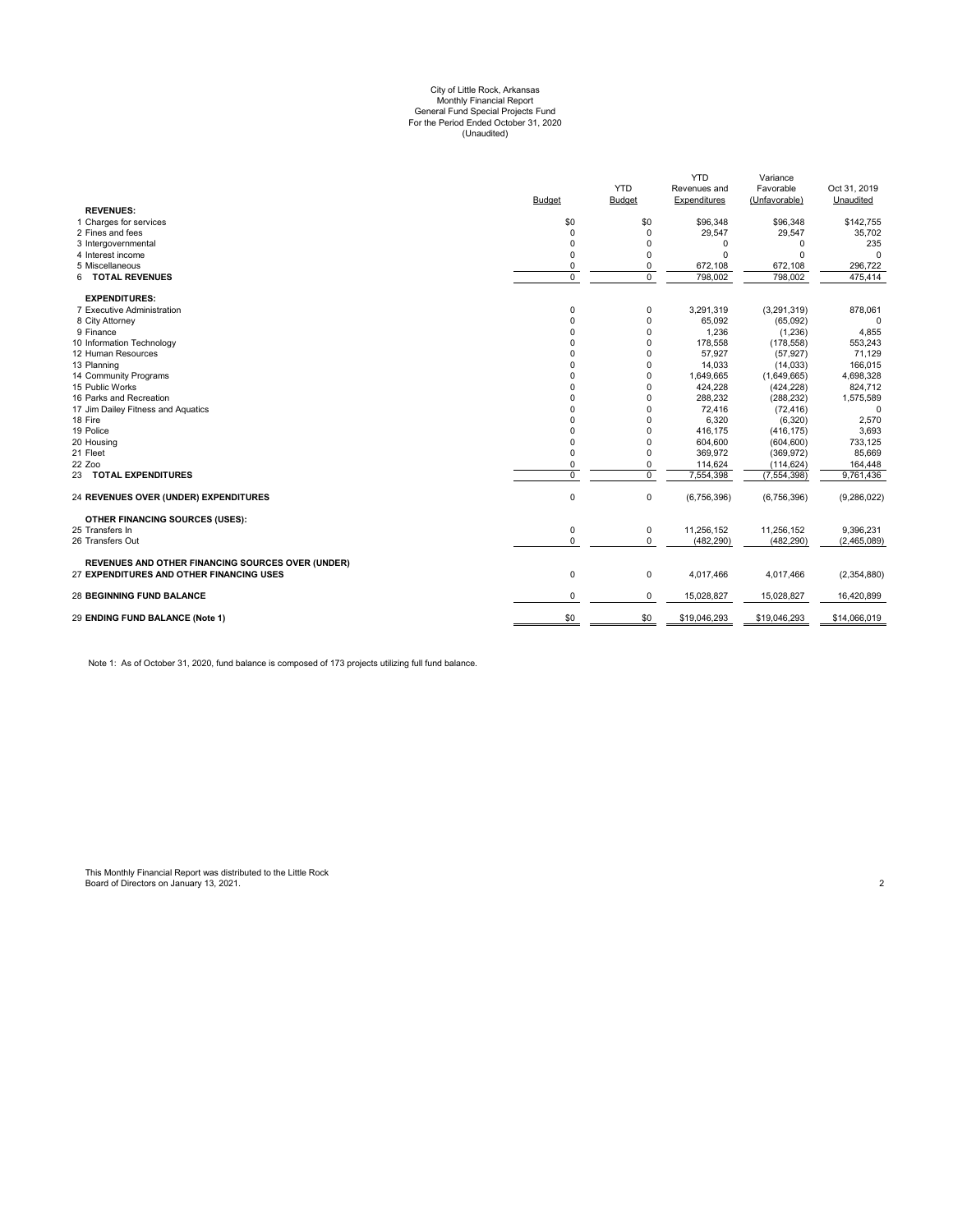#### City of Little Rock, Arkansas Monthly Financial Report Franchise Fee Collection Fund For the Period Ended October 31, 2020 (Unaudited)

|                                                          | Budget   | <b>YTD</b><br>Budget | <b>YTD</b><br>Revenues and<br>Expenditures | Variance<br>Favorable<br>(Unfavorable) | Oct 31, 2019<br>Unaudited |
|----------------------------------------------------------|----------|----------------------|--------------------------------------------|----------------------------------------|---------------------------|
| <b>REVENUES:</b>                                         |          |                      |                                            |                                        |                           |
| 1 Utility franchise fees                                 | \$0      | \$0                  | \$281,000                                  | \$281,000                              | \$300,000                 |
| 2 Interest income                                        |          | ი                    |                                            |                                        |                           |
| 3 Miscellaneous                                          |          | 0                    |                                            |                                        |                           |
| <b>TOTAL REVENUES</b>                                    | $\Omega$ | 0                    | 281,000                                    | 281,000                                | 300,000                   |
| <b>EXPENDITURES:</b>                                     |          |                      |                                            |                                        |                           |
| 5 General Government                                     | 0        | 0                    | 0                                          | 0                                      | 0                         |
| <b>TOTAL EXPENDITURES</b><br>6.                          | $\Omega$ | 0                    | $\Omega$                                   | $\Omega$                               | 0                         |
| 7 REVENUES OVER (UNDER) EXPENDITURES                     | 0        | 0                    | 281,000                                    | 281,000                                | 300,000                   |
| OTHER FINANCING SOURCES (USES):                          |          |                      |                                            |                                        |                           |
| 8 Transfers In                                           | 0        | 0                    | $\Omega$                                   | $\Omega$                               | 0                         |
| 9 Transfers Out                                          | $\Omega$ | 0                    | $\Omega$                                   | 0                                      | 0                         |
| <b>REVENUES AND OTHER FINANCING SOURCES OVER (UNDER)</b> |          |                      |                                            |                                        |                           |
| <b>10 EXPENDITURES AND OTHER FINANCING USES</b>          | 0        | 0                    | 281,000                                    | 281,000                                | 300,000                   |
| <b>11 BEGINNING FUND BALANCE</b>                         | 0        | 0                    | (1)                                        | (1)                                    | (1)                       |
| <b>12 ENDING FUND BALANCE</b>                            | \$0      | \$0                  | \$280,999                                  | \$280,999                              | \$299,999                 |

NOTE: Franchise revenues pledged to the 2017 Capital Improvement Revenue Refunding Bonds are initially deposited into the Franchise Fee Collection Fund. The debt service requirement is transferred on a monthly basis to the Trustee for deposit in the 2017 Capital Improvement Revenue Refunding Bond Debt Service Fund. After the monthly debt service requirement is met, franchise revenues are transferred into the General Fund.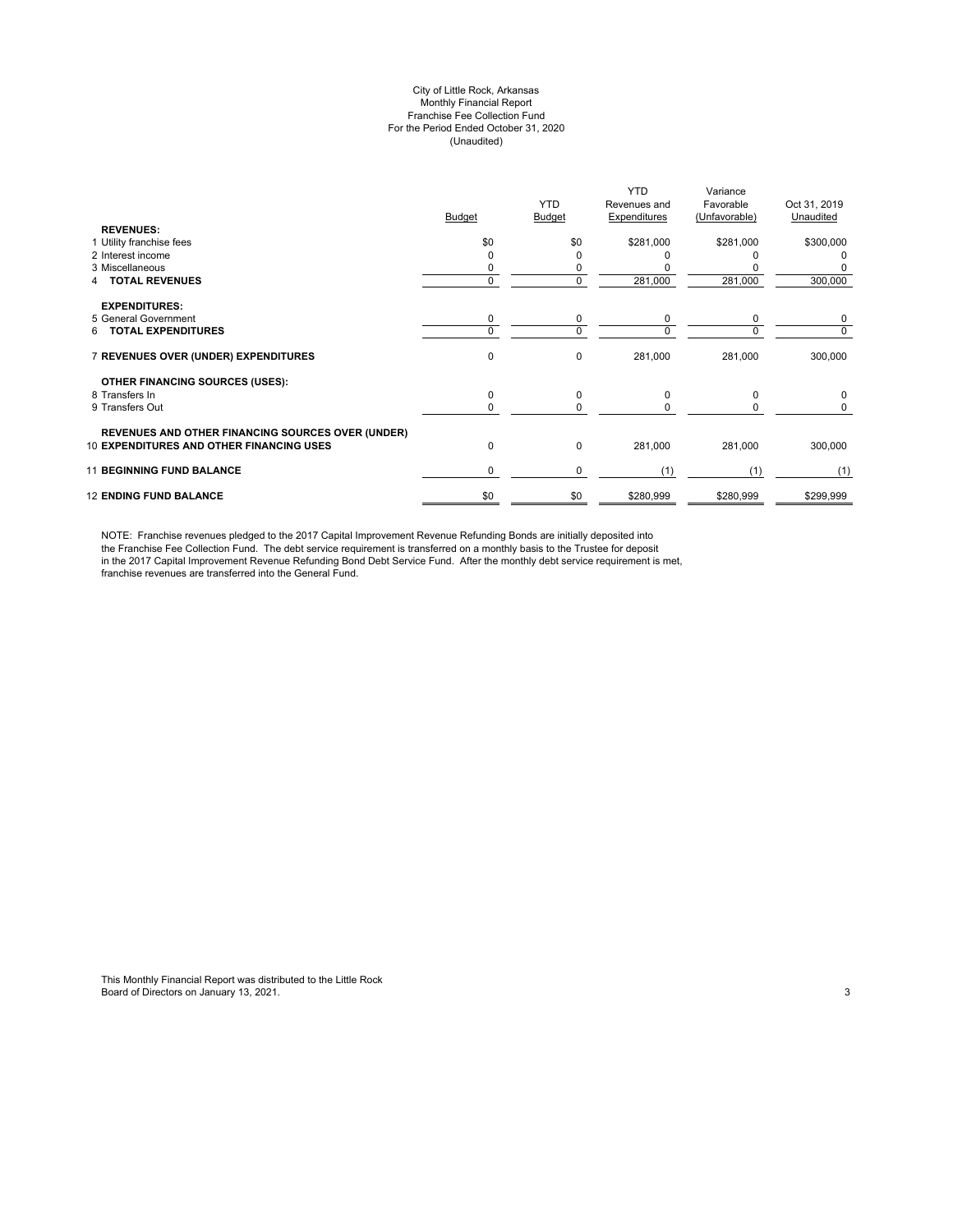## City of Little Rock, Arkansas (Unaudited) For the Period Ended October 31, 2020 Seized Money Fund Monthly Financial Report

| <b>REVENUES:</b>                                                                                            | <b>Budget</b> | <b>YTD</b><br><b>Budget</b> | YTD.<br>Revenues and<br>Expenditures | Variance<br>Favorable<br>(Unfavorable) | Oct 31, 2019<br>Unaudited |
|-------------------------------------------------------------------------------------------------------------|---------------|-----------------------------|--------------------------------------|----------------------------------------|---------------------------|
| 1 Charges for services                                                                                      | \$0           | \$0                         | \$0                                  | \$0                                    | \$0                       |
| 2 Interest income                                                                                           |               | 0                           | 2,858                                | 2,858                                  | 5,951                     |
| 3 Miscellaneous                                                                                             |               | 0                           | 21,432                               | 21,432                                 | 46,987                    |
| <b>TOTAL REVENUES</b><br>4                                                                                  |               | 0                           | 24,290                               | 24,290                                 | 52,938                    |
| <b>EXPENDITURES:</b>                                                                                        |               |                             |                                      |                                        |                           |
| 5 Police                                                                                                    | 0             | 0                           | 84,037                               | (84, 037)                              | 157,638                   |
| 6 TOTAL EXPENDITURES                                                                                        |               | 0                           | 84,037                               | (84, 037)                              | 157,638                   |
| 7 REVENUES OVER (UNDER) EXPENDITURES                                                                        | $\mathbf 0$   | 0                           | (59, 747)                            | (59, 747)                              | (104, 700)                |
| <b>OTHER FINANCING SOURCES (USES):</b>                                                                      |               |                             |                                      |                                        |                           |
| 8 Transfers In                                                                                              | $\mathbf 0$   | 0                           | 0                                    | 0                                      | 0                         |
| 9 Transfers Out                                                                                             |               | 0                           | $\Omega$                             | 0                                      | 0                         |
| <b>REVENUES AND OTHER FINANCING SOURCES OVER (UNDER)</b><br><b>10 EXPENDITURES AND OTHER FINANCING USES</b> | $\mathbf 0$   | 0                           | (59, 747)                            | (59, 747)                              | (104, 700)                |
|                                                                                                             |               |                             |                                      |                                        |                           |
| <b>11 BEGINNING FUND BALANCE</b>                                                                            | $\Omega$      | 0                           | 70,507                               | 70,507                                 | 115,726                   |
| <b>12 ENDING FUND BALANCE</b>                                                                               | \$0           | \$0                         | \$10,760                             | \$10,760                               | \$11,026                  |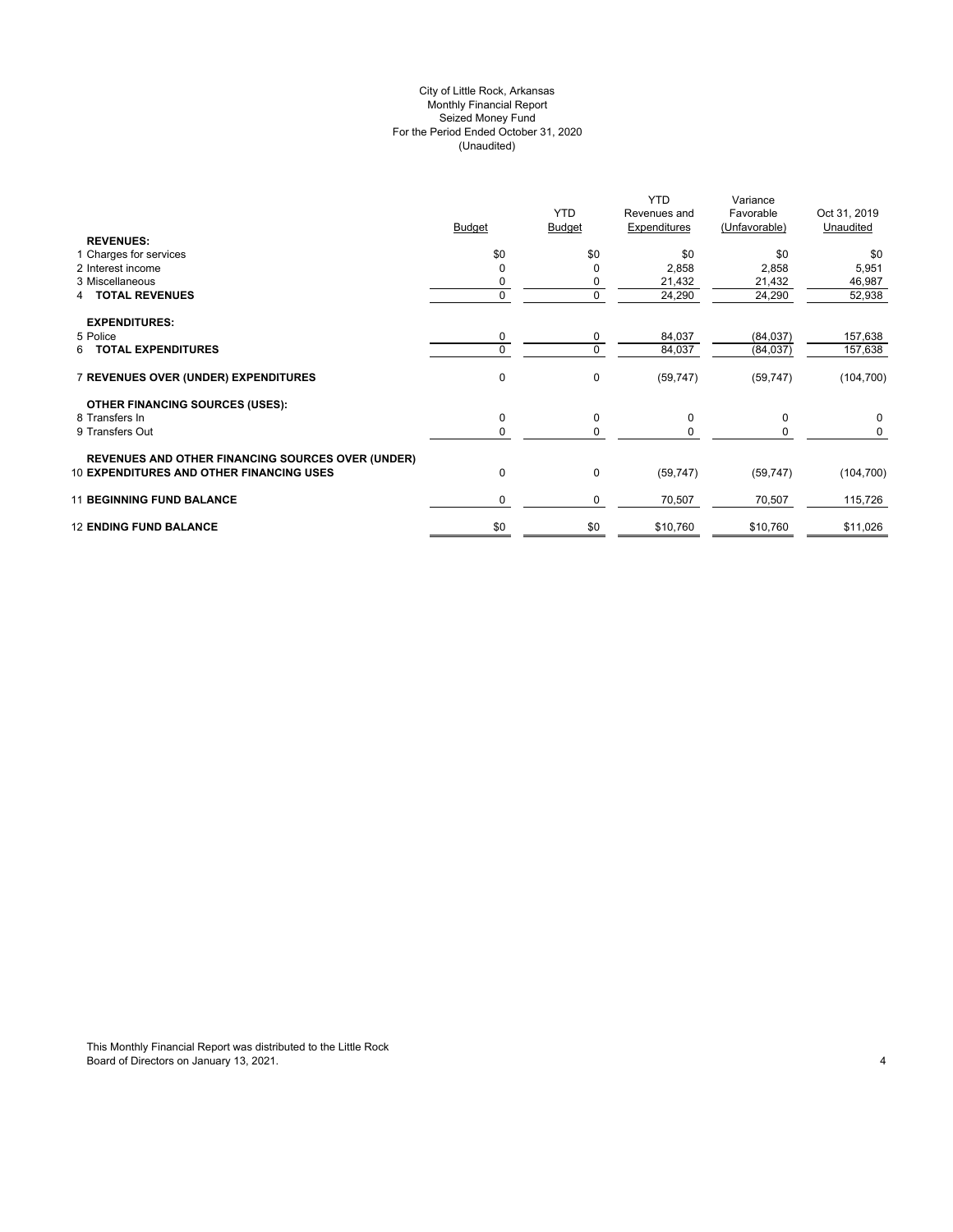#### (Unaudited) City of Little Rock, Arkansas Monthly Financial Report Street Fund For the Period Ended October 31, 2020

|                                                               |               |               | <b>YTD</b>   | Variance      |              |
|---------------------------------------------------------------|---------------|---------------|--------------|---------------|--------------|
|                                                               |               | <b>YTD</b>    | Revenues and | Favorable     | Oct 31, 2019 |
|                                                               | <b>Budget</b> | <b>Budget</b> | Expenditures | (Unfavorable) | Unaudited    |
| <b>REVENUES:</b>                                              |               |               |              |               |              |
| 1 General property taxes                                      | \$6,263,603   | \$5,219,669   | \$5,950,441  | \$730,772     | \$5,729,188  |
| 2 Licenses and permits                                        | 14,400        | 12,000        | 21,860       | 9,860         | 14,330       |
| 3 Intergovernmental                                           | 14,388,000    | 11,990,000    | 11,993,901   | 3,901         | 11,564,504   |
| 4 Charges for services                                        | 16,700        | 13.917        | 22,970       | 9,053         | 14,138       |
| 5 Investment income                                           | 250,000       | 208,333       | 209,900      | 1,567         | 532,475      |
| 6 Miscellaneous                                               | 42,200        | 35,167        | 42,089       | 6,922         | 44,343       |
| <b>TOTAL REVENUES</b><br>$\overline{7}$                       | 20,974,903    | 17,479,086    | 18,241,161   | 762,076       | 17,898,978   |
| <b>EXPENDITURES:</b>                                          |               |               |              |               |              |
| Public Works:                                                 |               |               |              |               |              |
| <b>General Administration</b><br>8                            | 2,904,834     | 2,420,695     | 2,261,154    | 159,541       | 2,049,566    |
| 9<br><b>Operations Administration</b>                         | 675,047       | 562,539       | 446,431      | 116,108       | 464,665      |
| Street & Drainage Maintenance<br>10                           | 7,039,075     | 5.865.896     | 4,840,849    | 1,025,046     | 5,067,762    |
| 11<br>Storm Drainage Maintenance                              | 1,082,714     | 902,262       | 735,118      | 167,144       | 712,224      |
| <b>Work Pool</b><br>12                                        | 148,680       | 123.900       | 78,277       | 45,623        | 77,990       |
| 13<br>Resource Control & Scheduling                           | 399,475       | 332,896       | 310,413      | 22,483        | 321,021      |
| <b>Control Devices</b><br>14                                  | 933,660       | 778,050       | 711,655      | 66,395        | 741,562      |
| 15<br>Signals                                                 | 955,853       | 796,544       | 745,811      | 50,733        | 744,470      |
| 16<br><b>Parking Meters</b>                                   | 117,376       | 97,813        | 96,363       | 1,450         | 95,009       |
| <b>Civil Engineering</b><br>17                                | 1,603,830     | 1,336,525     | 1,193,638    | 142,887       | 1,377,434    |
| 18<br><b>Traffic Engineering</b>                              | 3,146,299     | 2,621,916     | 2,602,844    | 19,071        | 2,672,419    |
| 19<br>Parking Enforcement                                     | 309,585       | 257,988       | 193,793      | 64,195        | 212,723      |
| 20<br><b>TOTAL EXPENDITURES</b>                               | 19,316,428    | 16,097,023    | 14,216,347   | 1,880,676     | 14,536,846   |
|                                                               |               |               |              |               |              |
| 21 REVENUES OVER (UNDER) EXPENDITURES                         | 1,658,475     | 1,382,063     | 4,024,814    | 2,642,752     | 3,362,133    |
| <b>OTHER FINANCING SOURCES (USES):</b>                        |               |               |              |               |              |
| 22 Transfers In                                               | 467.700       | 389,750       | 467.700      | 77,950        | 467,700      |
| 23 Transfers Out                                              | (2,034,730)   | (1,695,608)   | (1,947,217)  | (251, 609)    | (2,933,717)  |
|                                                               |               |               |              |               |              |
| <b>REVENUES AND OTHER FINANCING SOURCES OVER (UNDER)</b><br>+ |               |               |              |               |              |
| 24 EXPENDITURES AND OTHER FINANCING USES                      | 91,445        | 76,204        | 2,545,297    | 2,469,093     | 896,116      |
| <b>25 BEGINNING FUND BALANCE</b>                              | 19,853,242    | 19,853,242    | 19,853,242   | 0             | 18,310,719   |
|                                                               |               |               |              |               |              |
| 26 ENDING FUND BALANCE (Note 1)                               | \$19,944,687  | \$19,929,446  | \$22,398,540 | \$2,469,093   | \$19,206,835 |

Note 1: Fund 205, Street Special Projects Fund, is considered part of the Street Fund. The October 31, 2020 fund balance in Fund 205 is \$2,881,395.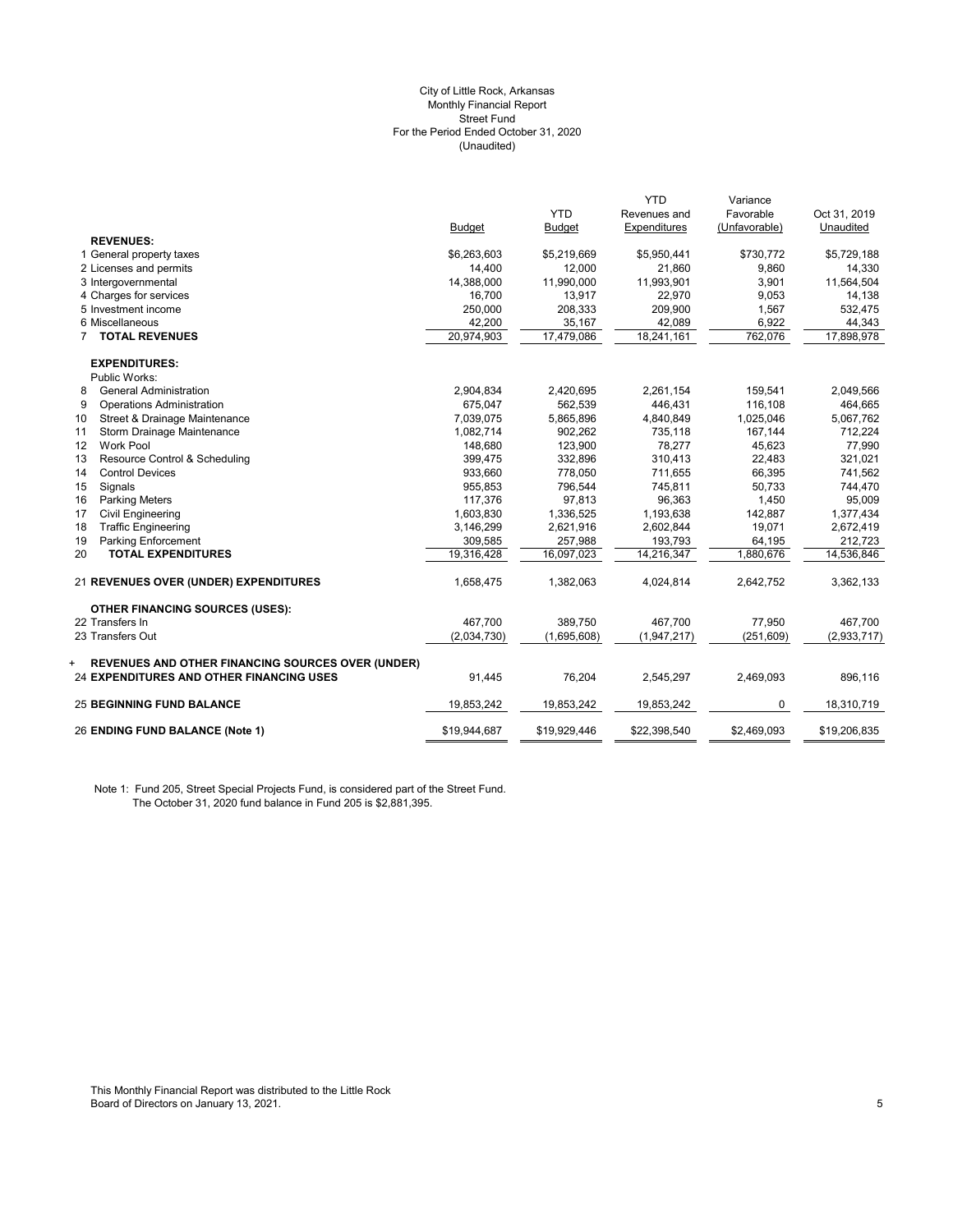# (Unaudited) City of Little Rock, Arkansas Monthly Financial Report Street Fund Special Projects Fund For the Period Ended October 31, 2020

|                                                          |               |               | YTD          | Variance      |               |
|----------------------------------------------------------|---------------|---------------|--------------|---------------|---------------|
|                                                          |               | <b>YTD</b>    | Revenues and | Favorable     | Oct 31, 2019  |
|                                                          | <b>Budget</b> | <b>Budget</b> | Expenditures | (Unfavorable) | Unaudited     |
| <b>REVENUES:</b>                                         |               |               |              |               |               |
| 1 Charges for services                                   | \$0           | \$0           | \$0          | \$0           | \$0           |
| 2 Interest income                                        |               | 0             |              |               | 0             |
| 3 Miscellaneous                                          |               | 0             | 72,401       | 72,401        | 7,400         |
| <b>TOTAL REVENUES</b><br>4                               | 0             | 0             | 72,401       | 72,401        | 7,400         |
| <b>EXPENDITURES:</b>                                     |               |               |              |               |               |
| 5 Public Works                                           | 0             | 0             | 2,146,356    | (2, 146, 356) | 4,175,408     |
| <b>TOTAL EXPENDITURES</b><br>6                           | 0             | $\mathbf 0$   | 2,146,356    | (2, 146, 356) | 4,175,408     |
|                                                          |               |               |              |               |               |
| <b>7 REVENUES OVER (UNDER) EXPENDITURES</b>              | 0             | 0             | (2,073,955)  | (2,073,955)   | (4, 168, 008) |
| <b>OTHER FINANCING SOURCES (USES):</b>                   |               |               |              |               |               |
| 8 Transfers In                                           | 0             | 0             | 1,479,345    | 1,479,345     | 2,440,000     |
| 9 Transfers Out                                          | 0             | 0             | (1, 318)     | (1,318)       | 0             |
|                                                          |               |               |              |               |               |
| <b>REVENUES AND OTHER FINANCING SOURCES OVER (UNDER)</b> |               |               |              |               |               |
| <b>10 EXPENDITURES AND OTHER FINANCING USES</b>          | 0             | 0             | (595, 928)   | (595, 928)    | (1,728,008)   |
| <b>11 BEGINNING FUND BALANCE</b>                         | 0             | 0             | 3,477,323    | 3,477,323     | 4,193,257     |
|                                                          |               |               |              |               |               |
| 12 ENDING FUND BALANCE (Note 1)                          | \$0           | \$0           | \$2,881,395  | \$2,881,395   | \$2,465,249   |
|                                                          |               |               |              |               |               |

Note 1: As of October 31, 2020, special project commitments for 28 projects utilizing full fund balance.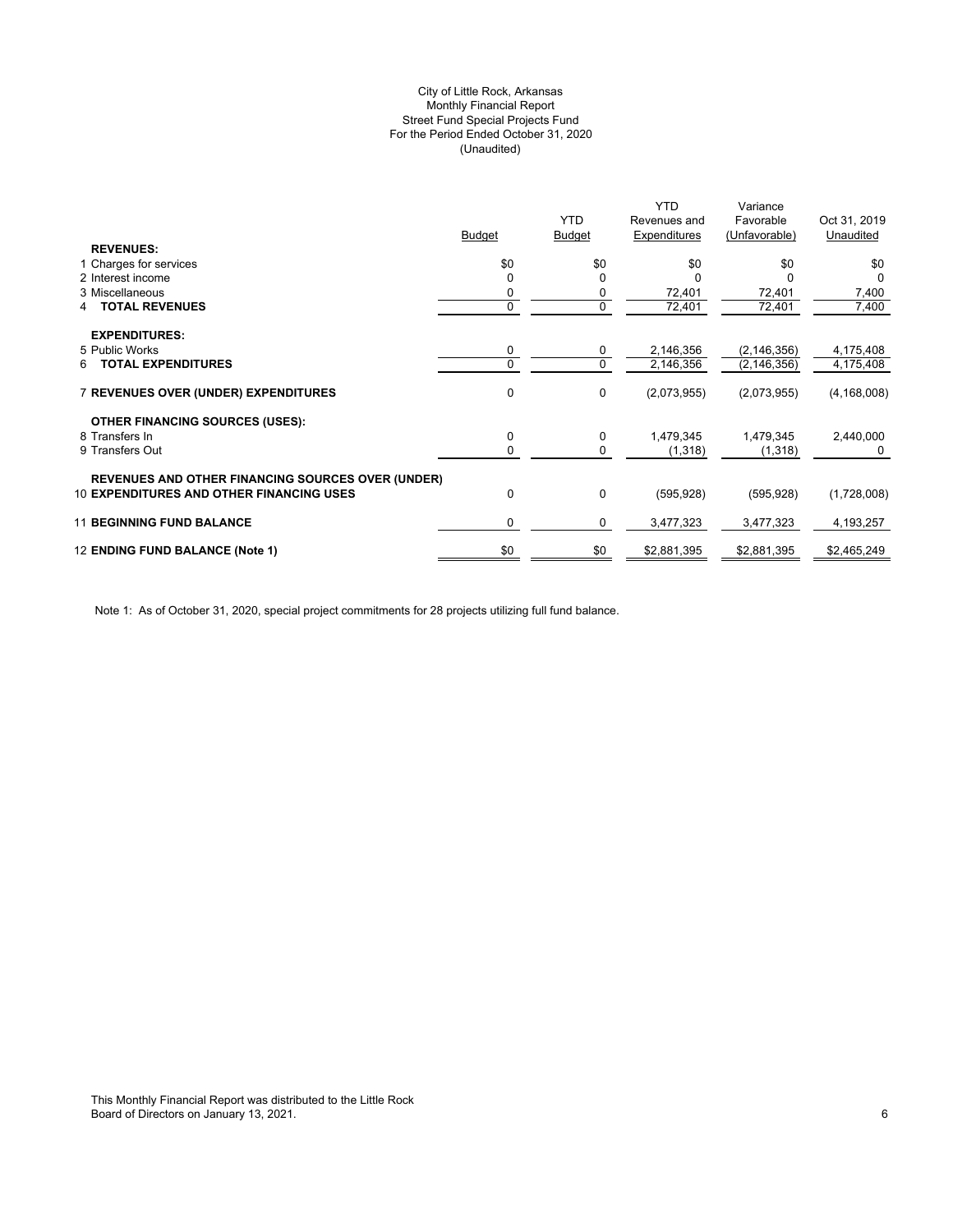#### City of Little Rock, Arkansas (Unaudited) For the Period Ended October 31, 2020 Special Projects Fund Monthly Financial Report

|                                                          |               |            | <b>YTD</b>   | Variance      |              |
|----------------------------------------------------------|---------------|------------|--------------|---------------|--------------|
|                                                          |               | <b>YTD</b> | Revenues and | Favorable     | Oct 31, 2019 |
|                                                          | <b>Budget</b> | Budget     | Expenditures | (Unfavorable) | Unaudited    |
| <b>REVENUES:</b>                                         |               |            |              |               |              |
| 1 Licenses and permits                                   | \$0           | \$0        | \$54,782     | \$54,782      | \$73,634     |
| 2 Intergovernmental                                      | $\mathbf 0$   | 0          | 449,934      | 449,934       | 438,873      |
| 3 Charges for services                                   | $\Omega$      | $\Omega$   | 679,966      | 679,966       | 1,006,777    |
| 4 Fines and fees                                         | $\mathbf 0$   | 0          | 392,643      | 392,643       | 587,691      |
| 5 Interest income                                        | $\mathbf 0$   | 0          | 11,197       | 11,197        | 40,435       |
| 6 Miscellaneous                                          | $\mathbf 0$   | 0          | 1,332,260    | 1,332,260     | 1,136,028    |
| 7 TOTAL REVENUES                                         | $\mathbf 0$   | 0          | 2,920,783    | 2,920,783     | 3,283,438    |
| <b>EXPENDITURES:</b>                                     |               |            |              |               |              |
| 8 Executive Administration                               | $\pmb{0}$     | 0          | 92,701       | (92, 701)     | 43,426       |
| 9 Community Programs                                     | $\mathbf 0$   | 0          | 0            | 0             | 0            |
| 10 City Attorney                                         | $\Omega$      | 0          | 0            | $\Omega$      | $\Omega$     |
| 11 District Court - First Division (Criminal)            | 0             | 0          | 327          | (327)         | 9,436        |
| 12 District Court - Second Division (Traffic)            | 0             | 0          | 29,668       | (29,668)      | 9,948        |
| 13 District Court - Third Division (Environmental)       | $\Omega$      | 0          | 327          | (327)         | $\Omega$     |
| 14 Finance                                               | $\Omega$      | 0          | 332,615      | (332, 615)    | 338,556      |
| 15 Human Resources                                       | 0             | 0          | (105, 970)   | 105,970       | 157,946      |
| 16 Information Technology                                | $\Omega$      | 0          | $\Omega$     | $\Omega$      |              |
| 17 Planning                                              | $\mathbf 0$   | 0          | 54,134       | (54, 134)     | 98,953       |
| 18 Fleet                                                 | 0             | 0          | 660,011      | (660, 011)    | 687,987      |
| 19 Public Works                                          | $\Omega$      | $\Omega$   | 9,902        | (9,902)       | 22,704       |
| 20 Parks and Recreation                                  | 0             | 0          | 1,005,402    | (1,005,402)   | 1,352,094    |
| 21 Jim Dailey Fitness & Aquatics                         | 0             | 0          | $\mathbf 0$  | 0             | $\Omega$     |
| 22 Fire                                                  | $\Omega$      | $\Omega$   | 328,658      | (328, 658)    | 657,374      |
| 23 Police                                                | $\mathbf 0$   | 0          | 42,620       | (42, 620)     | 76,772       |
| 24 Housing                                               | $\mathbf 0$   | 0          | 140,483      | (140, 483)    | 288,467      |
| 25 Zoo                                                   | $\mathbf 0$   | 0          | 4,037        | (4,037)       | 4,069        |
| 26 TOTAL EXPENDITURES                                    | 0             | 0          | 2,594,915    | (2,594,915)   | 3,747,731    |
| <b>27 REVENUES OVER (UNDER) EXPENDITURES</b>             | $\mathbf 0$   | 0          | 325,868      | 325,868       | (464, 293)   |
| <b>OTHER FINANCING SOURCES (USES):</b>                   |               |            |              |               |              |
| 28 Transfers In                                          | $\mathbf 0$   | 0          | 0            | 0             | $\Omega$     |
| 29 Transfers Out                                         | 0             | 0          | (9, 345)     | (9, 345)      | (272, 238)   |
| <b>REVENUES AND OTHER FINANCING SOURCES OVER (UNDER)</b> |               |            |              |               |              |
| <b>30 EXPENDITURES AND OTHER FINANCING USES</b>          | $\mathbf 0$   | 0          | 316,523      | 316,523       | (736, 531)   |
| <b>31 BEGINNING FUND BALANCE</b>                         | $\mathbf 0$   | 0          | 3,852,264    | 3,852,264     | 3,635,419    |
| 32 ENDING FUND BALANCE (Note 1)                          | \$0           | \$0        | \$4,168,787  | \$4,168,787   | \$2,898,888  |
|                                                          |               |            |              |               |              |

Note 1: Fund balance is comprised of 107 special projects with appropriations totaling \$6,472,122 and 11 special projects with negative balances of \$2,303,335.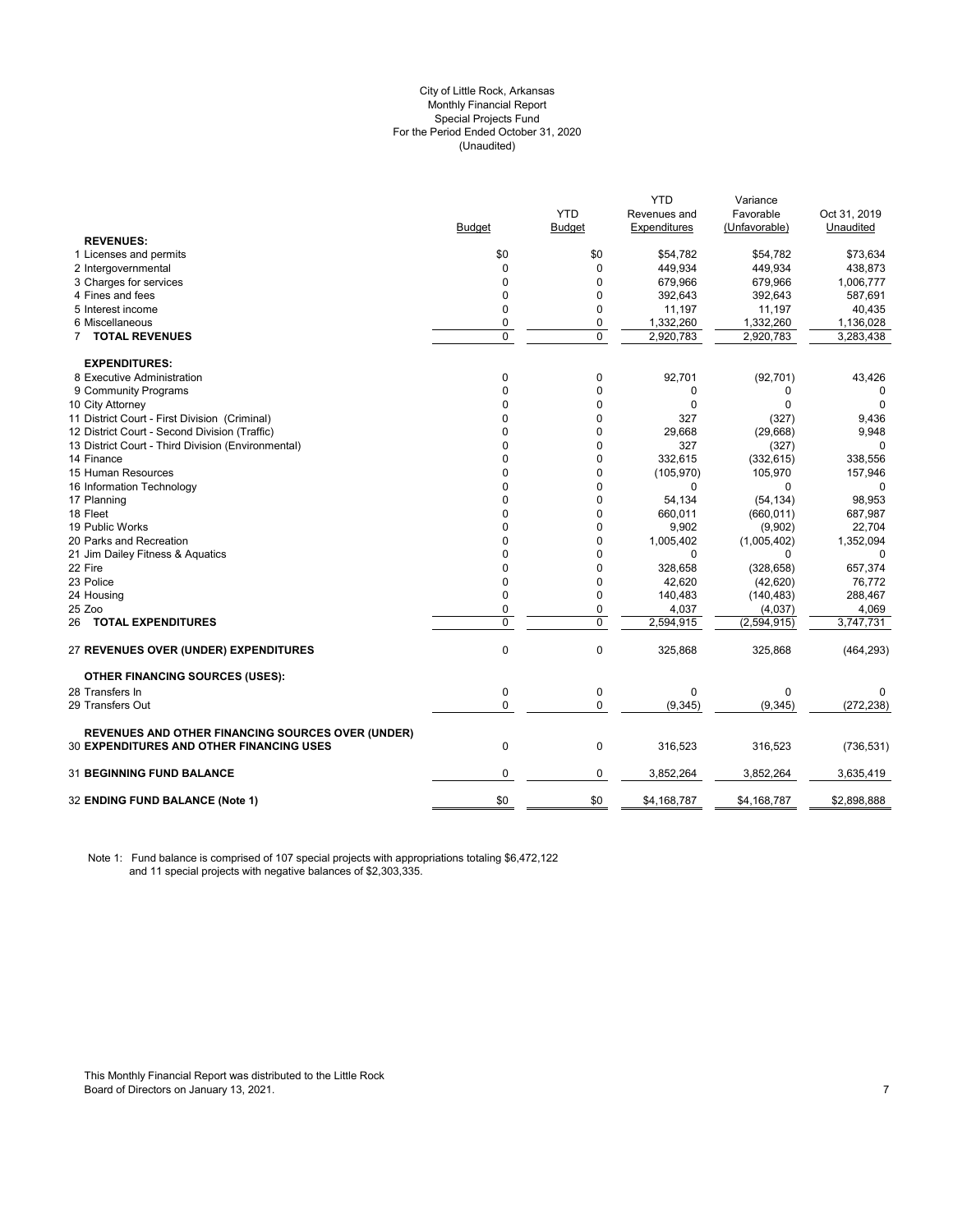# (Unaudited) City of Little Rock, Arkansas Monthly Financial Report Grant Fund For the Period Ended October 31, 2020

|                                                      |                      | <b>YTD</b>    | <b>YTD</b><br>Revenues and | Variance<br>Favorable | Oct 31, 2019  |
|------------------------------------------------------|----------------------|---------------|----------------------------|-----------------------|---------------|
|                                                      | <b>Budget</b>        | <b>Budget</b> | Expenditures               | (Unfavorable)         | Unaudited     |
| <b>REVENUES:</b>                                     | \$0                  |               |                            |                       |               |
| 1 Intergovernmental                                  |                      | \$0           | \$13,561,664               | \$13,561,664          | \$5,108,109   |
| 2 Charges for Services<br>3 Interest income          | $\Omega$<br>$\Omega$ | $\Omega$<br>0 | 0<br>6,761                 | 0<br>6,761            | 0<br>10,980   |
| 4 Program income                                     | 0                    | 0             | U                          | 0                     | 0             |
| 5 Miscellaneous                                      | 0                    | 0             | 231,752                    | 231,752               | (90, 983)     |
| <b>TOTAL REVENUES</b>                                | $\Omega$             | $\mathbf 0$   | 13,800,176                 | 13,800,176            | 5,028,106     |
|                                                      |                      |               |                            |                       |               |
| <b>EXPENDITURES:</b>                                 |                      |               |                            |                       |               |
| 6 General Government                                 | $\Omega$             | 0             | 2,056,605                  | (2,056,605)           | 1,103,043     |
| 7 Public Works                                       |                      | 0             | 4,003,097                  | (4,003,097)           | 8,666,531     |
| 8 Parks & Recreation                                 |                      | 0             | 504,163                    | (504, 163)            | 923,083       |
| 9 Fleet                                              |                      | 0             | 0                          | 0                     | 0             |
| 10 Fire                                              |                      | 0             | 8,396,939                  | (8,396,939)           | 47,854        |
| 11 Police                                            | $\Omega$             | 0             | 935,646                    | (935, 646)            | 738,791       |
| 12 Housing                                           | 0                    | 0             | 38,143                     | (38, 143)             | 127,887       |
| <b>TOTAL EXPENDITURES</b>                            | $\Omega$             | $\mathbf 0$   | 15,934,592                 | (15,934,592)          | 11,607,188    |
| 13 REVENUES OVER (UNDER) EXPENDITURES                | $\mathbf 0$          | 0             | (2, 134, 415)              | (2, 134, 415)         | (6, 579, 082) |
| <b>OTHER FINANCING SOURCES (USES):</b>               |                      |               |                            |                       |               |
| 14 Transfers In                                      | 0                    | $\pmb{0}$     | 0                          | 0                     | 0             |
| 15 Transfers Out                                     | $\Omega$             | $\mathbf 0$   | $\Omega$                   | $\mathbf 0$           | $\Omega$      |
| 16 REVENUES AND OTHER FINANCING SOURCES OVER (UNDER) |                      |               |                            |                       |               |
| <b>EXPENDITURES AND OTHER FINANCING USES</b>         | 0                    | $\mathbf 0$   | (2, 134, 415)              | (2, 134, 415)         | (6, 579, 082) |
| <b>17 BEGINNING FUND BALANCE</b>                     | $\Omega$             | 0             | 99,534                     | 99,534                | 98,014        |
| <b>18 ENDING FUND BALANCE</b>                        | \$0                  | \$0           | (\$2,034,881)              | (\$2,034,881)         | (\$6,481,068) |

Expenditures include: Expended \$13,769,231 Expended \$13,769,231<br>Encumbered <u>\$13,769,360</u>

\$15,934,592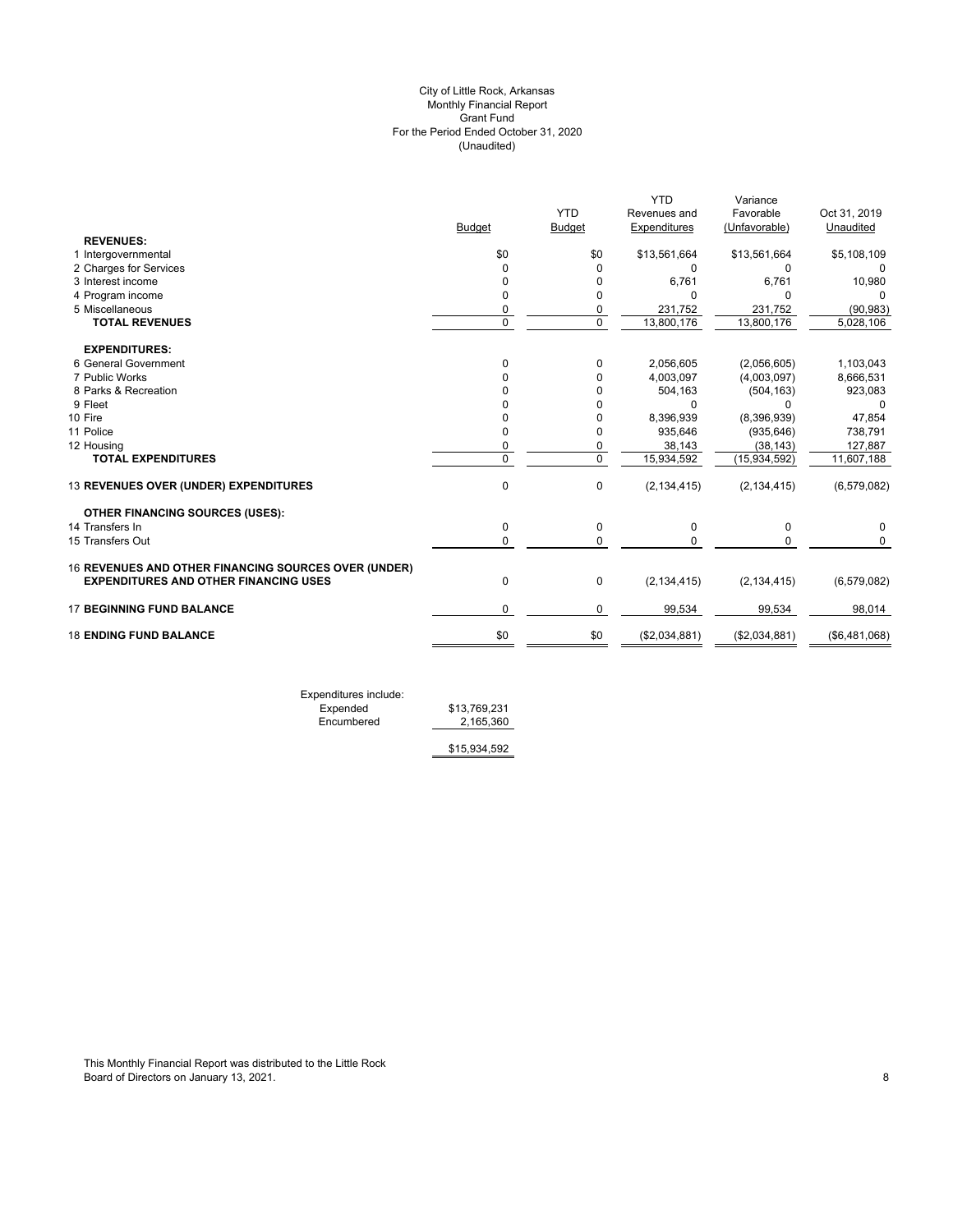# (Unaudited) City of Little Rock, Arkansas Monthly Financial Report Emergency 911 Fund For the Period Ended October 31, 2020

|                                                          | <b>Budget</b> | <b>YTD</b><br><b>Budget</b> | <b>YTD</b><br>Revenues and<br>Expenditures | Variance<br>Favorable<br>(Unfavorable) | Oct 31, 2019<br>Unaudited |
|----------------------------------------------------------|---------------|-----------------------------|--------------------------------------------|----------------------------------------|---------------------------|
| <b>REVENUES:</b><br>1 Charges for services               | \$0           | \$0                         | \$2,484,203                                | \$2,484,203                            | \$1,032,587               |
| 2 Interest income                                        | $\Omega$      |                             | 11,106                                     | 11,106                                 | 10,489                    |
| 3 Miscellaneous                                          |               | 0                           |                                            |                                        | $\Omega$                  |
| <b>TOTAL REVENUES</b><br>4                               | 0             | 0                           | 2,495,310                                  | 2,495,310                              | 1,043,077                 |
| <b>EXPENDITURES:</b>                                     |               |                             |                                            |                                        |                           |
| 5 Police                                                 | 0             | 0                           | 867,871                                    | (867, 871)                             | 609,723                   |
| <b>TOTAL EXPENDITURES</b><br>6                           | $\Omega$      | $\mathbf 0$                 | 867,871                                    | (867, 871)                             | 609,723                   |
| 7 REVENUES OVER (UNDER) EXPENDITURES                     | 0             | $\mathbf 0$                 | 1,627,439                                  | 1,627,439                              | 433,354                   |
| <b>OTHER FINANCING SOURCES (USES):</b>                   |               |                             |                                            |                                        |                           |
| 8 Transfers In                                           | 0             | 0                           | 0                                          | 0                                      | $\mathbf 0$               |
| 9 Transfers Out                                          | 0             | 0                           |                                            |                                        | 0                         |
| <b>REVENUES AND OTHER FINANCING SOURCES OVER (UNDER)</b> |               |                             |                                            |                                        |                           |
| <b>10 EXPENDITURES AND OTHER FINANCING USES</b>          | 0             | 0                           | 1,627,439                                  | 1,627,439                              | 433,354                   |
| <b>11 BEGINNING FUND BALANCE</b>                         | 0             | 0                           | 1,007,531                                  | 1,007,531                              | 411,620                   |
| <b>12 ENDING FUND BALANCE</b>                            | \$0           | \$0                         | \$2,634,970                                | \$2,634,970                            | \$844,974                 |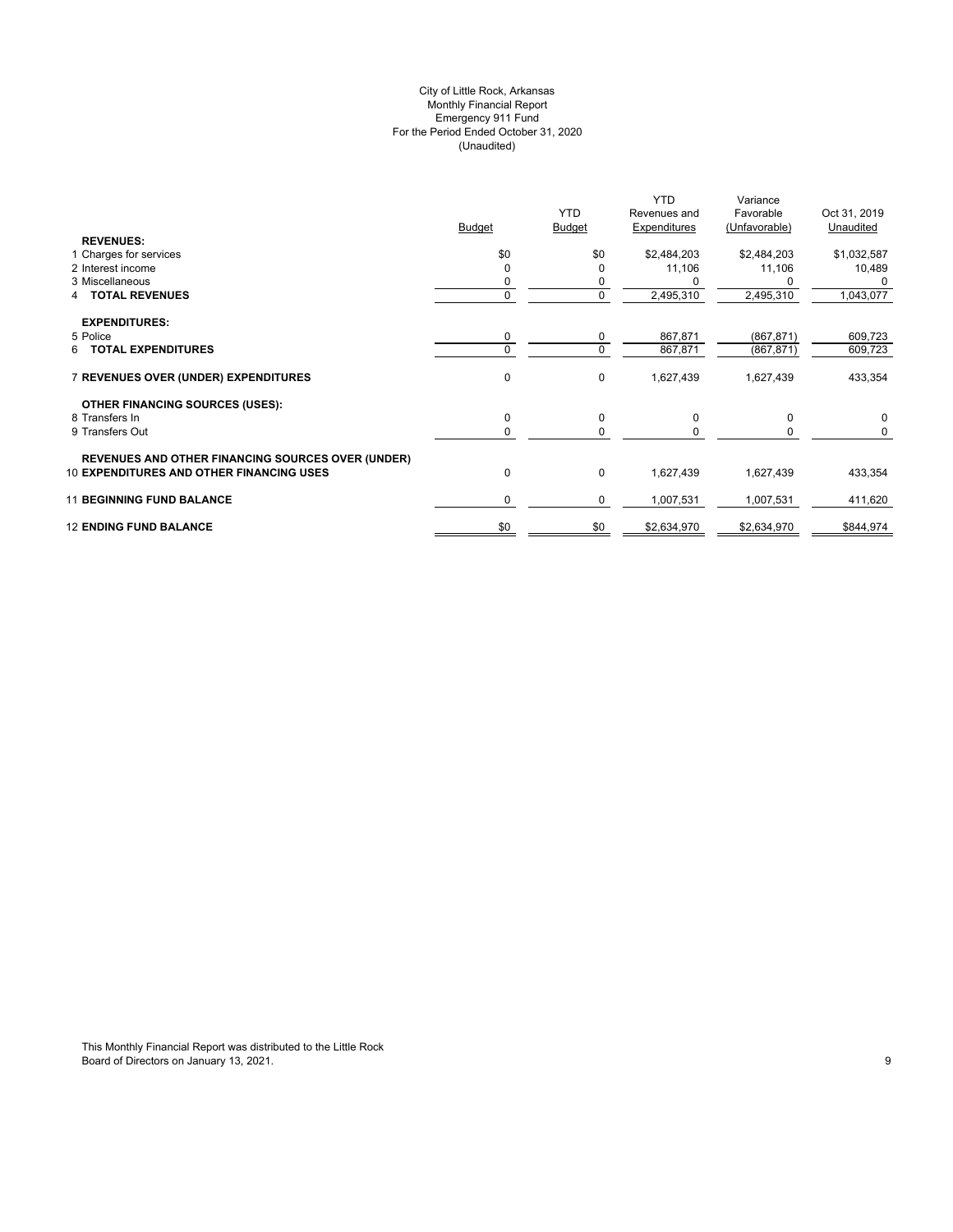# (Unaudited) City of Little Rock, Arkansas Monthly Financial Report Community Development Block Grant Fund For the Period Ended October 31, 2020

|                                                          |               |               | <b>YTD</b>          | Variance      |              |
|----------------------------------------------------------|---------------|---------------|---------------------|---------------|--------------|
|                                                          |               | <b>YTD</b>    | Revenues and        | Favorable     | Oct 31, 2019 |
| <b>REVENUES:</b>                                         | <b>Budget</b> | <b>Budget</b> | <b>Expenditures</b> | (Unfavorable) | Unaudited    |
| 1 Intergovernmental                                      | \$0           | \$0           | \$558,504           | \$558,504     | \$1,281,331  |
| 2 Charges for Services                                   | 0             | 0             |                     |               |              |
| 3 Miscellaneous                                          | 0             | 0             |                     |               | 64           |
| <b>TOTAL REVENUES</b>                                    | 0             | $\mathbf 0$   | 558,504             | 558,504       | 1,281,394    |
| <b>EXPENDITURES:</b>                                     |               |               |                     |               |              |
| 5 General Government                                     | 0             | $\mathbf 0$   | $\Omega$            | $\Omega$      |              |
| 6 Housing                                                | 0             | $\mathbf 0$   | 1,048,461           | (1,048,461)   | 1,271,615    |
| <b>TOTAL EXPENDITURES</b>                                | 0             | $\mathbf 0$   | 1,048,461           | (1,048,461)   | 1,271,615    |
| 8 REVENUES OVER (UNDER) EXPENDITURES                     | 0             | 0             | (489, 957)          | (489, 957)    | 9,779        |
| <b>OTHER FINANCING SOURCES (USES):</b>                   |               |               |                     |               |              |
| 9 Transfers In                                           | 0             | 0             | 0                   | 0             | 0            |
| 10 Transfers Out                                         | 0             | $\Omega$      |                     |               | 0            |
| <b>REVENUES AND OTHER FINANCING SOURCES OVER (UNDER)</b> |               |               |                     |               |              |
| <b>11 EXPENDITURES AND OTHER FINANCING USES</b>          | 0             | $\mathbf 0$   | (489, 957)          | (489, 957)    | 9,779        |
| <b>12 BEGINNING FUND BALANCE</b>                         | 0             | 0             | 889,273             | 889,273       | 878,767      |
| <b>13 ENDING FUND BALANCE</b>                            | \$0           | \$0           | \$399,316           | \$399,316     | \$888,545    |
|                                                          |               |               |                     |               |              |

Expenditures include: Expended \$892,612 Encumbered 155,849

\$1,048,461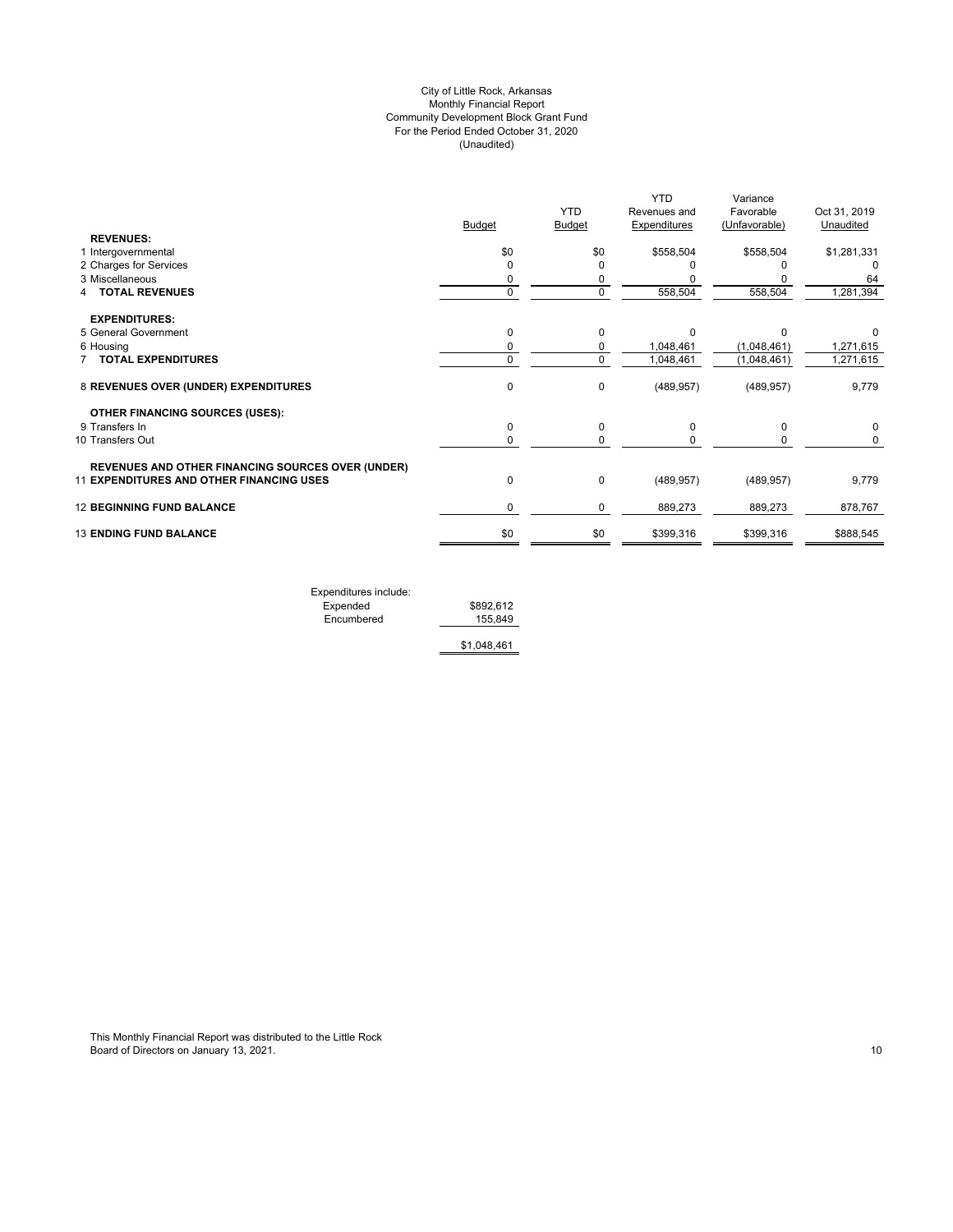#### (Unaudited) City of Little Rock, Arkansas Monthly Financial Report HIPP Fund For the Period Ended October 31, 2020

|                                                   | <b>Budget</b> | <b>YTD</b><br>Budget | <b>YTD</b><br>Revenues and<br>Expenditures | Variance<br>Favorable<br>(Unfavorable) | Oct 31, 2019<br>Unaudited |
|---------------------------------------------------|---------------|----------------------|--------------------------------------------|----------------------------------------|---------------------------|
| <b>REVENUES:</b>                                  |               |                      |                                            |                                        |                           |
| 1 Intergovernmental                               | \$0           | \$0                  | \$912,084                                  | \$912,084                              | \$1,499,066               |
| 2 Charges for Services                            | 0             | $\Omega$             | O                                          | n                                      | 0                         |
| 3 Miscellaneous                                   | 0             | 0                    | (391)                                      | (391)                                  |                           |
| <b>TOTAL REVENUES</b>                             | 0             | $\Omega$             | 911,694                                    | 911,694                                | 1,499,066                 |
| <b>EXPENDITURES:</b>                              |               |                      |                                            |                                        |                           |
| 5 General Government                              | $\mathbf 0$   | $\Omega$             | $\Omega$                                   | $\Omega$                               |                           |
| 6 Housing                                         | 0             | 0                    | 912,193                                    | (912, 193)                             | 1,036,487                 |
| 7 TOTAL EXPENDITURES                              | 0             | $\Omega$             | 912,193                                    | (912, 193)                             | 1,036,487                 |
| 8 REVENUES OVER (UNDER) EXPENDITURES              | $\mathbf 0$   | $\Omega$             | (500)                                      | (500)                                  | 462,579<br>\$             |
| <b>OTHER FINANCING SOURCES (USES):</b>            |               |                      |                                            |                                        |                           |
| 9 Transfers In                                    | $\mathbf 0$   | 0                    | 0                                          | 0                                      | 0                         |
| 10 Transfers Out                                  | 0             | 0                    | 0                                          | 0                                      | 0                         |
| REVENUES AND OTHER FINANCING SOURCES OVER (UNDER) |               |                      |                                            |                                        |                           |
| 11 EXPENDITURES AND OTHER FINANCING USES          | $\mathbf 0$   | 0                    | (500)                                      | (500)                                  | 462,579                   |
| <b>12 BEGINNING FUND BALANCE</b>                  | 0             | 0                    | 1,245,703                                  | 1,245,703                              | 901,811                   |
| <b>13 ENDING FUND BALANCE</b>                     | \$0           | \$0                  | \$1,245,204                                | \$1,245,204                            | \$1,364,390               |
|                                                   |               |                      |                                            |                                        |                           |

| Expenditures include: |           |
|-----------------------|-----------|
| Expended              | \$644,707 |
| Encumbered            | 267.486   |
|                       | \$912,193 |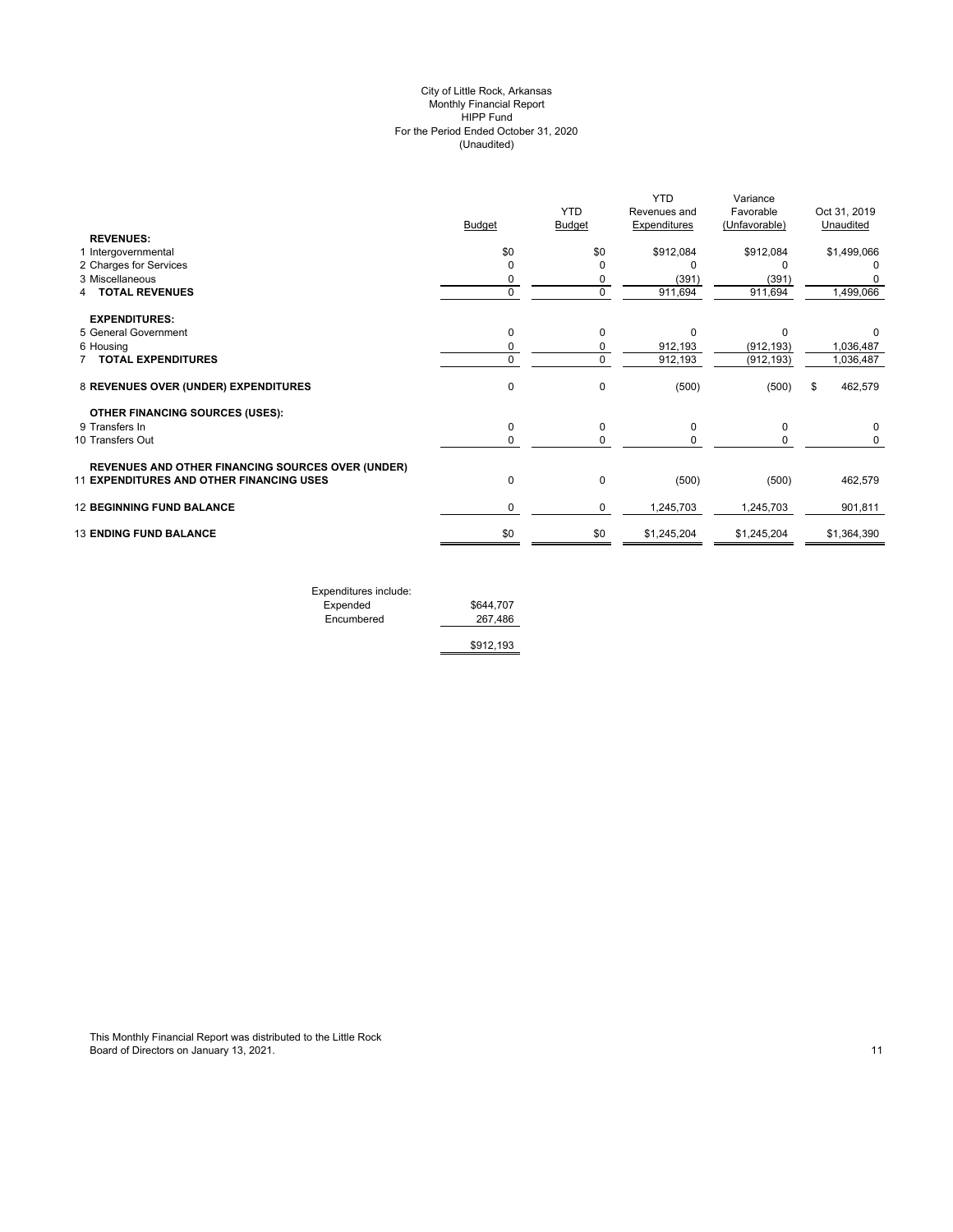# (Unaudited) City of Little Rock, Arkansas Monthly Financial Report NHSP Fund For the Period Ended October 31, 2020

|                                                          |               | <b>YTD</b>    | <b>YTD</b><br>Revenues and | Variance<br>Favorable | Oct 31, 2019 |
|----------------------------------------------------------|---------------|---------------|----------------------------|-----------------------|--------------|
|                                                          | <b>Budget</b> | <b>Budget</b> | <b>Expenditures</b>        | (Unfavorable)         | Unaudited    |
| <b>REVENUES:</b>                                         |               |               |                            |                       |              |
| 1 Intergovernmental                                      | \$0           | \$0           | \$59,875                   | \$59,875              | \$297        |
| 2 Charges for Services                                   | 0             | O             |                            |                       | $\Omega$     |
| 3 Miscellaneous                                          | 0             | 0             |                            |                       | 41           |
| <b>TOTAL REVENUES</b><br>4                               | $\mathbf 0$   | $\mathbf 0$   | 59,875                     | 59,875                | 338          |
| <b>EXPENDITURES:</b>                                     |               |               |                            |                       |              |
| 5 General Government                                     | 0             | 0             | O                          | O                     | 0            |
| 6 Housing                                                | 0             | 0             | 67,351                     | (67, 351)             | 11,301       |
| <b>TOTAL EXPENDITURES</b>                                | 0             | $\mathbf 0$   | 67,351                     | (67, 351)             | 11,301       |
| 8 REVENUES OVER (UNDER) EXPENDITURES                     | 0             | $\mathbf 0$   | (7, 475)                   | (7, 475)              | (10, 963)    |
| <b>OTHER FINANCING SOURCES (USES):</b>                   |               |               |                            |                       |              |
| 9 Loan Proceeds                                          | 0             | $\Omega$      | O                          |                       | 0            |
| 10 Transfers In                                          | 0             | 0             |                            |                       | 0            |
| 11 Transfers Out                                         | 0             | O             |                            |                       | 0            |
| <b>REVENUES AND OTHER FINANCING SOURCES OVER (UNDER)</b> |               |               |                            |                       |              |
| 12 EXPENDITURES AND OTHER FINANCING USES                 | $\pmb{0}$     | $\mathbf 0$   | (7, 475)                   | (7, 475)              | (10, 963)    |
| <b>13 BEGINNING FUND BALANCE</b>                         | 0             | $\mathbf 0$   | 17,086                     | 17,086                | 28,379       |
| <b>14 ENDING FUND BALANCE</b>                            | \$0           | \$0           | \$9,610                    | \$9,610               | \$17,416     |
|                                                          |               |               |                            |                       |              |

| Expenditures include: |          |
|-----------------------|----------|
| Expended              | \$59,700 |
| Encumbered            | 7.651    |
|                       |          |
|                       | \$67,351 |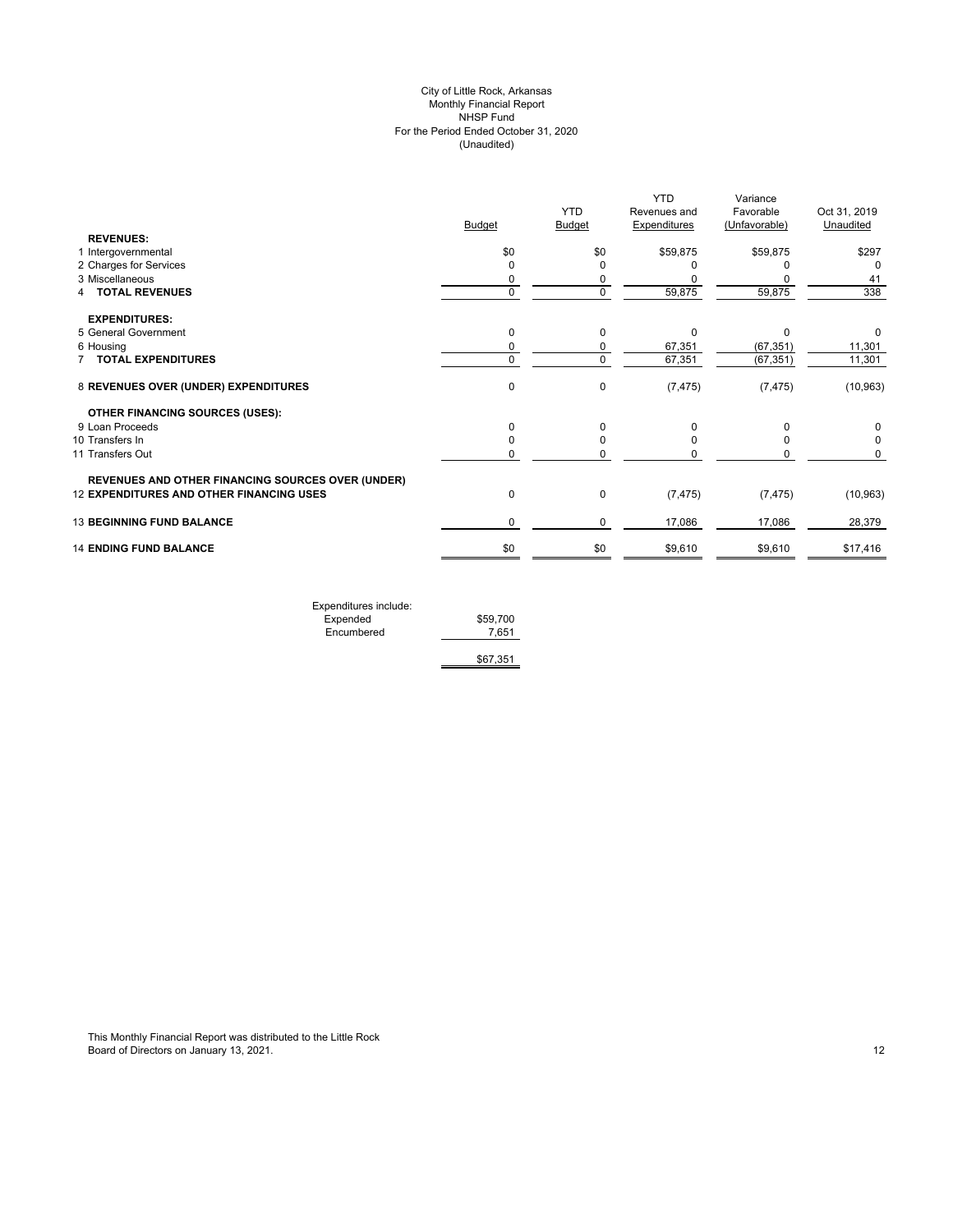#### For the Period Ended October 31, 2020 (Unaudited) City of Little Rock, Arkansas Monthly Financial Report Short Term Capital Fund

|                                                          |               |               | <b>YTD</b>   | Variance      |              |
|----------------------------------------------------------|---------------|---------------|--------------|---------------|--------------|
|                                                          |               | <b>YTD</b>    | Revenues and | Favorable     | Oct 31, 2019 |
|                                                          | <b>Budget</b> | <b>Budget</b> | Expenditures | (Unfavorable) | Unaudited    |
| <b>REVENUES:</b>                                         |               |               |              |               |              |
| 1 Charges for Services                                   | \$0           | \$0           | \$0          | \$0           | \$0          |
| 2 Interest income                                        | $\Omega$      | $\mathbf 0$   | 29,817       | 29,817        | 25,661       |
| 3 Donations                                              | 0             | 0             | $\Omega$     | ŋ             | <sup>0</sup> |
| <b>4 TOTAL REVENUES</b>                                  | $\Omega$      | $\mathbf 0$   | 29,817       | 29,817        | 25,661       |
| <b>EXPENDITURES:</b>                                     |               |               |              |               |              |
| 5 General Government                                     | $\Omega$      | 0             | 2,416        | (2, 416)      | 6,416        |
| 6 Public Works                                           |               | O             | $\Omega$     |               |              |
| 7 Parks and Recreation                                   |               | U             | $\Omega$     |               | O            |
| 8 Fire                                                   |               |               | 609,880      | (609, 880)    | 199,688      |
| 9 Police                                                 |               | 0             | 2,046,555    | (2,046,555)   | 4,487,257    |
| 10 Fleet                                                 | 0             | $\mathbf 0$   | 1,309,435    | (1,309,435)   | $\Omega$     |
| 11 TOTAL EXPENDITURES                                    | $\Omega$      | $\Omega$      | 3,968,287    | (3,968,287)   | 4,693,361    |
| 12 REVENUES OVER (UNDER) EXPENDITURES                    | 0             | 0             | (3,938,469)  | (3,938,469)   | (4,667,700)  |
| <b>OTHER FINANCING SOURCES (USES):</b>                   |               |               |              |               |              |
| 13 Temporary Note Proceeds                               | $\Omega$      | $\Omega$      | $\Omega$     | 0             | 5,650,000    |
| 14 Capital Lease                                         | 0             | 0             | 1,309,435    | 1,309,435     | 0            |
| 14 Transfers Out                                         | 0             | 0             | $\Omega$     | ŋ             | 0            |
| <b>REVENUES AND OTHER FINANCING SOURCES OVER (UNDER)</b> |               |               |              |               |              |
| <b>15 EXPENDITURES AND OTHER FINANCING USES</b>          | 0             | 0             | (2,629,034)  | (2,629,034)   | 982,300      |
| <b>16 BEGINNING FUND BALANCE</b>                         | 0             | 0             | 3,285,177    | 3,285,177     | 252,858      |
| <b>17 ENDING FUND BALANCE</b>                            | \$0           | \$0           | \$656,143    | \$656,143     | \$1,235,157  |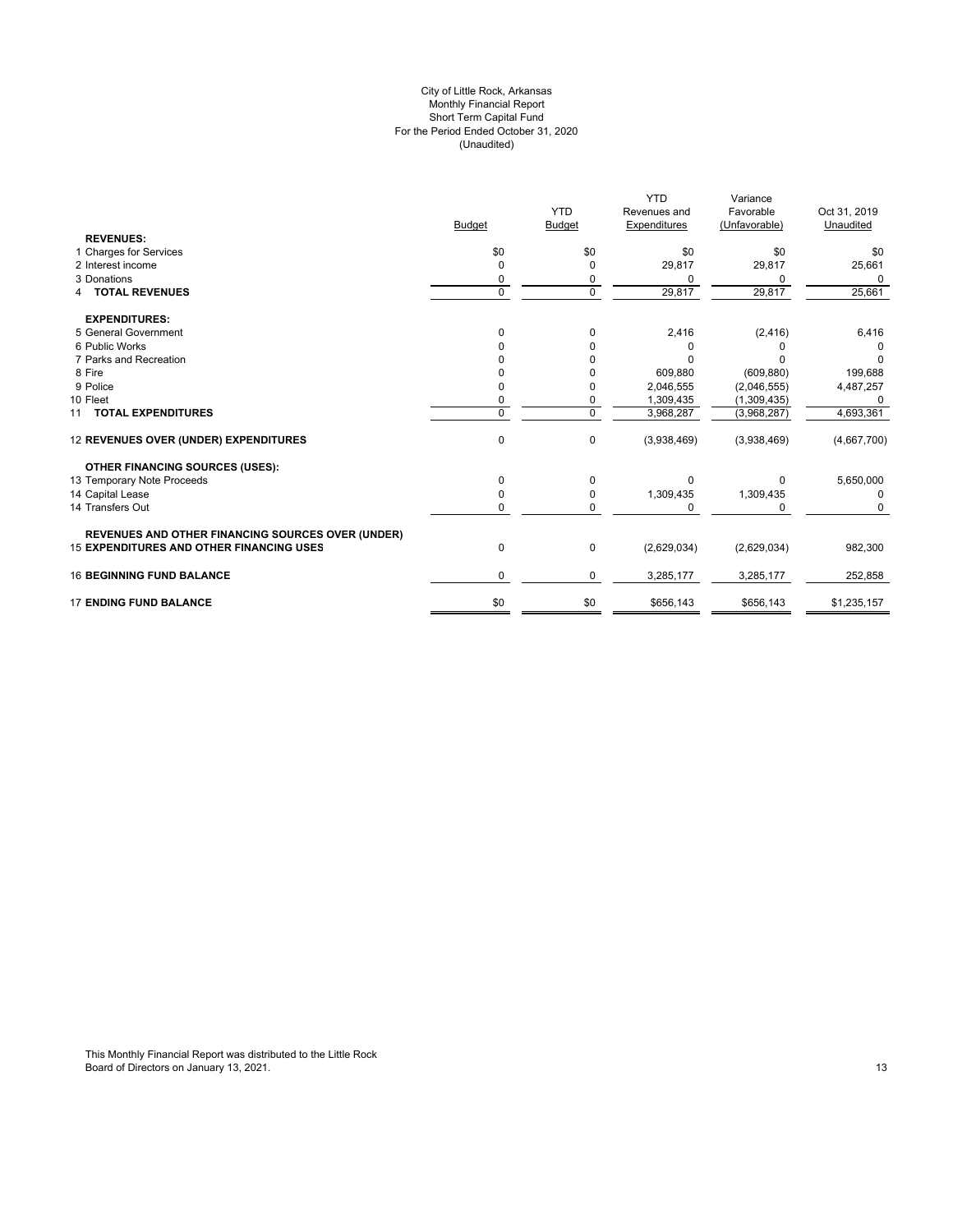# For the Period Ended October 31, 2020 (Unaudited) City of Little Rock, Arkansas Monthly Financial Report 2012-2021 Capital Project Fund

|                                                          |                |                | <b>YTD</b>   | Variance      |              |
|----------------------------------------------------------|----------------|----------------|--------------|---------------|--------------|
|                                                          |                | <b>YTD</b>     | Revenues and | Favorable     | Oct 31, 2019 |
|                                                          | <b>Budget</b>  | <b>Budget</b>  | Expenditures | (Unfavorable) | Unaudited    |
| <b>REVENUES:</b>                                         |                |                |              |               |              |
| 1 3/8 Cent Sales Tax                                     | \$0            | \$0            | \$16,438,908 | \$16,438,908  | \$16,524,229 |
| 2 Interest income                                        | $\Omega$       | $\Omega$       | 277,429      | 277,429       | 720,421      |
| 3 Miscellaneous Income                                   | 0              | 0              | O            | 0             | 0            |
| <b>TOTAL REVENUES</b><br>4                               | $\Omega$       | $\Omega$       | 16,716,338   | 16,716,338    | 17,244,650   |
| <b>EXPENDITURES:</b>                                     |                |                |              |               |              |
| 5 General Government                                     | 0              | 0              | 2,834,490    | (2,834,490)   | 3,135,968    |
| 6 Housing                                                | O              | $\Omega$       | 0            | $\Omega$      | 64,746       |
| 7 Public Works                                           | U              | $\Omega$       | 3,434,603    | (3,434,603)   | 9,772,986    |
| 8 Parks and Recreation                                   | U              | $\Omega$       | 1,501,916    | (1,501,916)   | 2,072,262    |
| 9 Fire                                                   |                | $\Omega$       | 533,901      | (533, 901)    | 3,430,320    |
| 10 Police                                                | O              | $\Omega$       | 1,165,128    | (1, 165, 128) | 112,211      |
| 11 Fleet                                                 | 0              | $\Omega$       | 1,253,638    | (1, 253, 638) | 929,210      |
| 12 Zoo                                                   | 0              | 0              | 887,129      | (887, 129)    | 999,733      |
| 13 TOTAL EXPENDITURES                                    | $\overline{0}$ | $\overline{0}$ | 11,610,806   | (11,610,806)  | 20,517,436   |
| 14 REVENUES OVER (UNDER) EXPENDITURES                    | $\mathbf 0$    | $\mathbf 0$    | 5,105,532    | 5,105,532     | (3,272,786)  |
| OTHER FINANCING SOURCES (USES):                          |                |                |              |               |              |
| 15 Temporary Note Proceeds                               | 0              | 0              | 0            | 0             | 0            |
| 16 Transfers In                                          | $\Omega$       | $\mathbf 0$    | U            | <sup>0</sup>  | n            |
| 17 Transfers Out                                         | $\Omega$       | $\Omega$       | (1,536,100)  | (1,536,100)   | (2,270,979)  |
| <b>REVENUES AND OTHER FINANCING SOURCES OVER (UNDER)</b> |                |                |              |               |              |
| <b>18 EXPENDITURES AND OTHER FINANCING USES</b>          | $\mathbf 0$    | $\mathbf 0$    | 3,569,432    | 3,569,432     | (5,796,096)  |
| <b>19 BEGINNING FUND BALANCE</b>                         | 0              | 0              | 30,194,882   | 30,194,882    | 28,874,214   |
| <b>20 ENDING FUND BALANCE</b>                            | \$0            | \$0            | \$33,764,314 | \$33,764,314  | \$23,078,119 |

| Expended   | \$8,756,212  |
|------------|--------------|
| Encumbered | 2.854.594    |
| Total      | \$11,610,806 |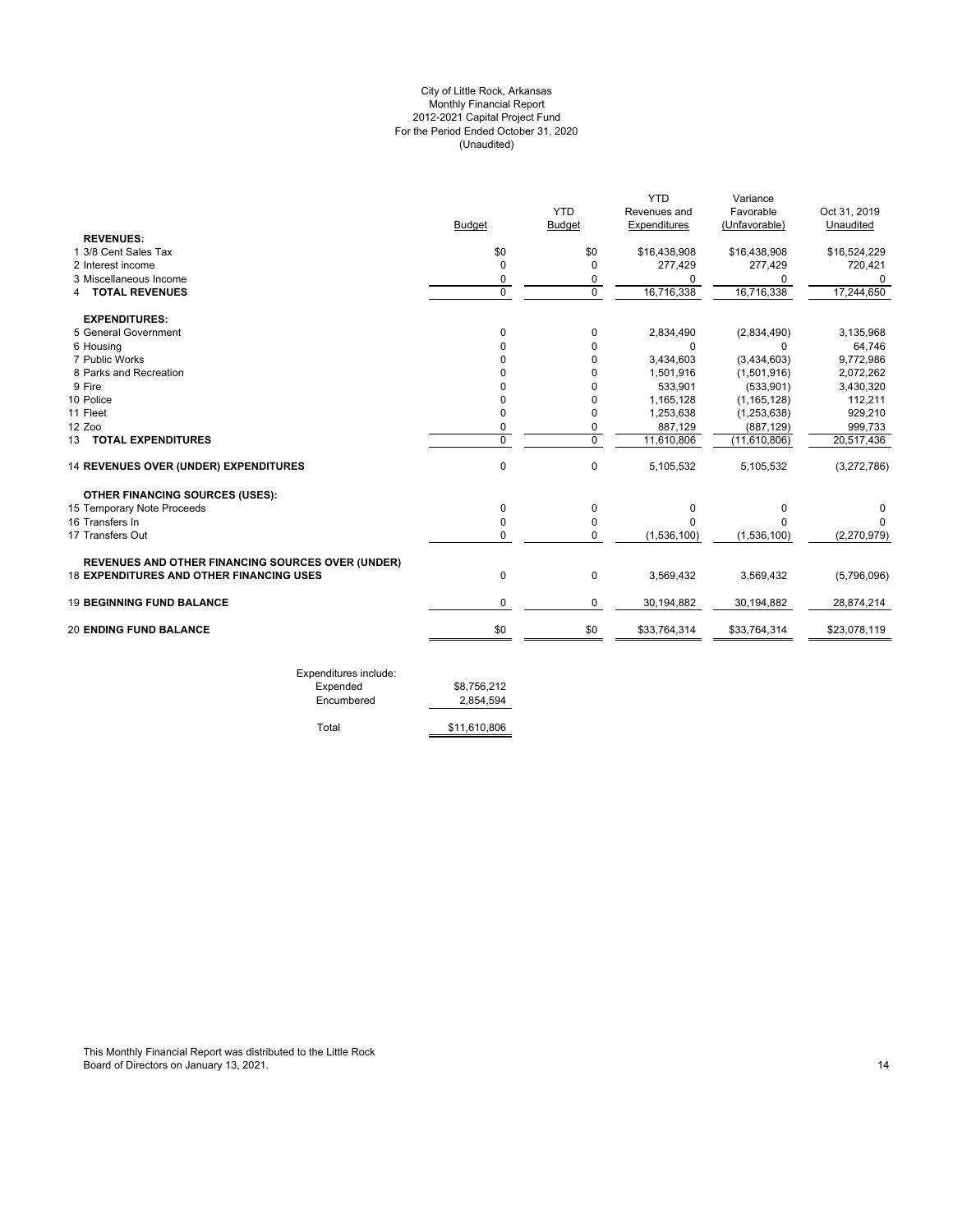# City of Little Rock, Arkansas Monthly Financial Report 2015 Library Improvement Bond For the Period Ended October 31, 2020 (Unaudited)

|                                                          | <b>Budget</b> | <b>YTD</b><br>Budget | <b>YTD</b><br>Revenues and<br><b>Expenditures</b> | Variance<br>Favorable<br>(Unfavorable) | Oct 31, 2019<br>Actual |
|----------------------------------------------------------|---------------|----------------------|---------------------------------------------------|----------------------------------------|------------------------|
| <b>REVENUES:</b>                                         |               |                      |                                                   |                                        |                        |
| 1 Interest income                                        | \$0           | \$0                  | \$2,996                                           | \$2,996                                | \$14,168               |
| 2 Miscellaneous                                          | 0             | 0                    | $\Omega$                                          | 0                                      | 0                      |
| <b>TOTAL REVENUES</b><br>3                               | $\mathbf 0$   | 0                    | 2,996                                             | 2,996                                  | 14,168                 |
| <b>EXPENDITURES:</b>                                     |               |                      |                                                   |                                        |                        |
| 4 General Government                                     | 0             | 0                    | 0                                                 | 0                                      | 719,315                |
| 5 TOTAL EXPENDITURES                                     | $\mathbf 0$   | $\Omega$             | $\Omega$                                          | $\Omega$                               | 719,315                |
| 6 REVENUES OVER (UNDER) EXPENDITURES                     | 0             | 0                    | 2,996                                             | 2,996                                  | (705, 147)             |
| <b>OTHER FINANCING SOURCES (USES):</b>                   |               |                      |                                                   |                                        |                        |
| 7 Bond Proceeds                                          | $\Omega$      | $\Omega$             | $\Omega$                                          | n                                      | 0                      |
| 8 Discount on Bonds Issued                               | $\Omega$      | n                    | O                                                 |                                        | 0                      |
| 9 Bond Reoffering Premium                                |               |                      |                                                   |                                        | 0                      |
| 10 Other, net                                            |               |                      |                                                   |                                        | 0                      |
| 11 Transfers In                                          | 0             |                      | n                                                 |                                        | 0                      |
| 12 Transfers Out                                         | 0             | 0                    |                                                   |                                        | 0                      |
| <b>REVENUES AND OTHER FINANCING SOURCES OVER (UNDER)</b> |               |                      |                                                   |                                        |                        |
| <b>13 EXPENDITURES AND OTHER FINANCING USES</b>          | 0             | 0                    | 2,996                                             | 2,996                                  | (705, 147)             |
| <b>14 BEGINNING FUND BALANCE</b>                         | 0             | 0                    | 428,233                                           | 428,233                                | 1,176,642              |
| <b>15 ENDING FUND BALANCE</b>                            | \$0           | \$0                  | \$431,229                                         | \$431,229                              | \$471,495              |

Note 1: This fund reflects bond proceeds and interest earnings dedicated to Library improvements.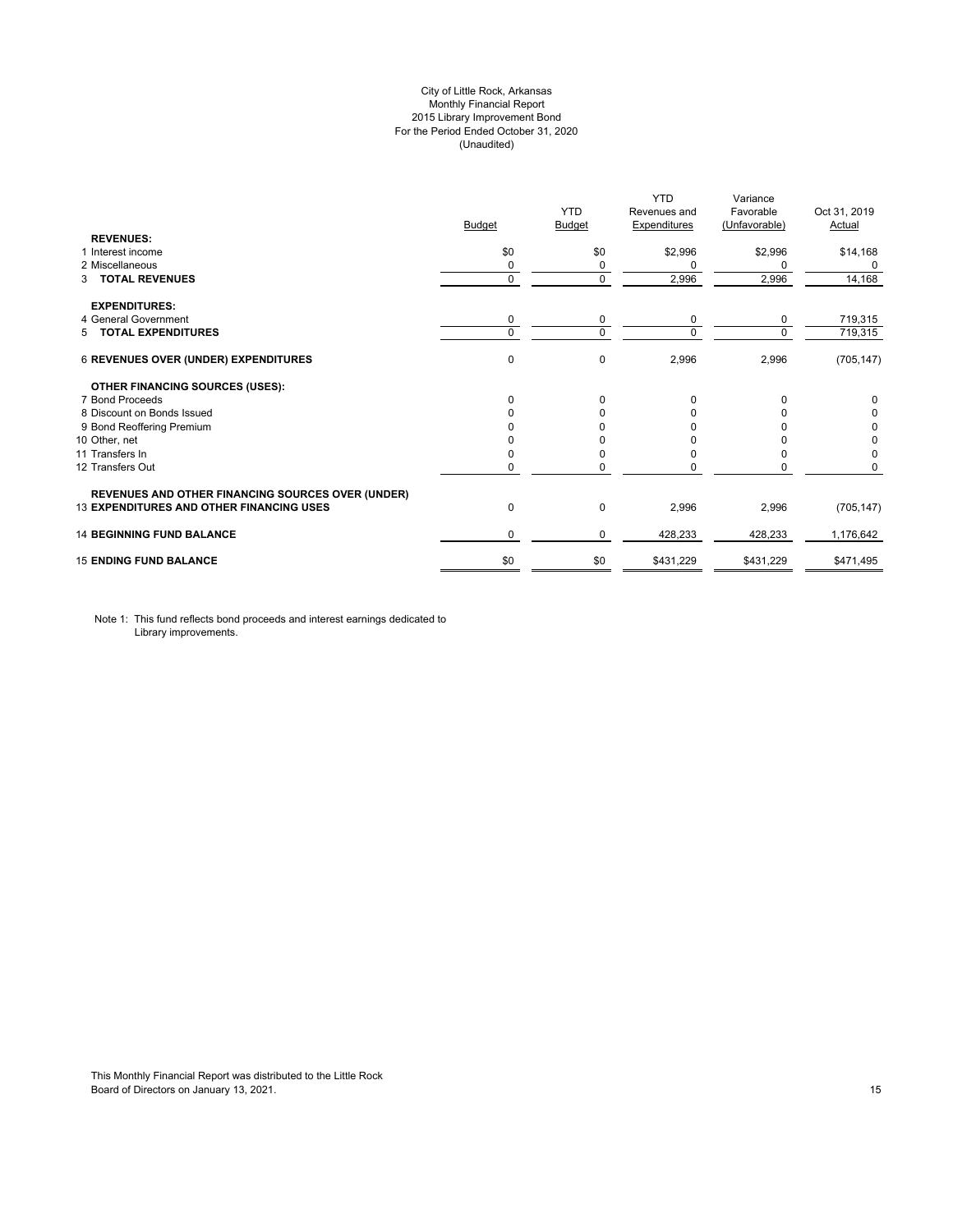# City of Little Rock, Arkansas Monthly Financial Report 2013 Capital Improvement Bonds For the Period Ended October 31, 2020 (Unaudited)

| <b>REVENUES:</b>                                         | <b>Budget</b> | <b>YTD</b><br>Budget | <b>YTD</b><br>Revenues and<br><b>Expenditures</b> | Variance<br>Favorable<br>(Unfavorable) | Oct 31, 2019<br>Unaudited |
|----------------------------------------------------------|---------------|----------------------|---------------------------------------------------|----------------------------------------|---------------------------|
| 1 Interest income                                        | \$0           | \$0                  | \$0                                               | \$0                                    | \$5,770                   |
| 2 Miscellaneous                                          | 0             | 0                    | 0                                                 | 0                                      | 0                         |
| 3 TOTAL REVENUES                                         | $\mathbf 0$   | 0                    | 0                                                 | $\mathbf 0$                            | 5,770                     |
| <b>EXPENDITURES:</b>                                     |               |                      |                                                   |                                        |                           |
| 4 Public Works                                           | 0             | 0                    | 1,485                                             | (1, 485)                               | 259,445                   |
| 5 TOTAL EXPENDITURES                                     | $\Omega$      | $\Omega$             | 1,485                                             | (1,485)                                | 259,445                   |
| <b>6 REVENUES OVER (UNDER) EXPENDITURES</b>              | $\mathbf 0$   | 0                    | (1,485)                                           | (1,485)                                | (253, 675)                |
| <b>OTHER FINANCING SOURCES (USES):</b>                   |               |                      |                                                   |                                        |                           |
| 7 Bond Proceeds                                          | $\Omega$      | 0                    | 0                                                 | $\Omega$                               | 0                         |
| 8 Transfers In                                           | $\Omega$      | 0                    | $\Omega$                                          |                                        | 0                         |
| 9 Transfers Out                                          | 0             | 0                    | (1,485)                                           | (1, 485)                               | 0                         |
| <b>REVENUES AND OTHER FINANCING SOURCES OVER (UNDER)</b> |               |                      |                                                   |                                        |                           |
| <b>10 EXPENDITURES AND OTHER FINANCING USES</b>          | $\mathbf 0$   | 0                    | (1,485)                                           | (1,485)                                | (253, 675)                |
| <b>11 BEGINNING FUND BALANCE</b>                         | 0             | 0                    | 1,485                                             | 1,485                                  | 255,160                   |
| <b>12 ENDING FUND BALANCE</b>                            | \$0           | \$0                  | \$0                                               | \$0                                    | \$1,485                   |
|                                                          |               |                      |                                                   |                                        |                           |

| Expenditures include:<br>Expended<br>Encumbered | \$1,485 |
|-------------------------------------------------|---------|
| Total                                           | \$1.485 |

Note 1: As of October 31, 2020, the fund balance has been allocated to special projects.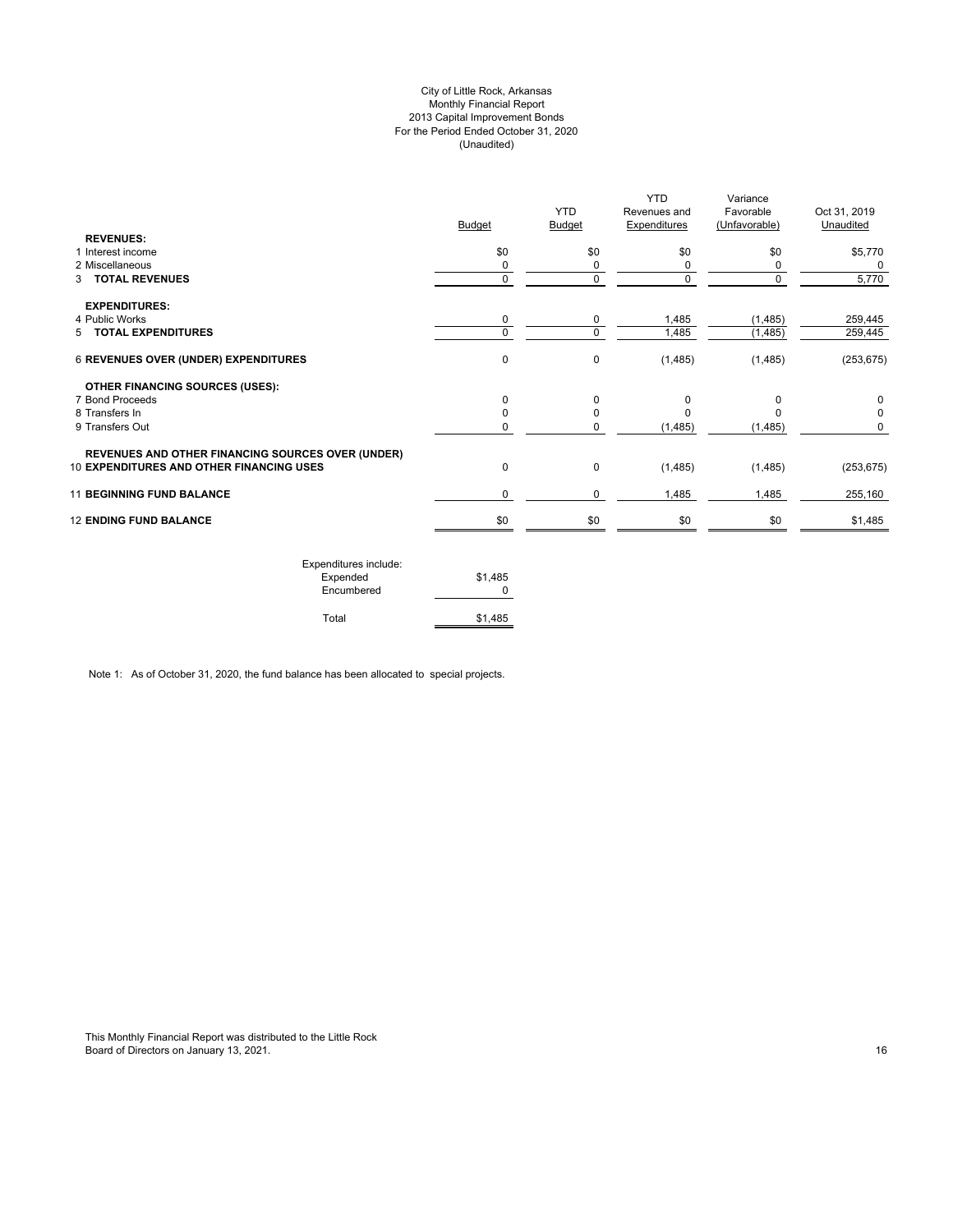#### City of Little Rock, Arkansas Monthly Financial Report 2018 Capital Improvement Bonds For the Period Ended October 31, 2020 (Unaudited)

| \$0 |               |                |                |                |
|-----|---------------|----------------|----------------|----------------|
|     | \$0           | \$400,234      | \$400,234      | \$1,027,297    |
| 0   | 0             | (51,688)       | (51,688)       |                |
| 0   | $\mathbf 0$   | 348,546        | 348,546        | 1,027,297      |
|     |               |                |                |                |
| 0   | 0             | 22,070,294     | (22,070,294)   | 14,416,191     |
| 0   | $\Omega$      | 22,070,294     | (22,070,294)   | 14,416,191     |
| 0   | $\mathbf 0$   | (21, 721, 748) | (21, 721, 748) | (13, 388, 894) |
|     |               |                |                |                |
| 0   | $\Omega$      | 0              | 0              | 0              |
| 0   | 0             | 0              | 0              |                |
|     | 0             | O              | <sup>0</sup>   | 0              |
| 0   | $\Omega$      | $\Omega$       | <sup>0</sup>   | 0              |
|     |               |                |                | $\Omega$       |
|     |               |                |                | 0              |
| 0   | $\mathbf 0$   | (21, 720, 263) | (21, 720, 263) | (13,388,894)   |
| 0   | 0             | 36,490,617     | 36,490,617     | 42,827,022     |
| \$0 | \$0           | \$14,770,354   | \$14,770,354   | \$29,438,128   |
|     | 0<br>$\Omega$ | 0<br>0         | 1,485<br>0     | 1,485<br>0     |

| Expenditures include: |              |
|-----------------------|--------------|
| Expended              | \$9.763.983  |
| Encumbered            | 12.306.311   |
| Total                 | \$22,070,294 |

Note 1: As of October 31, 2020, the fund balance has been allocated to 81 special projects.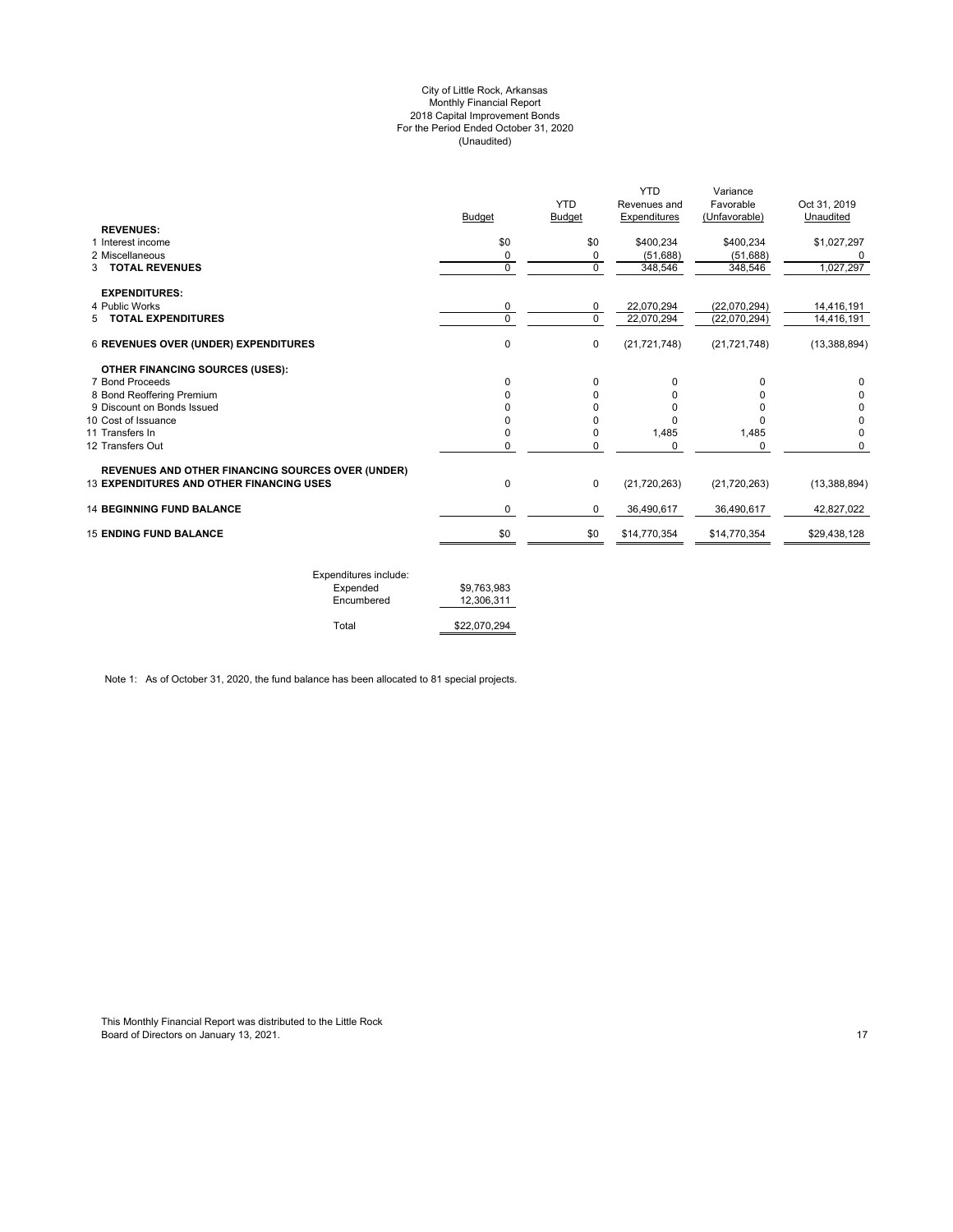#### City of Little Rock, Arkansas Monthly Financial Report TIF - Port Authority Fund For the Period Ended October 31, 2020 (Unaudited)

| \$0<br>\$0<br>1 General Property Taxes<br>\$155,886<br>\$155,886<br>2 Interest income<br>10,826<br>10,826<br>$\Omega$<br>3 Miscellaneous<br>0<br>0<br>$\mathbf 0$<br>$\mathbf 0$<br>166,712<br>166,712<br>4 TOTAL REVENUES<br><b>EXPENDITURES:</b><br>5 Street & Drainage<br>200,000<br>0<br>(200,000)<br>0<br>6 TOTAL EXPENDITURES<br>$\Omega$<br>$\Omega$<br>200,000<br>(200,000)<br>$\pmb{0}$<br>$\mathbf 0$<br>7 REVENUES OVER (UNDER) EXPENDITURES<br>(33, 288)<br>(33, 288)<br><b>OTHER FINANCING SOURCES (USES):</b><br>8 Bond Proceeds<br>$\Omega$<br>$\Omega$<br>0<br>O<br>9 Transfers In<br>$\mathbf 0$<br>10 Transfers Out<br>0<br>O<br>0<br><b>REVENUES AND OTHER FINANCING SOURCES OVER (UNDER)</b><br>0<br><b>11 EXPENDITURES AND OTHER FINANCING USES</b><br>$\mathbf 0$<br>(33, 288)<br>(33, 288)<br><b>12 BEGINNING FUND BALANCE</b><br>0<br>0<br>258,684<br>258,684<br>\$0<br><b>13 ENDING FUND BALANCE</b><br>\$0<br>\$225,396<br>\$225,396 | <b>REVENUES:</b> | <b>Budget</b> | <b>YTD</b><br>Budget | <b>YTD</b><br>Revenues and<br><b>Expenditures</b> | Variance<br>Favorable<br>(Unfavorable) | Oct 31, 2019<br>Unaudited |
|----------------------------------------------------------------------------------------------------------------------------------------------------------------------------------------------------------------------------------------------------------------------------------------------------------------------------------------------------------------------------------------------------------------------------------------------------------------------------------------------------------------------------------------------------------------------------------------------------------------------------------------------------------------------------------------------------------------------------------------------------------------------------------------------------------------------------------------------------------------------------------------------------------------------------------------------------------------|------------------|---------------|----------------------|---------------------------------------------------|----------------------------------------|---------------------------|
|                                                                                                                                                                                                                                                                                                                                                                                                                                                                                                                                                                                                                                                                                                                                                                                                                                                                                                                                                                |                  |               |                      |                                                   |                                        | \$121,092                 |
|                                                                                                                                                                                                                                                                                                                                                                                                                                                                                                                                                                                                                                                                                                                                                                                                                                                                                                                                                                |                  |               |                      |                                                   |                                        | 6,391                     |
|                                                                                                                                                                                                                                                                                                                                                                                                                                                                                                                                                                                                                                                                                                                                                                                                                                                                                                                                                                |                  |               |                      |                                                   |                                        |                           |
|                                                                                                                                                                                                                                                                                                                                                                                                                                                                                                                                                                                                                                                                                                                                                                                                                                                                                                                                                                |                  |               |                      |                                                   |                                        | 127,483                   |
|                                                                                                                                                                                                                                                                                                                                                                                                                                                                                                                                                                                                                                                                                                                                                                                                                                                                                                                                                                |                  |               |                      |                                                   |                                        |                           |
|                                                                                                                                                                                                                                                                                                                                                                                                                                                                                                                                                                                                                                                                                                                                                                                                                                                                                                                                                                |                  |               |                      |                                                   |                                        | 200,000                   |
|                                                                                                                                                                                                                                                                                                                                                                                                                                                                                                                                                                                                                                                                                                                                                                                                                                                                                                                                                                |                  |               |                      |                                                   |                                        | 200,000                   |
|                                                                                                                                                                                                                                                                                                                                                                                                                                                                                                                                                                                                                                                                                                                                                                                                                                                                                                                                                                |                  |               |                      |                                                   |                                        | (72, 517)                 |
|                                                                                                                                                                                                                                                                                                                                                                                                                                                                                                                                                                                                                                                                                                                                                                                                                                                                                                                                                                |                  |               |                      |                                                   |                                        |                           |
|                                                                                                                                                                                                                                                                                                                                                                                                                                                                                                                                                                                                                                                                                                                                                                                                                                                                                                                                                                |                  |               |                      |                                                   |                                        | 0                         |
|                                                                                                                                                                                                                                                                                                                                                                                                                                                                                                                                                                                                                                                                                                                                                                                                                                                                                                                                                                |                  |               |                      |                                                   |                                        | 0                         |
|                                                                                                                                                                                                                                                                                                                                                                                                                                                                                                                                                                                                                                                                                                                                                                                                                                                                                                                                                                |                  |               |                      |                                                   |                                        | 0                         |
|                                                                                                                                                                                                                                                                                                                                                                                                                                                                                                                                                                                                                                                                                                                                                                                                                                                                                                                                                                |                  |               |                      |                                                   |                                        | (72, 517)                 |
|                                                                                                                                                                                                                                                                                                                                                                                                                                                                                                                                                                                                                                                                                                                                                                                                                                                                                                                                                                |                  |               |                      |                                                   |                                        | 243,237                   |
|                                                                                                                                                                                                                                                                                                                                                                                                                                                                                                                                                                                                                                                                                                                                                                                                                                                                                                                                                                |                  |               |                      |                                                   |                                        | \$170,720                 |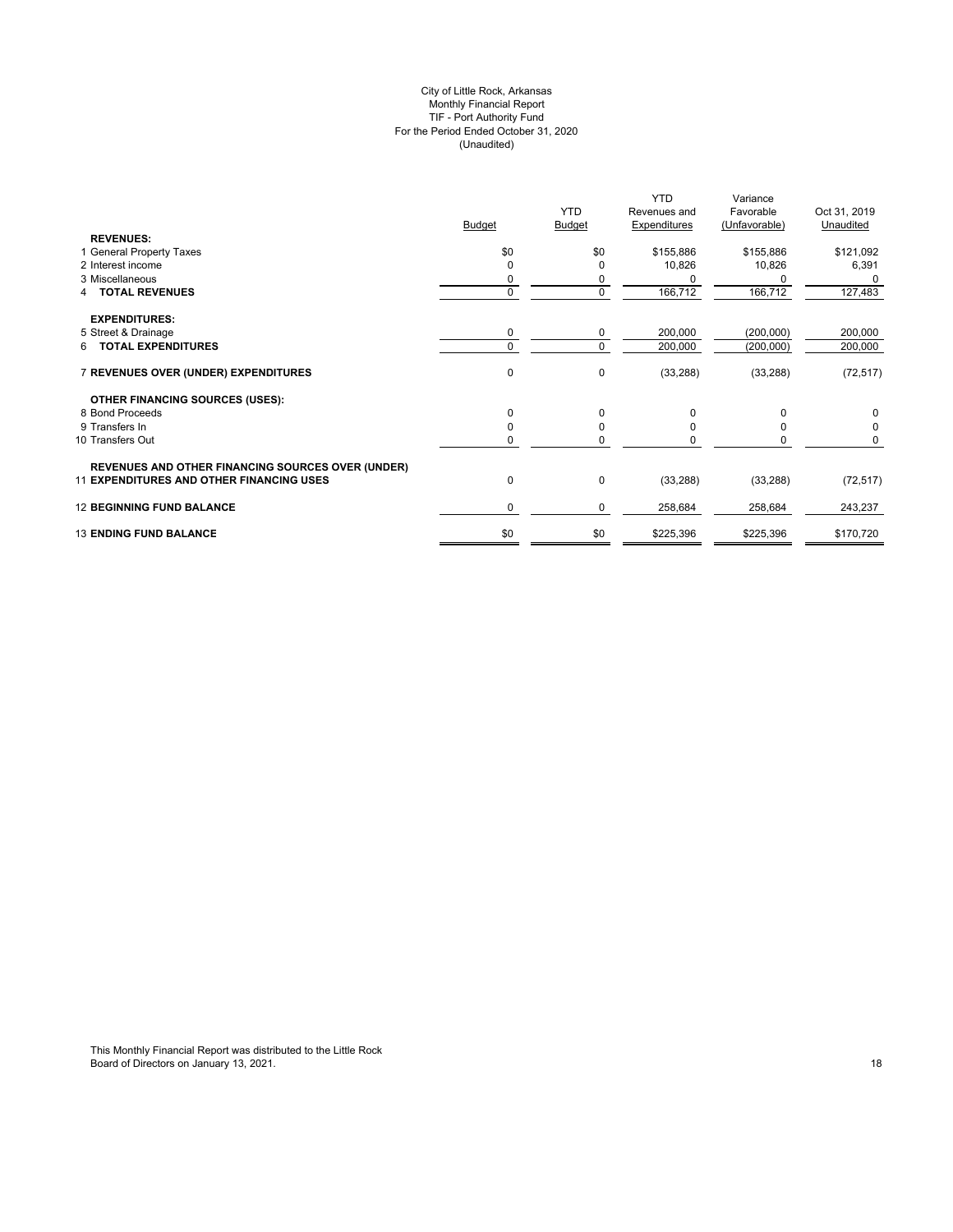#### City of Little Rock, Arkansas Monthly Financial Report 2018 Hotel Gross Receipts Tax For the Period Ended October 31, 2020 (Unaudited)

|                                                          |               |               | YTD          | Variance       |              |
|----------------------------------------------------------|---------------|---------------|--------------|----------------|--------------|
|                                                          |               | <b>YTD</b>    | Revenues and | Favorable      | Oct 31, 2019 |
|                                                          | <b>Budget</b> | <b>Budget</b> | Expenditures | (Unfavorable)  | Unaudited    |
| <b>REVENUES:</b>                                         |               |               |              |                |              |
| 1 Interest income                                        | \$0           | \$0           | \$125,574    | \$125,574      | \$568,220    |
| 2 Miscellaneous                                          | 0             | 0             | O            |                |              |
| <b>3 TOTAL REVENUES</b>                                  | $\mathbf 0$   | $\mathbf 0$   | 125,574      | 125,574        | 568,220      |
| <b>EXPENDITURES:</b>                                     |               |               |              |                |              |
| 4 MacArthur Museum                                       | 0             | 0             | $\Omega$     | ∩              |              |
| 5 Art Center Fund                                        | 0             | 0             | 29,112,563   | (29, 112, 563) | 2,895,651    |
| <b>TOTAL EXPENDITURES</b><br>6                           | $\Omega$      | $\Omega$      | 29,112,563   | (29, 112, 563) | 2,895,651    |
| 7 REVENUES OVER (UNDER) EXPENDITURES                     | 0             | 0             | (28,986,989) | (28,986,989)   | (2,327,431)  |
| OTHER FINANCING SOURCES (USES):                          |               |               |              |                |              |
| 8 Bond Proceeds                                          |               | 0             | $\Omega$     |                | 0            |
| 9 Bond Reoffering Premium                                |               | O             |              |                | 0            |
| 10 Discount on Bonds Issued                              |               | U             |              |                | 0            |
| 11 Cost of Issuance                                      |               | n             |              |                | 0            |
| 12 Transfers In                                          |               | 0             |              |                | 0            |
| 13 Transfers Out                                         | 0             | 0             | 0            |                | 0            |
| <b>REVENUES AND OTHER FINANCING SOURCES OVER (UNDER)</b> |               |               |              |                |              |
| <b>14 EXPENDITURES AND OTHER FINANCING USES</b>          | $\Omega$      | 0             | (28,986,989) | (28,986,989)   | (2,327,431)  |
| <b>15 BEGINNING FUND BALANCE</b>                         | 0             | 0             | 28,996,536   | 28,996,536     | 31,239,980   |
| <b>16 ENDING FUND BALANCE</b>                            | \$0           | \$0           | \$9,547      | \$9,547        | \$28,912,549 |
|                                                          |               |               |              |                |              |

Expenditures include: Expended \$29,112,563 Encumbered 0

Total \$29,112,563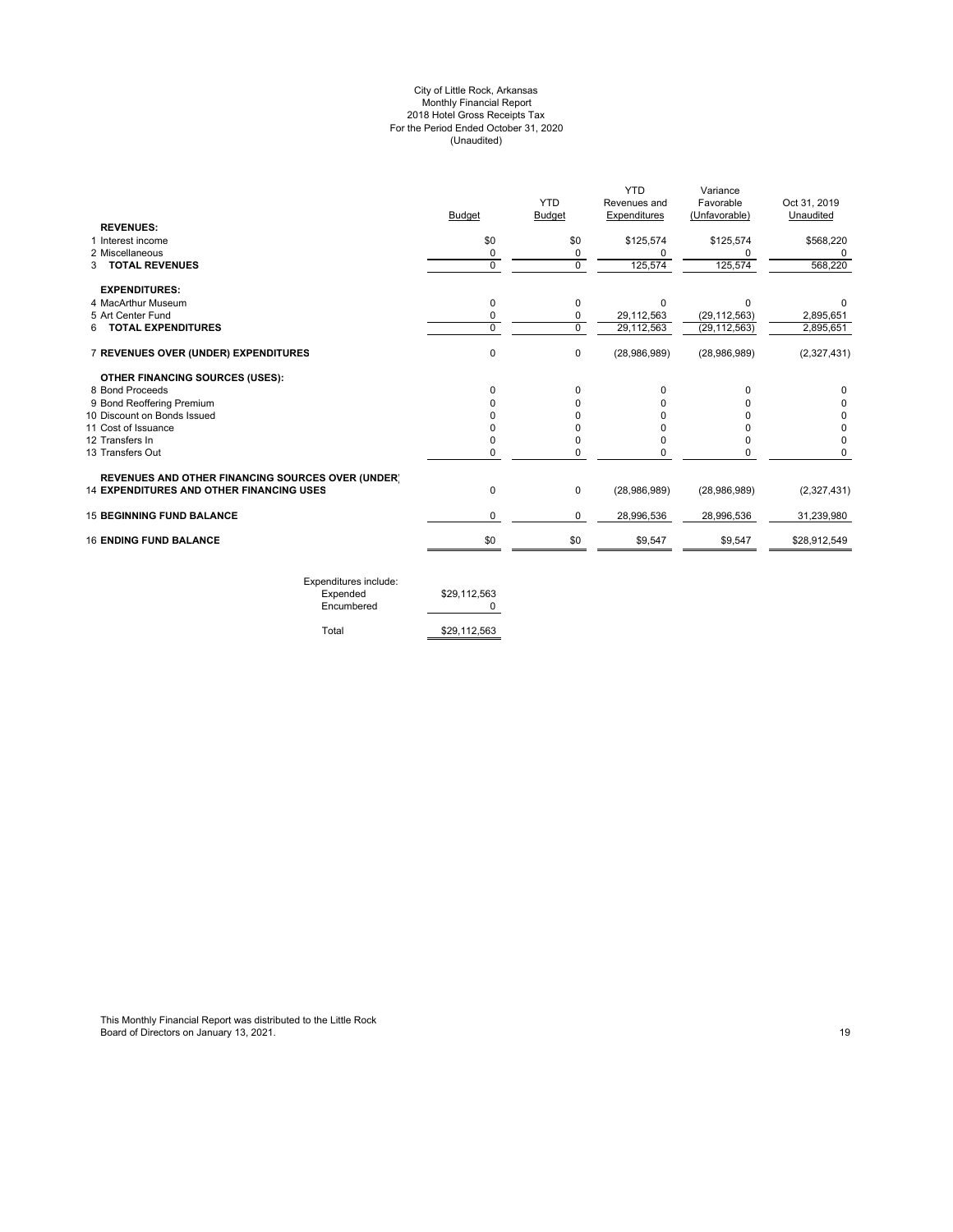# City of Little Rock, Arkansas Monthly Financial Report 2015 Library Improvement Bonds Debt Service Fund For the Period Ended October 31, 2020 (Unaudited)

|                                                          | <b>Budget</b> | <b>YTD</b><br><b>Budget</b> | <b>YTD</b><br>Revenues and<br>Expenditures | Variance<br>Favorable<br>(Unfavorable) | Oct 31, 2019<br>Unaudited |
|----------------------------------------------------------|---------------|-----------------------------|--------------------------------------------|----------------------------------------|---------------------------|
| <b>REVENUES:</b>                                         |               |                             |                                            |                                        |                           |
| 1 Property Tax                                           | \$0           | \$0                         | \$3,722,764                                | \$3,722,764                            | \$3,515,154               |
| 2 Interest Income                                        | 0             | 0                           | 14,345                                     | 14,345                                 | 25,382                    |
| 3 TOTAL REVENUES                                         | 0             | 0                           | 3,737,109                                  | 3,737,109                              | 3,540,536                 |
| <b>EXPENDITURES:</b>                                     |               |                             |                                            |                                        |                           |
| 4 Debt Service                                           | 0             | 0                           | 3,842,356                                  | (3,842,356)                            | 3,685,013                 |
| 5 TOTAL EXPENDITURES                                     | $\Omega$      | 0                           | 3,842,356                                  | (3,842,356)                            | 3,685,013                 |
| <b>6 REVENUES OVER (UNDER) EXPENDITURES</b>              | 0             | $\mathbf 0$                 | (105, 247)                                 | (105, 247)                             | (144, 477)                |
| <b>OTHER FINANCING SOURCES (USES):</b>                   |               |                             |                                            |                                        |                           |
| 7 Bond Proceeds                                          | $\Omega$      | $\Omega$                    | 0                                          |                                        | 0                         |
| 8 Transfers In                                           | O             | $\Omega$                    |                                            |                                        | 0                         |
| 9 Transfers Out                                          | 0             | 0                           |                                            |                                        | 0                         |
| <b>REVENUES AND OTHER FINANCING SOURCES OVER (UNDER)</b> |               |                             |                                            |                                        |                           |
| <b>10 EXPENDITURES AND OTHER FINANCING USES</b>          | 0             | 0                           | (105, 247)                                 | (105, 247)                             | (144, 477)                |
| <b>11 BEGINNING FUND BALANCE</b>                         | $\Omega$      | 0                           | 4,124,874                                  | 4,124,874                              | 3,658,339                 |
| <b>12 ENDING FUND BALANCE</b>                            | \$0           | \$0                         | \$4,019,627                                | \$4,019,627                            | \$3,513,862               |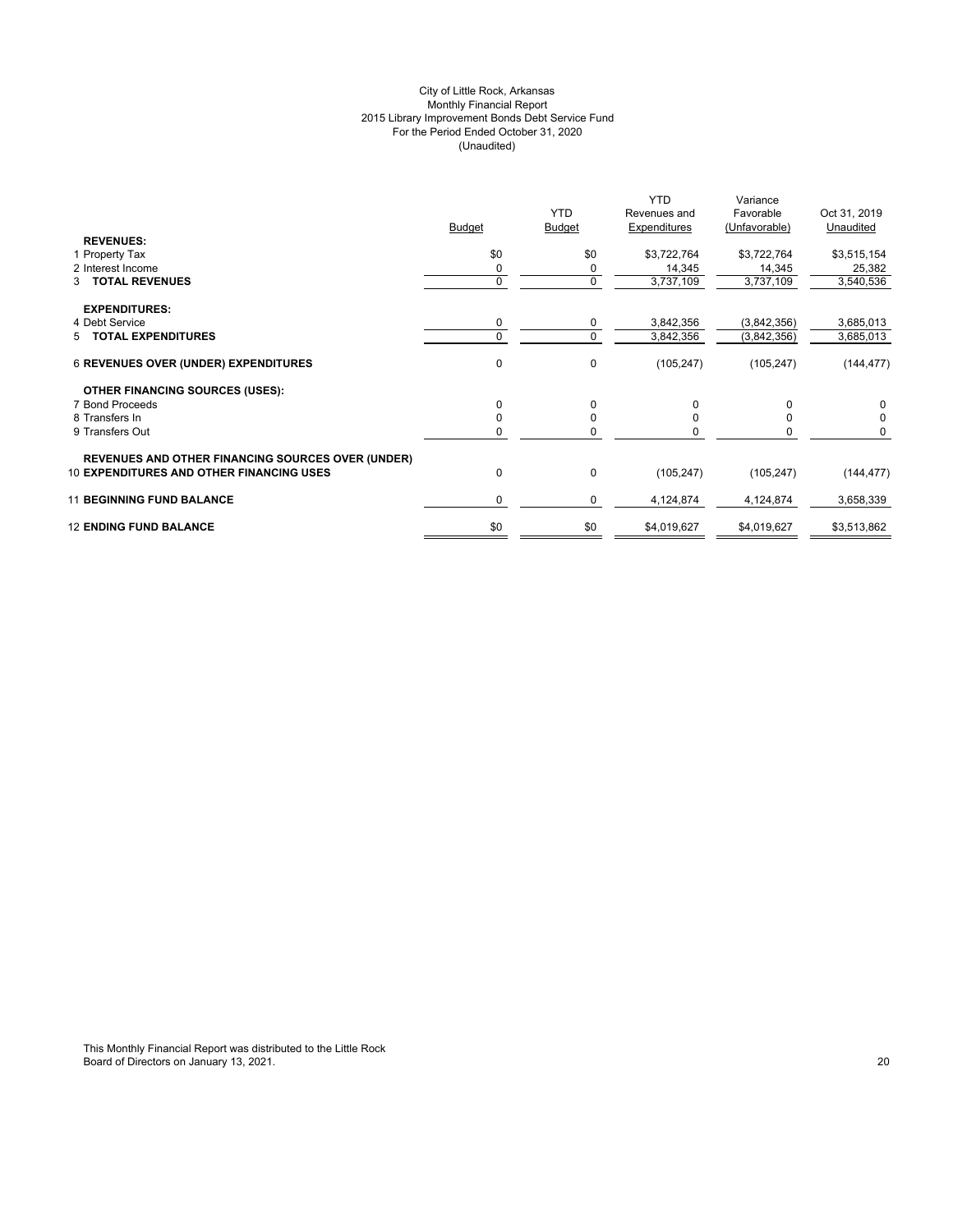# City of Little Rock, Arkansas Monthly Financial Report 2013 & 2018 Capital Improvement Bonds Debt Service Fund For the Period Ended October 31, 2020 (Unaudited)

|                                                          | <b>Budget</b> | <b>YTD</b><br><b>Budget</b> | <b>YTD</b><br>Revenues and<br>Expenditures | Variance<br>Favorable<br>(Unfavorable) | Oct 31, 2019<br>Unaudited |
|----------------------------------------------------------|---------------|-----------------------------|--------------------------------------------|----------------------------------------|---------------------------|
| <b>REVENUES:</b>                                         |               |                             |                                            |                                        |                           |
| 1 Property Tax                                           | \$0           | \$0                         | \$12,409,245                               | \$12,409,245                           | \$11,950,496              |
| 2 Interest Income                                        | $\Omega$      | 0                           | 68,588                                     | 68,588                                 | 189,402                   |
| 3 Miscellaneous                                          | 0             | 0                           |                                            |                                        |                           |
| <b>TOTAL REVENUES</b>                                    | $\mathbf 0$   | $\mathbf 0$                 | 12,477,833                                 | 12,477,833                             | 12,139,898                |
| <b>EXPENDITURES:</b>                                     |               |                             |                                            |                                        |                           |
| 5 Debt Service                                           | $\mathbf 0$   | 0                           | 12,733,388                                 | (12, 733, 388)                         | 12,736,462                |
| <b>6 TOTAL EXPENDITURES</b>                              | $\Omega$      | $\mathbf 0$                 | 12,733,388                                 | (12, 733, 388)                         | 12,736,462                |
| 7 REVENUES OVER (UNDER) EXPENDITURES                     | $\Omega$      | 0                           | (255, 555)                                 | (255, 555)                             | (596, 564)                |
| <b>OTHER FINANCING SOURCES (USES):</b>                   |               |                             |                                            |                                        |                           |
| 8 Bond Proceeds                                          | $\Omega$      | 0                           | 0                                          | $\Omega$                               | 0                         |
| 9 Transfers In                                           | $\Omega$      | $\mathbf 0$                 | $\Omega$                                   | <sup>0</sup>                           | $\Omega$                  |
| 10 Transfers Out                                         | 0             | 0                           | U                                          | 0                                      | $\Omega$                  |
| <b>REVENUES AND OTHER FINANCING SOURCES OVER (UNDER)</b> |               |                             |                                            |                                        |                           |
| <b>11 EXPENDITURES AND OTHER FINANCING USES</b>          | 0             | $\pmb{0}$                   | (255, 555)                                 | (255, 555)                             | (596, 564)                |
| <b>12 BEGINNING FUND BALANCE</b>                         | $\mathbf 0$   | $\mathbf 0$                 | 14,079,717                                 | 14,079,717                             | 13,546,739                |
| <b>13 ENDING FUND BALANCE</b>                            | \$0           | \$0                         | \$13,824,162                               | \$13,824,162                           | \$12,950,175              |
|                                                          |               |                             |                                            |                                        |                           |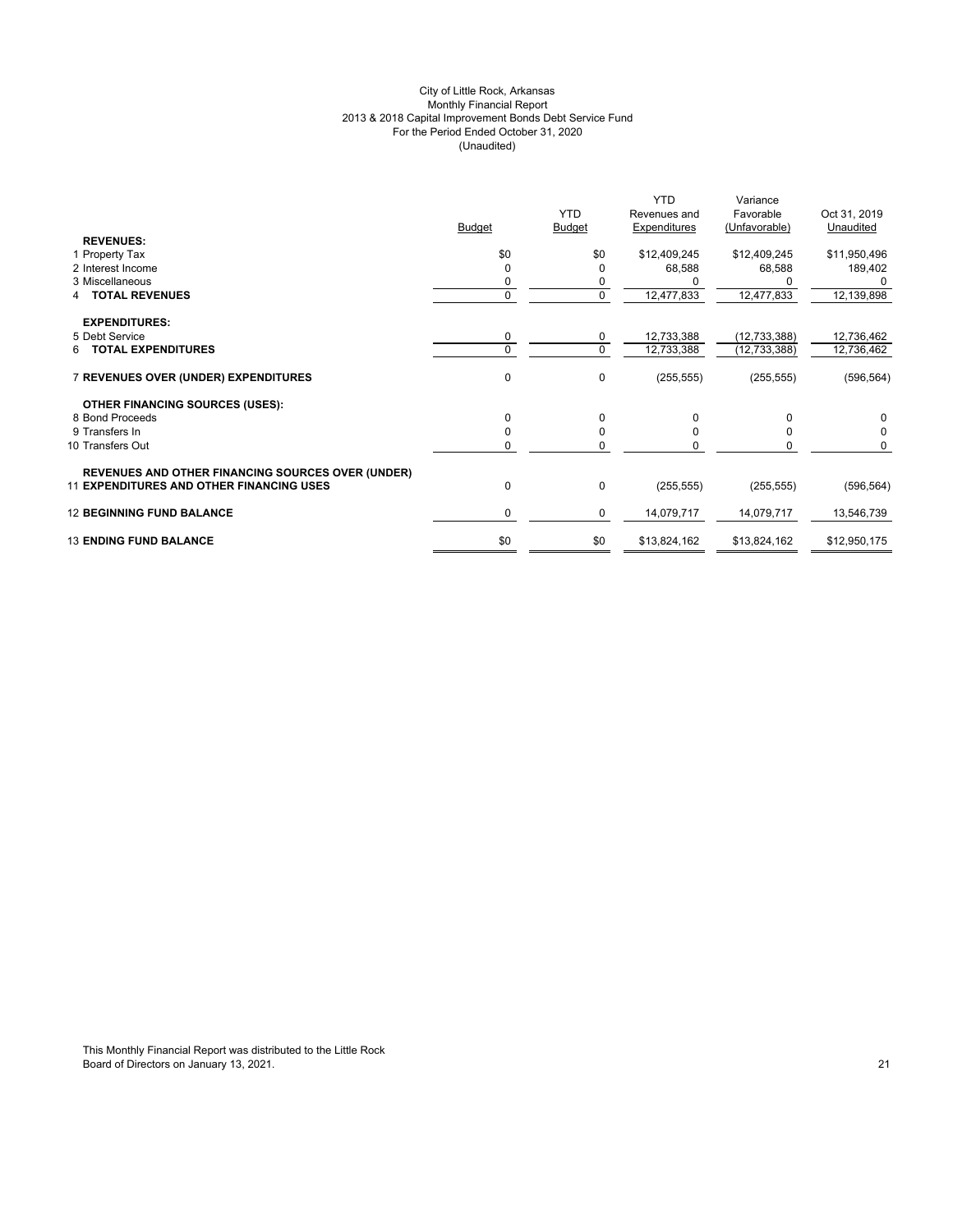#### City of Little Rock, Arkansas Monthly Financial Report 2017 Capital Improvement Refunding Revenue Bond For the Period Ended October 31, 2020 (Unaudited)

|                                                          |               |                | <b>YTD</b>   | Variance      |              |
|----------------------------------------------------------|---------------|----------------|--------------|---------------|--------------|
|                                                          |               | <b>YTD</b>     | Revenues and | Favorable     | Oct 31, 2019 |
|                                                          | <b>Budget</b> | Budget         | Expenditures | (Unfavorable) | Unaudited    |
| <b>REVENUES:</b>                                         |               |                |              |               |              |
| 1 Franchise Fees                                         | \$0           | \$0            | \$1,655,007  | \$1,655,007   | \$1,505,850  |
| 2 Charges for Services                                   | 0             |                | $\Omega$     | $\Omega$      |              |
| 3 Interest income                                        | 0             |                | 1,374        | 1,374         | 8,212        |
| 4 Miscellaneous Revenue                                  | 0             | 0              |              |               | 569          |
| <b>TOTAL REVENUES</b><br>5                               | $\Omega$      | $\overline{0}$ | 1,656,381    | 1,656,381     | 1,514,631    |
| <b>EXPENDITURES:</b>                                     |               |                |              |               |              |
| 6 Issuance Cost                                          | $\Omega$      | 0              | $\Omega$     | $\Omega$      |              |
| 7 Debt Service                                           | $\Omega$      | 0              | 1,507,750    | (1,507,750)   | 1,508,850    |
| <b>TOTAL EXPENDITURES</b><br>8                           | $\Omega$      | 0              | 1,507,750    | (1,507,750)   | 1,508,850    |
| 9 REVENUES OVER (UNDER) EXPENDITURES                     | $\mathbf 0$   | 0              | 148,631      | 148,631       | 5,781        |
| <b>OTHER FINANCING SOURCES (USES):</b>                   |               |                |              |               |              |
| 10 Bond Proceeds                                         | <sup>0</sup>  | 0              |              |               |              |
| 11 Bond Reoffering Premium                               |               |                |              |               | 0            |
| 12 Discount on Bonds Issued                              |               |                |              |               | 0            |
| 13 Payment to Refunded Bond Escrow Agent                 |               |                |              |               | 0            |
| 14 Transfer In                                           |               |                |              |               | $\Omega$     |
| 15 Transfers Out                                         | $\Omega$      | O              |              |               |              |
| <b>REVENUES AND OTHER FINANCING SOURCES OVER (UNDER)</b> |               |                |              |               |              |
| <b>16 EXPENDITURES AND OTHER FINANCING USES</b>          | 0             | 0              | 148,631      | 148,631       | 5,781        |
| <b>17 BEGINNING FUND BALANCE</b>                         | $\Omega$      | 0              | 20,909       | 20,909        | 15,072       |
| <b>18 ENDING FUND BALANCE</b>                            | \$0           | \$0            | \$169,540    | \$169,540     | \$20,853     |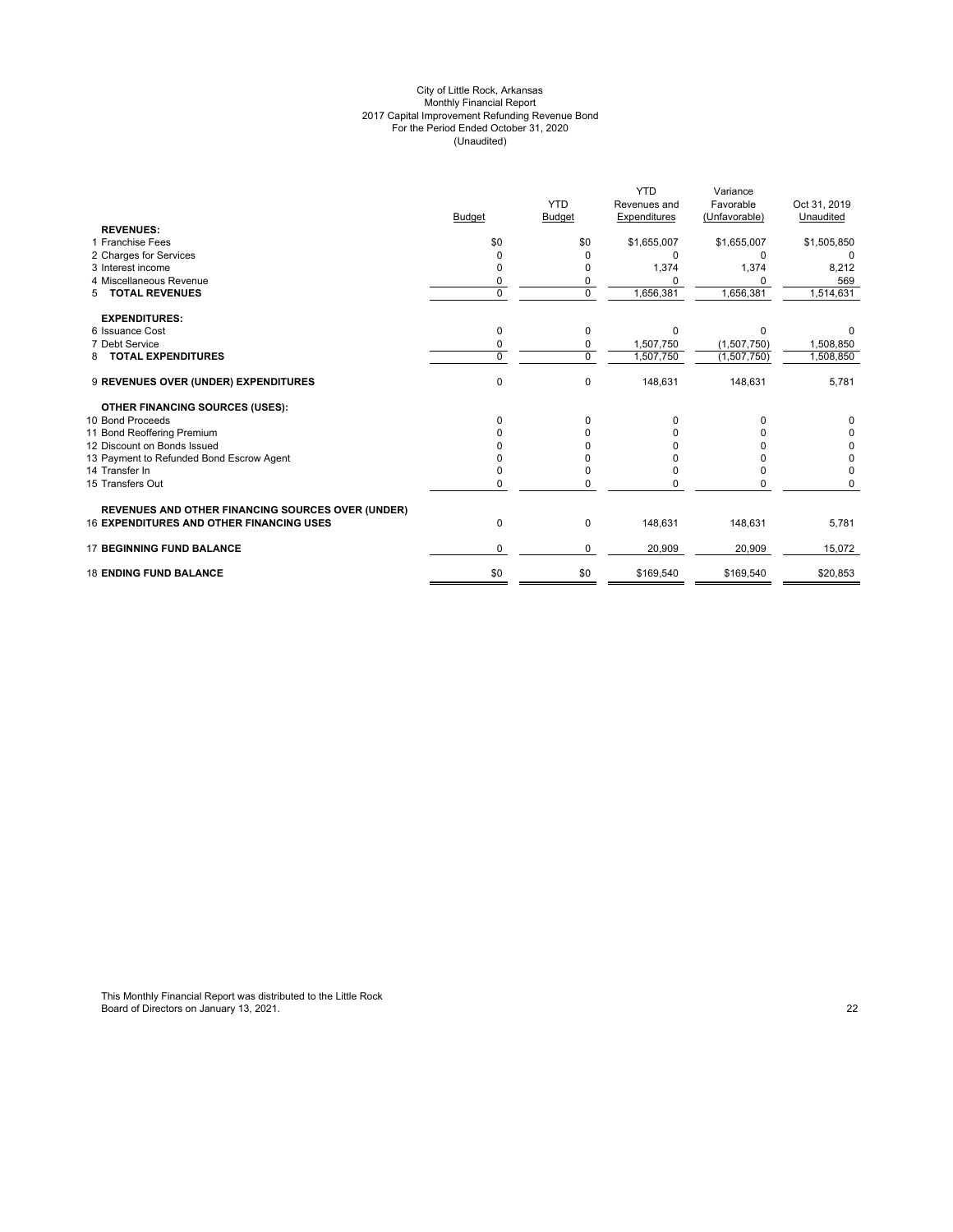# City of Little Rock, Arkansas Monthly Financial Report 2014 TIF #1 Capital Improvement Bonds Debt Service Fund For the Period Ended October 31, 2020 (Unaudited)

|                                                          | <b>Budget</b> | <b>YTD</b><br><b>Budget</b> | <b>YTD</b><br>Revenues and<br>Expenditures | Variance<br>Favorable<br>(Unfavorable) | Oct 31, 2019<br>Unaudited |
|----------------------------------------------------------|---------------|-----------------------------|--------------------------------------------|----------------------------------------|---------------------------|
| <b>REVENUES:</b>                                         |               |                             |                                            |                                        |                           |
| 1 Property Tax                                           | \$0           | \$0                         | \$555,867                                  | \$555,867                              | \$530,073                 |
| 2 Interest Income                                        | 0             | 0                           | 2,720                                      | 2,720                                  | 8,575                     |
| 3 Miscellaneous                                          | 0             | 0                           |                                            |                                        | 0                         |
| <b>TOTAL REVENUES</b><br>4                               | $\mathbf{0}$  | 0                           | 558,587                                    | 558,587                                | 538,647                   |
| <b>EXPENDITURES:</b>                                     |               |                             |                                            |                                        |                           |
| 5 Debt Service                                           | 0             | 0                           | 391,513                                    | (391, 513)                             | 473,413                   |
| <b>6 TOTAL EXPENDITURES</b>                              | $\Omega$      | $\mathbf 0$                 | 391,513                                    | (391, 513)                             | 473,413                   |
| 7 REVENUES OVER (UNDER) EXPENDITURES                     | 0             | 0                           | 167,074                                    | 167,074                                | 65,235                    |
| <b>OTHER FINANCING SOURCES (USES):</b>                   |               |                             |                                            |                                        |                           |
| 8 Bond Proceeds                                          | $\Omega$      | 0                           | 0                                          | $\Omega$                               | 0                         |
| 9 Transfers In                                           | $\Omega$      | $\mathbf 0$                 | $\Omega$                                   | $\Omega$                               | $\mathbf 0$               |
| 10 Transfers Out                                         | 0             | 0                           | O                                          | $\Omega$                               | $\Omega$                  |
| <b>REVENUES AND OTHER FINANCING SOURCES OVER (UNDER)</b> |               |                             |                                            |                                        |                           |
| <b>11 EXPENDITURES AND OTHER FINANCING USES</b>          | 0             | $\pmb{0}$                   | 167,074                                    | 167,074                                | 65,235                    |
| <b>12 BEGINNING FUND BALANCE</b>                         | $\mathbf 0$   | 0                           | 713,562                                    | 713,562                                | 627,629                   |
| <b>13 ENDING FUND BALANCE</b>                            | \$0           | \$0                         | \$880,636                                  | \$880,636                              | \$692,864                 |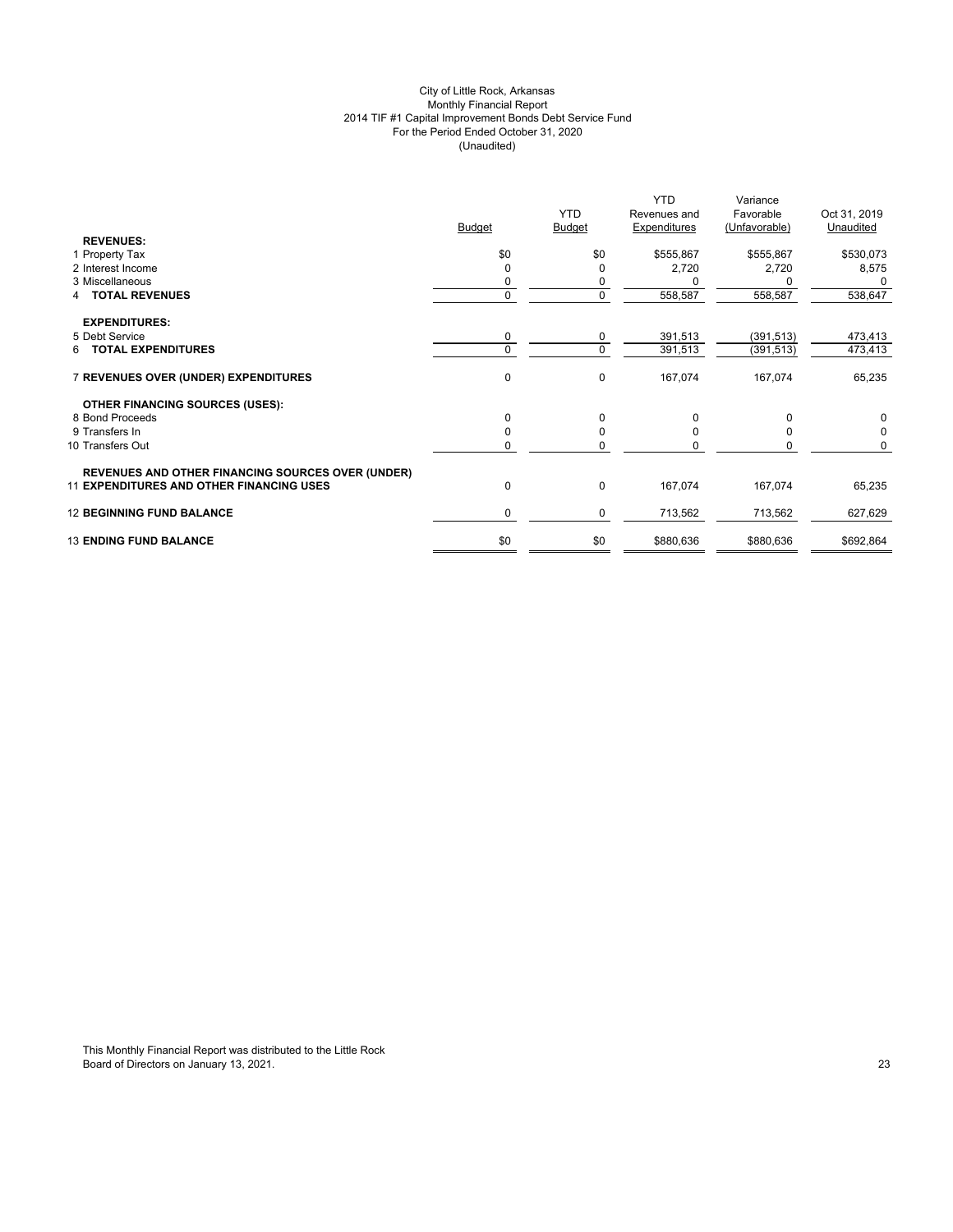#### City of Little Rock, Arkansas Monthly Financial Report 2017 Library Refunding Bond Fund For the Period Ended October 31, 2020 (Unaudited)

|                                                          | <b>Budget</b> | <b>YTD</b><br><b>Budget</b> | <b>YTD</b><br>Revenues and<br><b>Expenditures</b> | Variance<br>Favorable<br>(Unfavorable) | Oct 31, 2019<br>Unaudited |
|----------------------------------------------------------|---------------|-----------------------------|---------------------------------------------------|----------------------------------------|---------------------------|
| <b>REVENUES:</b><br>1 Property Tax                       | \$0           | \$0                         | \$3,722,764                                       | \$3,722,764                            | \$3,585,146               |
| 2 Interest income                                        |               | 0                           | 17,483                                            | 17,483                                 | 43,973                    |
| 3 Miscellaneous                                          |               |                             |                                                   |                                        |                           |
| <b>TOTAL REVENUES</b>                                    | 0             | $\overline{0}$              | 3,740,247                                         | 3,740,247                              | 3,629,119                 |
| <b>EXPENDITURES:</b>                                     |               |                             |                                                   |                                        |                           |
| 5 Issuance Cost                                          | $\Omega$      | 0                           |                                                   | $\Omega$                               |                           |
| 6 Debt Service                                           | 0             | 0                           | 3,856,388                                         | (3,856,388)                            | 3,444,338                 |
| <b>TOTAL EXPENDITURES</b>                                | $\Omega$      | $\mathbf 0$                 | 3,856,388                                         | (3,856,388)                            | 3,444,338                 |
| 8 REVENUES OVER (UNDER) EXPENDITURES                     | $\mathbf 0$   | $\mathbf 0$                 | (116, 141)                                        | (116, 141)                             | 184,781                   |
| <b>OTHER FINANCING SOURCES (USES):</b>                   |               |                             |                                                   |                                        |                           |
| 9 Transfer In                                            | $\mathbf 0$   | $\mathbf 0$                 | $\Omega$                                          | $\Omega$                               | $\mathbf 0$               |
| 10 Transfers Out                                         | 0             | $\Omega$                    |                                                   | <sup>0</sup>                           | $\Omega$                  |
| <b>REVENUES AND OTHER FINANCING SOURCES OVER (UNDER)</b> |               |                             |                                                   |                                        |                           |
| <b>11 EXPENDITURES AND OTHER FINANCING USES</b>          | $\mathbf 0$   | $\mathbf 0$                 | (116, 141)                                        | (116, 141)                             | 184,781                   |
| <b>12 BEGINNING FUND BALANCE</b>                         | 0             | 0                           | 4,436,100                                         | 4,436,100                              | 3,909,049                 |
| <b>13 ENDING FUND BALANCE</b>                            | \$0           | \$0                         | \$4,319,960                                       | \$4,319,960                            | \$4,093,830               |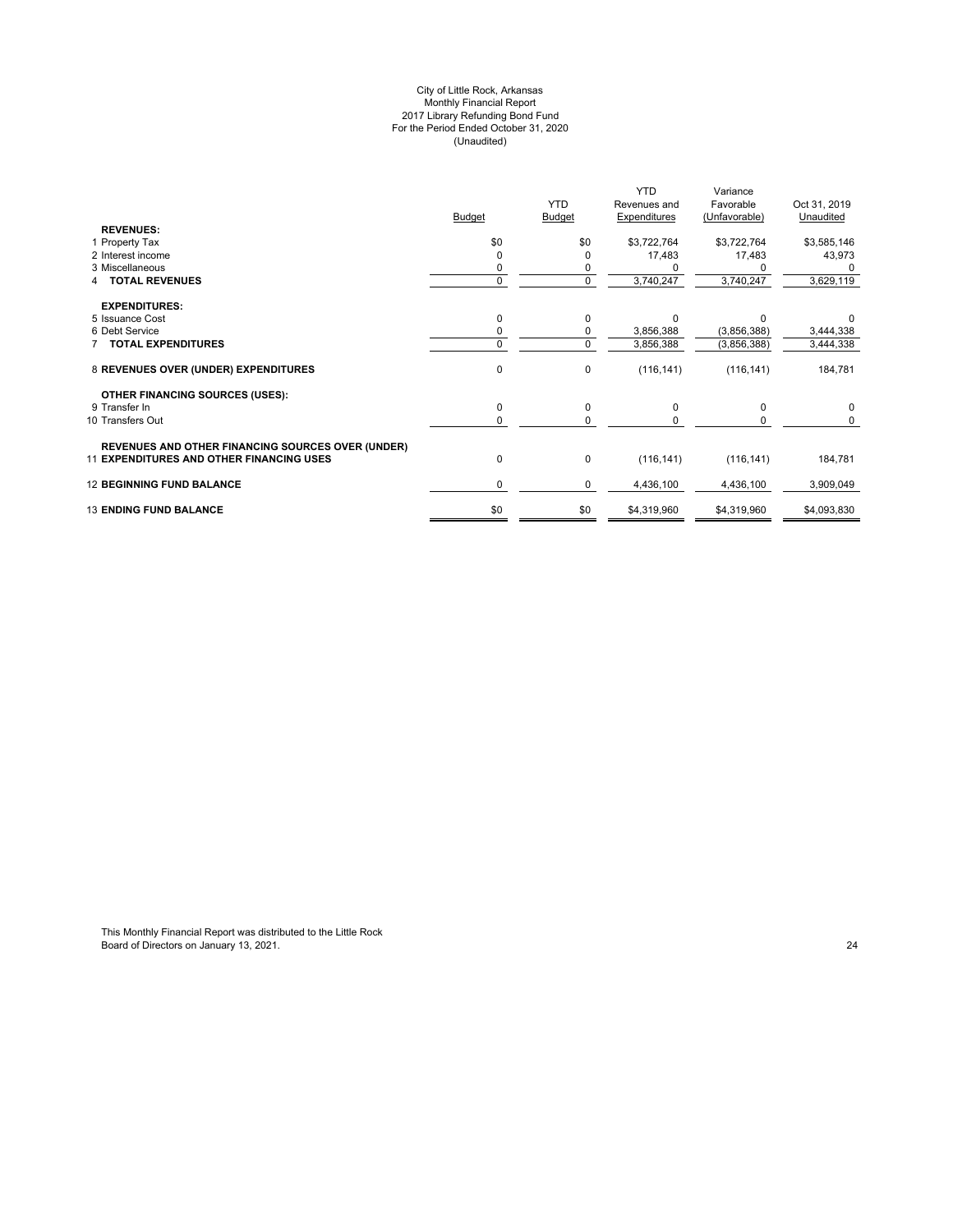## City of Little Rock, Arkansas Monthly Financial Report Hotel Tax Revenue For the Period Ended October 31, 2020 (Unaudited)

|                                                          |               |             | <b>YTD</b>   | Variance      |              |
|----------------------------------------------------------|---------------|-------------|--------------|---------------|--------------|
|                                                          |               | <b>YTD</b>  | Revenues and | Favorable     | Oct 31, 2019 |
|                                                          | <b>Budget</b> | Budget      | Expenditures | (Unfavorable) | Unaudited    |
| <b>REVENUES:</b>                                         |               |             |              |               |              |
| 1 Hotel Gross Receipts Tax                               | \$0           | \$0         | \$722,325    | \$722,325     | \$2,110,468  |
| 2 Interest Income                                        | 0             | O           | 2,308        | 2,308         | 8,961        |
| 3 Miscellaneous                                          |               | 0           | 172,809      | 172,809       | O            |
| <b>TOTAL REVENUES</b>                                    | $\Omega$      | $\mathbf 0$ | 897,442      | 897,442       | 2,119,429    |
| <b>EXPENDITURES:</b>                                     |               |             |              |               |              |
| 5 Interest Expense                                       | 0             | 0           | 689,472      | (689, 472)    | 646,284      |
| 6 TOTAL EXPENDITURES                                     | $\Omega$      | $\mathbf 0$ | 689,472      | (689, 472)    | 646,284      |
| 7 REVENUES OVER (UNDER) EXPENDITURES                     | 0             | $\mathbf 0$ | 207,970      | 207,970       | 1,473,146    |
| <b>OTHER FINANCING SOURCES (USES):</b>                   |               |             |              |               |              |
| 8 Bond Proceeds                                          | 0             | 0           |              | O             | 0            |
| 9 Payment to Refunded Bond Escrow Agent                  |               | 0           |              |               | 0            |
| 10 Transfers In                                          |               | $\Omega$    |              |               | 0            |
| 11 Transfers Out                                         | 0             | $\Omega$    |              | n             | 0            |
| <b>REVENUES AND OTHER FINANCING SOURCES OVER (UNDER)</b> |               |             |              |               |              |
| <b>11 EXPENDITURES AND OTHER FINANCING USES</b>          | 0             | $\mathbf 0$ | 207,970      | 207,970       | 1,473,146    |
| <b>12 BEGINNING FUND BALANCE</b>                         | 0             | $\mathbf 0$ | 617,919      | 617,919       | 0            |
| <b>13 ENDING FUND BALANCE</b>                            | \$0           | \$0         | \$825,889    | \$825,889     | \$1,473,146  |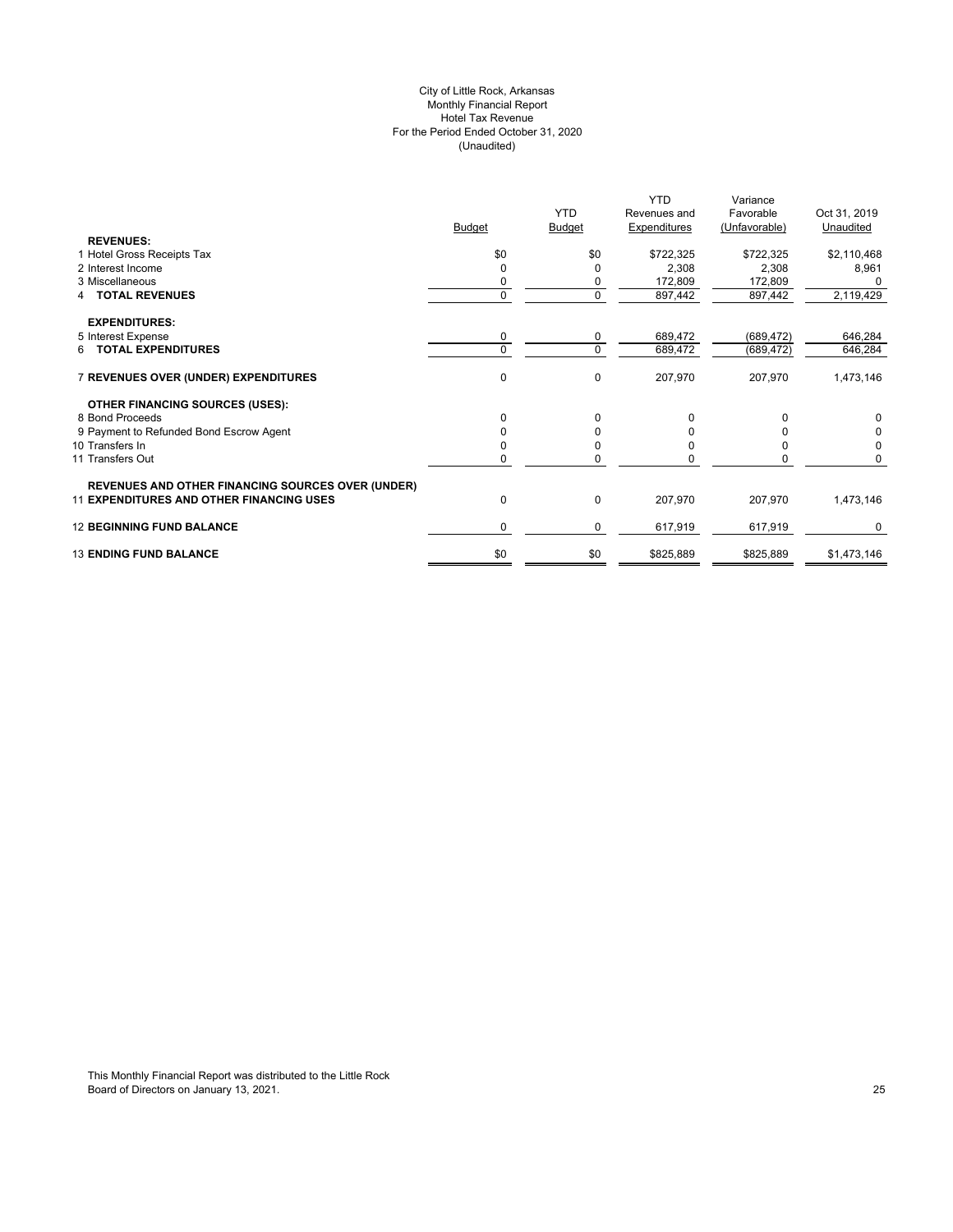# (Unaudited) City of Little Rock, Arkansas Monthly Financial Report Fleet Services Fund For the Period Ended October 31, 2020

|                                             |               |               | <b>YTD</b>   | Variance      |              |
|---------------------------------------------|---------------|---------------|--------------|---------------|--------------|
|                                             |               | <b>YTD</b>    | Revenues and | Favorable     | Oct 31, 2019 |
|                                             | <b>Budget</b> | <b>Budget</b> | Expenditures | (Unfavorable) | Unaudited    |
| <b>OPERATING REVENUES:</b>                  |               |               |              |               |              |
| 1 Charges for services                      | \$13,822,291  | 11,518,576    | \$9,720,605  | (\$1,797,971) | \$10,810,305 |
| 2 Interest Income                           | 10,750        | 8,958         | 20,244       | 11,286        | 31,211       |
| <b>TOTAL OPERATING REVENUES</b><br>3        | 13,833,041    | 11,527,534    | 9,740,849    | (1,786,685)   | 10,841,515   |
| <b>OPERATING EXPENSES:</b>                  |               |               |              |               |              |
| 4 Personnel Services                        | 3,928,381     | 3,273,651     | 2,852,768    | 420,883       | 2,870,935    |
| 5 Supplies and materials                    | 4,816,365     | 4,013,638     | 2,857,482    | 1,156,156     | 3,729,444    |
| 6 Services and other expenses               | 3,759,817     | 3,133,181     | 2,485,641    | 647,540       | 2,685,124    |
| 7 Repairs and maintenance                   | 973.365       | 811,138       | 655.729      | 155,409       | 568,371      |
| 8 Depreciation and amortization             | 330,303       | 275,253       | 295,143      | (19, 890)     | 273,953      |
| <b>TOTAL OPERATING EXPENSES</b><br>9        | 13,808,231    | 11,506,859    | 9.146.761    | 2,360,098     | 10,127,827   |
| <b>10 OPERATING INCOME/(LOSS)</b>           | 24,810        | 20,675        | 594,088      | 573,413       | 713,688      |
| <b>NONOPERATING REVENUES/(EXPENSES):</b>    |               |               |              |               |              |
| 11 Investment income                        | 0             | 0             | 0            | 0             | 0            |
| 12 Gain (loss) on disposal of fixed assets  | 0             | 0             | O            |               | $\Omega$     |
| 13 Other, net                               | 3,640         | 0             | O            | (3,640)       | 0            |
| 14 INCOME (LOSS) BEFORE OPERATING TRANSFERS | 28,450        | 20.675        | 594,088      | 569.773       | 713,688      |
| <b>OPERATING TRANSFERS:</b>                 |               |               |              |               |              |
| 15 Operating transfers in                   | 0             | 0             | $\Omega$     | $\Omega$      | 0            |
| 16 Operating transfers out                  | (682, 450)    | (568, 708)    | (654,000)    | (85, 292)     | (750,000)    |
| 17 NET INCOME/(LOSS)                        | (654,000)     | (548, 033)    | (59, 912)    | 484,481       | (36, 312)    |
| <b>18 BEGINNING NET POSITION</b>            | 5,622,697     | 5,622,697     | 5,622,697    | 0             | 5,628,689    |
| <b>19 ENDING NET POSITION</b>               | \$4,968,697   | \$5,074,664   | \$5,562,785  | \$484,481     | \$5,592,377  |
|                                             |               |               |              |               |              |

|                          | Analysis of Net Position |  |  |
|--------------------------|--------------------------|--|--|
| Cash                     | \$2,473,626              |  |  |
| Receivable               | 12,010                   |  |  |
| Inventory                | 372,203                  |  |  |
| Capital Assets, net      | 3,225,382                |  |  |
| <b>Other Assets</b>      | 153,840                  |  |  |
| <b>Deferred Outflows</b> | 54,001                   |  |  |
| Liabilities              | (569,715)                |  |  |
| Deferred Inflows         | (158,563)                |  |  |
|                          |                          |  |  |
| <b>Net Position</b>      | \$5.562.785              |  |  |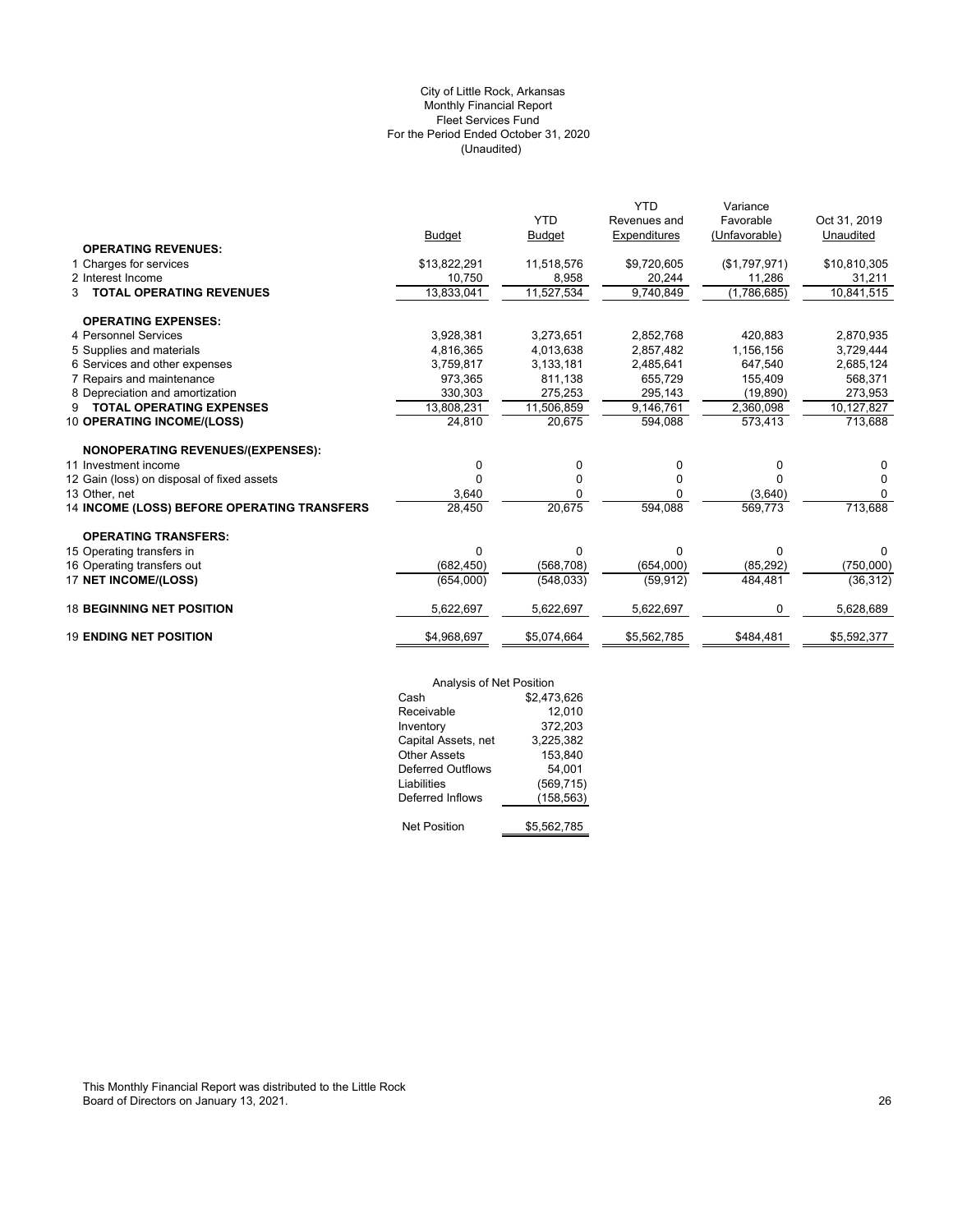# (Unaudited) City of Little Rock, Arkansas Monthly Financial Report Vehicle Storage Facility Fund For the Period Ended October 31, 2020

|                                             |               |               | YTD          | Variance      |              |
|---------------------------------------------|---------------|---------------|--------------|---------------|--------------|
|                                             |               | <b>YTD</b>    | Revenues and | Favorable     | Oct 31, 2019 |
|                                             | <b>Budget</b> | <b>Budget</b> | Expenditures | (Unfavorable) | Unaudited    |
| <b>OPERATING REVENUES:</b>                  |               |               |              |               |              |
| 1 Licenses and permits                      | \$16,600      | \$13,833      | \$12,360     | (\$1,473)     | \$15,905     |
| 2 Charges for services                      | 1,694,154     | 1,411,795     | 1,524,922    | 113,127       | 1,630,673    |
| 3 Other                                     | 0             | 0             | $\Omega$     | 0             | 0            |
| <b>TOTAL OPERATING REVENUES</b><br>4        | 1,710,754     | 1,425,628     | 1,537,282    | 111,653       | 1,646,578    |
| <b>OPERATING EXPENSES:</b>                  |               |               |              |               |              |
| 5 Personnel Services                        | 725,876       | 604,897       | 583,517      | 21,379        | 611,911      |
| 6 Supplies and materials                    | 56,770        | 47,308        | 35,074       | 12,235        | 36,445       |
| 7 Services and other expenses               | 683,017       | 569,181       | 505,072      | 64,109        | 555,833      |
| 8 Repairs and maintenance                   | 67,641        | 56,368        | 26,057       | 30,310        | 37,735       |
| 9 Depreciation and amortization             | 21,799        | 18,166        | 13,275       | 4,891         | 13,275       |
| 10 Refunds                                  | O             | $\Omega$      | 2,362        | (2, 362)      | 23,011       |
| <b>TOTAL OPERATING EXPENSES</b><br>11       | 1,555,103     | 1,295,919     | 1,165,358    | 132,924       | 1,278,210    |
| 12 OPERATING INCOME/(LOSS)                  | 155,651       | 129,709       | 371,924      | 244,577       | 368,368      |
| <b>NONOPERATING REVENUES/(EXPENSES):</b>    |               |               |              |               |              |
| 13 Investment income                        | 800           | 667           | 1,534        | (868)         | 896          |
| 14 Gain (loss) on disposal of fixed assets  | 0             | 0             | <sup>0</sup> | 0             | 0            |
| 15 Other, net                               | 724           | 603           | $\Omega$     | 603           | $\Omega$     |
| 16 INCOME (LOSS) BEFORE OPERATING TRANSFERS | 157,175       | 130,979       | 373,458      | 244,313       | 369,264      |
| <b>OPERATING TRANSFERS:</b>                 |               |               |              |               |              |
| 17 Operating transfers in                   | 0             | 0             | 0            | 0             | 0            |
| 18 Operating transfers out                  | (6, 248)      | (5,207)       | $\Omega$     | 5,207         | $\Omega$     |
| 19 NET INCOME/(LOSS)                        | 150.927       | 125.773       | 373,458      | 249,520       | 369,264      |
| <b>20 BEGINNING NET POSITION</b>            | (157, 298)    | (157, 298)    | (157, 298)   | $\Omega$      | (446, 731)   |
| <b>21 ENDING NET POSITION</b>               | (\$6,371)     | (\$31,525)    | \$216,161    | \$249,520     | (\$77,467)   |

| Analysis of Net Position |            |
|--------------------------|------------|
| Cash                     | \$351,212  |
| Receivable               | o          |
| Inventory                | 0          |
| Capital Assets, net      | 49,244     |
| Other Assets             | U          |
| Deferred Outflows        | 9.000      |
| Liabilities              | (166, 869) |
| Deferred Inflows         | (26, 427)  |
|                          |            |
| <b>Net Position</b>      | \$216,161  |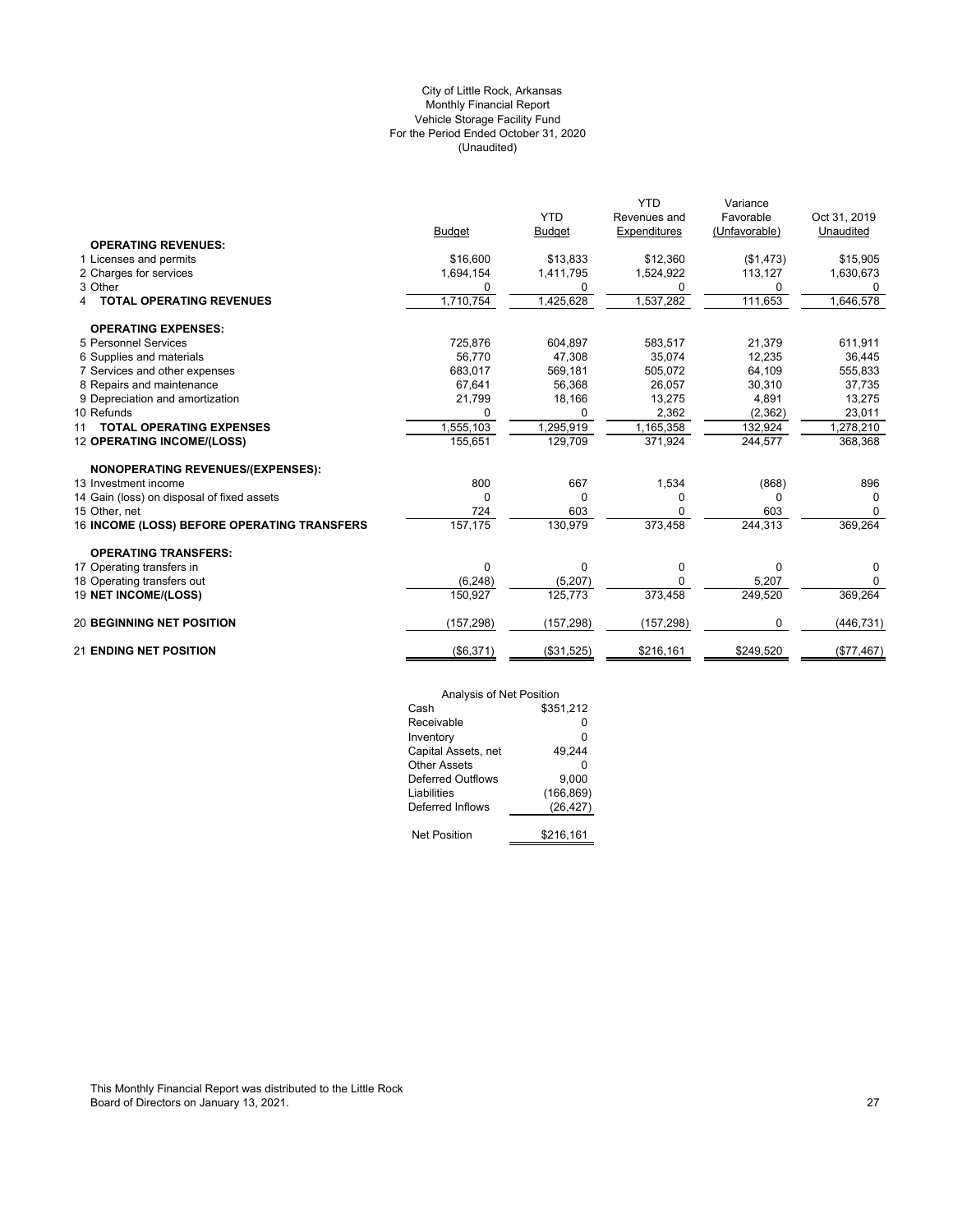# (Unaudited) City of Little Rock, Arkansas Monthly Financial Report Waste Disposal Fund For the Period Ended October 31, 2020

|                                             |               |               | <b>YTD</b>   | Variance      |              |
|---------------------------------------------|---------------|---------------|--------------|---------------|--------------|
|                                             |               | <b>YTD</b>    | Revenues and | Favorable     | Oct 31, 2019 |
|                                             | <b>Budget</b> | <b>Budget</b> | Expenditures | (Unfavorable) | Unaudited    |
| <b>OPERATING REVENUES:</b>                  |               |               |              |               |              |
| 1 Charges for services                      | \$22,487,705  | \$18,739,754  | \$18,858,673 | \$118,919     | \$15,416,355 |
| 2 Other                                     | 2,500         | 2,083         | 4,494        | 2,410         |              |
| 3 TOTAL OPERATING REVENUES                  | 22,490,205    | 18,741,838    | 18,863,166   | 121,329       | 15,416,355   |
| <b>OPERATING EXPENSES:</b>                  |               |               |              |               |              |
| 4 Personnel Services                        | 7,371,111     | 6,142,593     | 6,217,762    | (75, 169)     | 5,077,177    |
| 5 Supplies and materials                    | 1,287,900     | 1,073,250     | 777,554      | 295,696       | 920,228      |
| 6 Services and other expenses               | 4,130,683     | 3,442,236     | 3,561,384    | (119, 148)    | 3,251,306    |
| 7 Repairs and maintenance                   | 4,612,257     | 3,843,548     | 3,284,784    | 558.764       | 3,274,954    |
| 8 Closure & Postclosure Costs               | 444,500       | 370,417       | 160,351      | 210,066       | 220,770      |
| 9 Depreciation and amortization             | 3,809,522     | 3,174,602     | 2,534,609    | 639,993       | 2,218,107    |
| 10 TOTAL OPERATING EXPENSES                 | 21,655,973    | 18,046,644    | 16,536,443   | 1,510,201     | 14,962,542   |
| 11 OPERATING INCOME/(LOSS)                  | 834,232       | 695,193       | 2,326,724    | 1,631,530     | 453,813      |
| <b>NONOPERATING REVENUES/(EXPENSES):</b>    |               |               |              |               |              |
| 12 Investment income                        | 123.580       | 102,983       | 102,039      | (945)         | 354,238      |
| 13 Interest expense                         | (44, 783)     | (37, 319)     | (38, 653)    | (1, 334)      | (52, 423)    |
| 14 Gain (loss) on disposal of fixed assets  | $\Omega$      | 0             | $\Omega$     | 0             | 72,196       |
| 15 Other, net                               | 990,522       | 825,435       | 1,004,545    | 179,110       | 219          |
| 16 INCOME (LOSS) BEFORE OPERATING TRANSFERS | 1,903,551     | 1,586,293     | 3,394,654    | 1,808,362     | 828,042      |
| <b>OPERATING TRANSFERS:</b>                 |               |               |              |               |              |
| 17 Operating transfers in                   | 0             | 0             | 0            | 0             | 0            |
| 18 Operating transfers out                  | (1,903,551)   | (1, 586, 293) | (1,844,211)  | (257, 919)    | (1,784,335)  |
| 19 NET INCOME/(LOSS)                        | $\Omega$      | U             | 1.550.443    | 1,550,443     | (956, 293)   |
| <b>20 BEGINNING NET POSITION</b>            | 24,732,266    | 24,732,266    | 24,732,266   | $\Omega$      | 26,358,008   |
| <b>21 ENDING NET POSITION</b>               | \$24,732,266  | \$24,732,266  | \$26,282,709 | \$1,550,443   | \$25,401,715 |

# Analysis of Net Position

| Analysis of Net Position |              |
|--------------------------|--------------|
| Cash                     |              |
| Operating                | \$5,487,395  |
| Debt Reserve             | 1,195,287    |
| Receivable               | 3.719.535    |
| Inventory                |              |
| Capital Assets, net      | 23.604.519   |
| Other Assets             | 167.064      |
| Deferred Outflows        | 72.001       |
| Liabilities              | (7,751,674)  |
| Deferred Inflows         | (211, 418)   |
|                          |              |
| <b>Net Position</b>      | \$26.282.709 |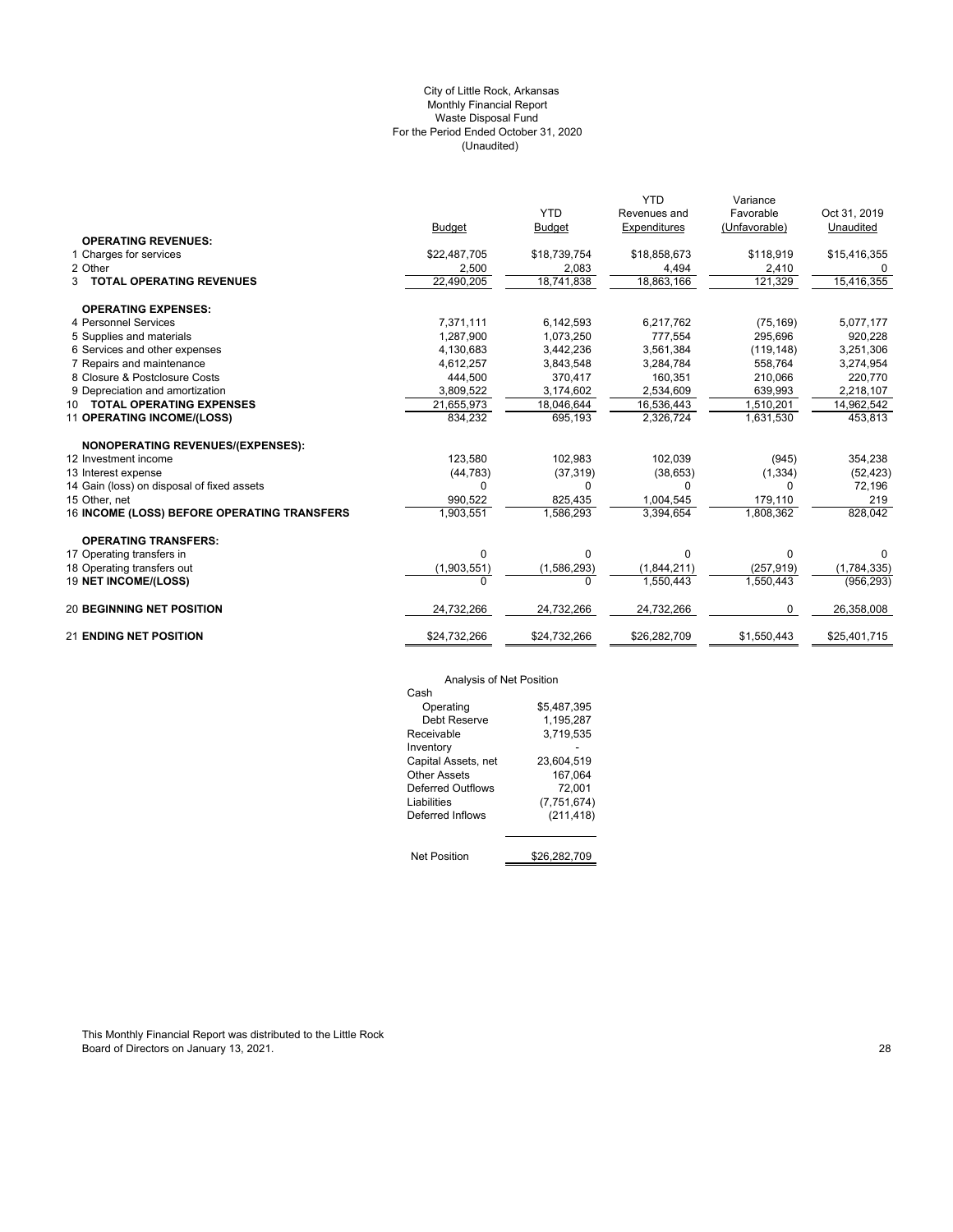# (Unaudited) City of Little Rock, Arkansas Monthly Financial Report Rivermarket Garage Fund For the Period Ended October 31, 2020

| Budget<br>\$671,939<br>528,999 | <b>YTD</b><br><b>Budget</b><br>\$559,949 | Revenues and<br>Expenditures | Favorable<br>(Unfavorable) | Oct 31, 2019<br>Unaudited |
|--------------------------------|------------------------------------------|------------------------------|----------------------------|---------------------------|
|                                |                                          |                              |                            |                           |
|                                |                                          |                              |                            |                           |
|                                |                                          |                              |                            |                           |
|                                |                                          | \$591,365                    | \$31,416                   | \$780,583                 |
|                                | 440,833                                  | 473,583                      | 32,750                     | 677,781                   |
| 332,385                        | 276,988                                  | 332,385                      | 55,398                     | 312,099                   |
| 700,000                        | 583,333                                  | 665,797                      | 82,464                     | 651,356                   |
| 177,600                        | 148,000                                  | 147,707                      | (293)                      | 358,706                   |
| $\Omega$                       | 0                                        | 0                            | $\Omega$                   | $\Omega$                  |
| 2,410,923                      | 2,009,103                                | 2,210,837                    | 201,734                    | 2,780,525                 |
|                                |                                          |                              |                            |                           |
| 458,092                        | 381,743                                  | 292.635                      | 89.108                     | 499,190                   |
| 435,964                        | 363,303                                  | 310,002                      | 53,302                     | 509,964                   |
| $\Omega$                       | 0                                        | $\Omega$                     | $\Omega$                   | $\Omega$                  |
| 158,613                        | 132,178                                  | 158,613                      | (26, 436)                  | 151,365                   |
| 269,096                        | 224,247                                  | 206,443                      | 17,803                     | 213,565                   |
| 1,321,765                      | 1,101,471                                | 967,693                      | 133,777                    | 1,374,082                 |
| 1,089,158                      | 907,632                                  | 1,243,144                    | 335,512                    | 1,406,443                 |
|                                |                                          |                              |                            |                           |
| 27,250                         | 22,708                                   | 22,205                       | (503)                      | 53,438                    |
| (29, 289)                      | (24, 408)                                | (24, 855)                    | (448)                      | (24, 817)                 |
| (317, 979)                     | (264, 983)                               | (264, 406)                   | 576                        | (293, 176)                |
| 0                              | 0                                        | 0                            | 0                          | $\Omega$                  |
| $\Omega$                       | O                                        | ი                            | 0                          |                           |
| 769,140                        |                                          |                              |                            | 1,141,887                 |
|                                |                                          |                              |                            |                           |
| 0                              | 0                                        | 0                            | 0                          | 0                         |
| $\Omega$                       | 0                                        | 0                            | $\mathbf 0$                | 0                         |
| 769,140                        | 640,950                                  | 976,088                      | 335,138                    | 1,141,887                 |
| 2,920,597                      | 2,920,597                                | 2,920,597                    | 0                          | 1,806,038                 |
| \$3,689,738                    | \$3,561,548                              | \$3,896,685                  | \$335,138                  | \$2,947,925               |
|                                |                                          | 640,950                      | 976,088                    | 335,138                   |

# Analysis of Net Position

| Cash                |             |
|---------------------|-------------|
| Operating           | \$2.374.316 |
| Debt Reserve        | 1.310.149   |
| Receivable          | 296.245     |
| Inventory           |             |
| Capital Assets, net | 5.716.390   |
| Other Assets        | 190.019     |
| Liabilities         | (5,768,626) |
|                     |             |
| <b>Net Position</b> | \$4.118.492 |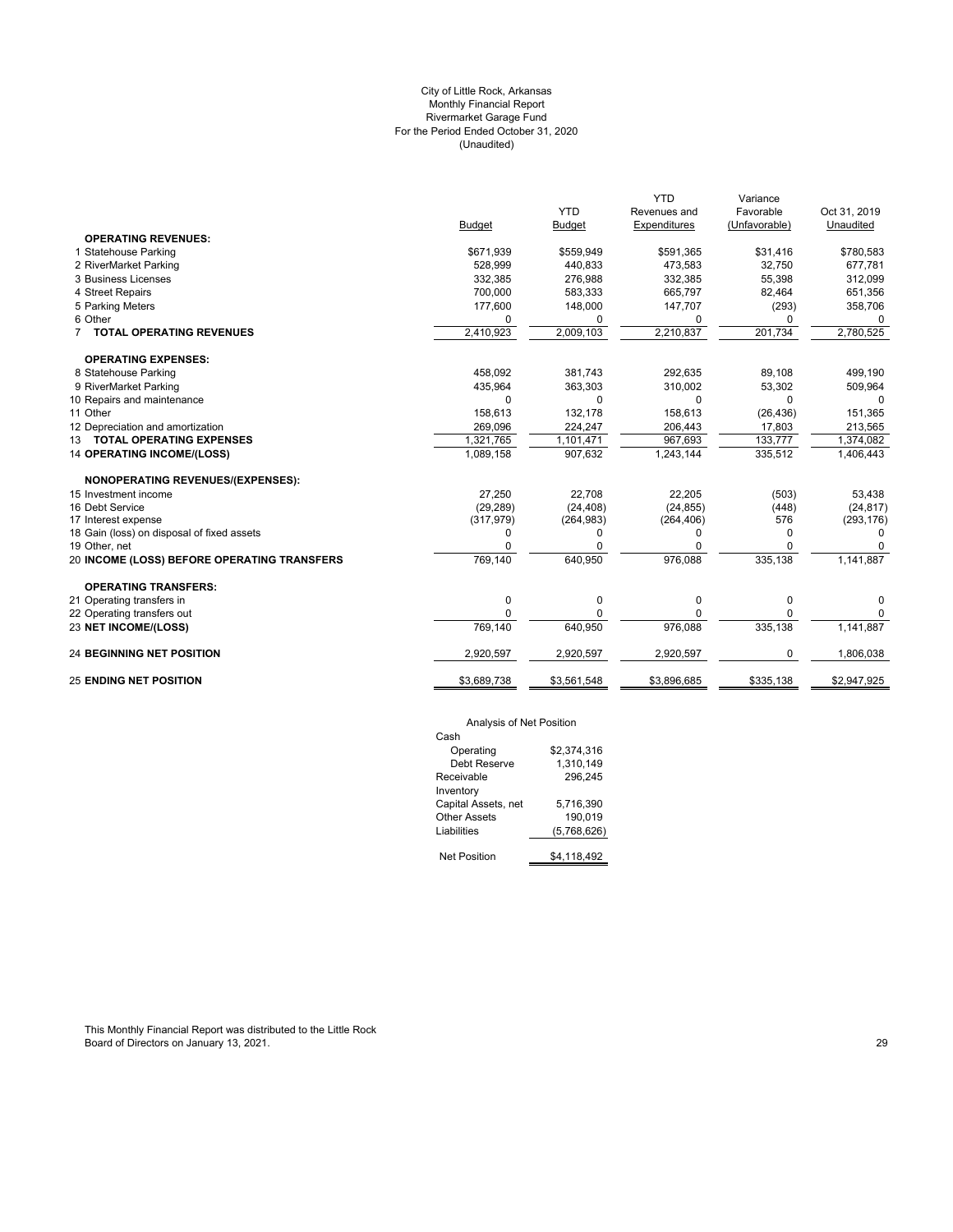#### (Unaudited) City of Little Rock, Arkansas Monthly Financial Report Police Pension and Relief Fund For the Period Ended October 31, 2020

|                | <b>ADDITIONS:</b>                                             | <b>Budget</b>  | <b>YTD</b><br><b>Budget</b> | <b>YTD</b><br>Revenues and<br>Expenditures | Variance<br>Favorable<br>(Unfavorable) | Oct 31, 2019<br>Unaudited |
|----------------|---------------------------------------------------------------|----------------|-----------------------------|--------------------------------------------|----------------------------------------|---------------------------|
|                | Contributions:                                                |                |                             |                                            |                                        |                           |
| $\mathbf{1}$   | Employer                                                      | \$0            | \$0                         | \$0                                        | \$0                                    | \$0                       |
| $\overline{2}$ | Plan members                                                  | <sup>0</sup>   | $\Omega$                    | ŋ                                          | n                                      | $\Omega$                  |
| 3              | General property taxes                                        | n              | U                           | U                                          | n                                      | 0                         |
| 4              | State insurance turnback and guarantee fund                   | <sup>0</sup>   | 0                           |                                            | 0                                      | 0                         |
| 5              | Other                                                         | 0              | 0                           |                                            | 0                                      | 0                         |
| 6              | <b>Total Contributions</b>                                    | $\Omega$       | $\Omega$                    | $\Omega$                                   | 0                                      | $\Omega$                  |
|                | Investment income (loss):                                     |                |                             |                                            |                                        |                           |
| $\overline{7}$ | Net increase (decrease) in fair value of investments          | $\Omega$       | 0                           | <sup>0</sup>                               | U                                      | 0                         |
| 8              | Realized gain (loss) on the sale of investments               | $\Omega$       | 0                           |                                            | O                                      | 0                         |
| 9              | Interest and dividends                                        | $\Omega$       | 0                           | 0                                          | 0                                      | 0                         |
| 10             |                                                               | $\Omega$       | 0                           | $\Omega$                                   | 0                                      | 0                         |
| 11             | Less investment expense                                       | 0              | 0                           | 0                                          | 0                                      | 0                         |
| 12             | Net investment income (loss)                                  | $\mathbf 0$    | $\mathbf 0$                 | $\mathbf 0$                                | $\mathbf 0$                            | $\mathbf 0$               |
| 13             | <b>TOTAL ADDITIONS</b>                                        | $\overline{0}$ | $\overline{0}$              | $\overline{0}$                             | 0                                      | $\overline{0}$            |
|                | <b>DEDUCTIONS:</b>                                            |                |                             |                                            |                                        |                           |
| 14             | Benefits paid directly to participants                        | $\Omega$       | $\Omega$                    | $\Omega$                                   | 0                                      |                           |
| 15<br>16       | Administrative expenses                                       | $\Omega$       | $\Omega$                    | $\Omega$                                   | $\Omega$                               | $\Omega$                  |
|                | 17 INCOME (LOSS) BEFORE OPERATING TRANSFERS                   | $\mathbf 0$    | $\Omega$                    | $\Omega$                                   | $\mathbf 0$                            | $\Omega$                  |
|                | <b>OPERATING TRANSFERS:</b>                                   |                |                             |                                            |                                        |                           |
|                | 18 Operating transfers in                                     | $\Omega$       | $\Omega$                    | 0                                          | 0                                      | $\Omega$                  |
|                | 19 Operating transfers out                                    | 0              | 0                           |                                            | 0                                      | (98, 831)                 |
|                | 20 NET INCOME/(LOSS)                                          | $\Omega$       | $\Omega$                    | $\Omega$                                   | $\Omega$                               | (98, 831)                 |
|                | 21 NET POSITION HELD IN TRUST FOR PENSION BENEFITS, BEGINNING | $\Omega$       | 0                           | 1,196,503                                  | 1,196,503                              | 1,378,699                 |
|                | 22 NET POSITION HELD IN TRUST FOR PENSION BENEFITS, ENDING    | \$0            | \$0                         | \$1,196,503                                | \$1,196,503                            | \$1,279,868               |
|                |                                                               |                |                             |                                            |                                        |                           |

Note 1: Administration of the Police Pension and Relief Fund was transferred to LOPFI in December 2013.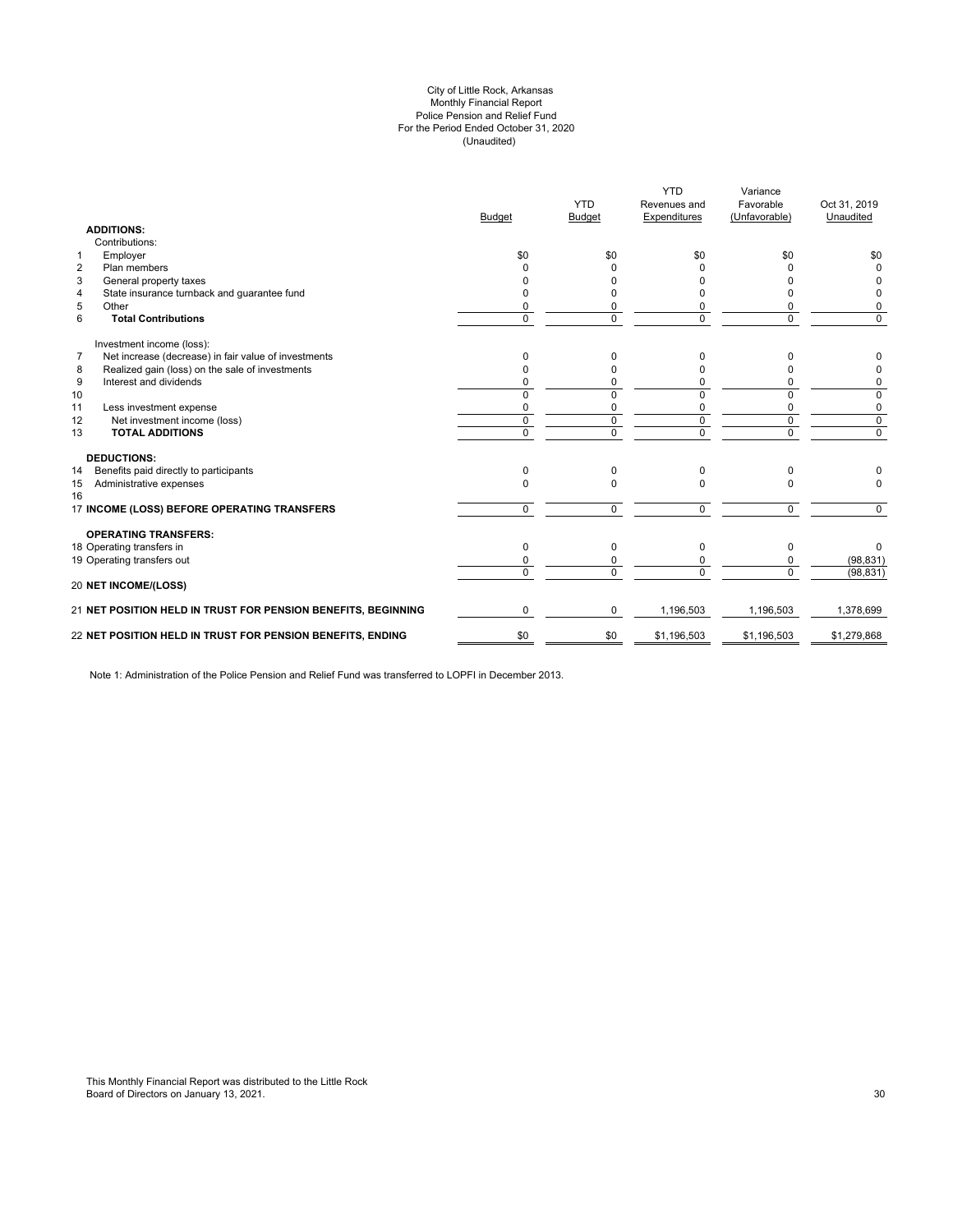#### (Unaudited) City of Little Rock, Arkansas Monthly Financial Report Fire Relief and Pension Fund For the Period Ended October 31, 2020

| <b>ADDITIONS:</b>                            |                                                               | <b>Budget</b> | <b>YTD</b><br><b>Budget</b> | <b>YTD</b><br>Revenues and<br>Expenditures | Variance<br>Favorable<br>(Unfavorable) | Oct 31, 2019<br>Unaudited |
|----------------------------------------------|---------------------------------------------------------------|---------------|-----------------------------|--------------------------------------------|----------------------------------------|---------------------------|
| Contributions:                               |                                                               |               |                             |                                            |                                        |                           |
| Employer<br>$\mathbf{1}$                     |                                                               | \$0           | \$0                         | \$0                                        | \$0                                    | \$0                       |
| $\overline{2}$<br>Plan members               |                                                               |               |                             |                                            |                                        | <sup>0</sup>              |
| 3<br>General property taxes                  |                                                               |               |                             |                                            |                                        |                           |
| 4                                            | State insurance turnback and guarantee fund                   |               |                             |                                            |                                        | 0                         |
| 5<br>Other                                   |                                                               |               | 0                           | 0                                          | 0                                      | 0                         |
| 6<br><b>Total Contributions</b>              |                                                               | $\Omega$      | $\Omega$                    | $\Omega$                                   | $\Omega$                               | $\mathbf 0$               |
| Investment income (loss):                    |                                                               |               |                             |                                            |                                        |                           |
| $\overline{7}$                               | Net increase (decrease) in fair value of investments          | 0             | 0                           | 0                                          | 0                                      | 0                         |
| 8                                            | Realized gain (loss) on the sale of investments               |               | $\Omega$                    |                                            | $\Omega$                               | 0                         |
| 9<br>Interest and dividends                  |                                                               |               | 0                           | 0                                          | $\Omega$                               | 0                         |
| 10                                           |                                                               | $\Omega$      | $\Omega$                    | $\Omega$                                   | $\Omega$                               | 0                         |
| 11<br>Less investment expense                |                                                               | $\Omega$      | $\Omega$                    | $\Omega$                                   | $\mathbf 0$                            | 0                         |
| 12                                           | Net investment income (loss)                                  | $\mathbf 0$   | 0                           | $\mathbf 0$                                | $\mathbf 0$                            | $\mathbf 0$               |
| <b>TOTAL ADDITIONS</b><br>13                 |                                                               | $\Omega$      | $\Omega$                    | $\Omega$                                   | $\Omega$                               | $\mathbf 0$               |
| <b>DEDUCTIONS:</b>                           |                                                               |               |                             |                                            |                                        |                           |
| Benefits paid directly to participants<br>14 |                                                               | $\Omega$      | $\Omega$                    | $\Omega$                                   | 0                                      | 0                         |
| Administrative expenses<br>15                |                                                               |               |                             |                                            | 0                                      | 0                         |
| 16                                           |                                                               | $\Omega$      | 0                           | $\mathbf 0$                                | $\mathbf 0$                            | $\overline{0}$            |
|                                              | 17 INCOME (LOSS) BEFORE OPERATING TRANSFERS                   | $\Omega$      | $\overline{0}$              | $\Omega$                                   | $\overline{0}$                         | $\overline{0}$            |
| <b>OPERATING TRANSFERS:</b>                  |                                                               |               |                             |                                            |                                        |                           |
| 18 Operating transfers in                    |                                                               | $\Omega$      | 0                           | 0                                          | 0                                      | 0                         |
| 19 Operating transfers out                   |                                                               |               | O                           | <sup>0</sup>                               | 0                                      | (98, 831)                 |
| 20 Transfer of assets to LOPFI               |                                                               |               | 0                           | 0                                          | 0                                      | $\Omega$                  |
| <b>21 NET INCOME/(LOSS)</b>                  |                                                               | $\Omega$      | $\Omega$                    | $\Omega$                                   | $\Omega$                               | (98, 831)                 |
|                                              | 22 NET POSITION HELD IN TRUST FOR PENSION BENEFITS, BEGINNING | $\Omega$      | $\Omega$                    | 1,207,730                                  | 1,207,730                              | 1,621,227                 |
|                                              | 23 NET POSITION HELD IN TRUST FOR PENSION BENEFITS, ENDING    | \$0           | \$0                         | \$1,207,730                                | \$1,207,730                            | \$1,522,396               |
|                                              |                                                               |               |                             |                                            |                                        |                           |

Note 1: Administration of the Fire Relief and Pension Fund was transferred to LOPFI in December 2018.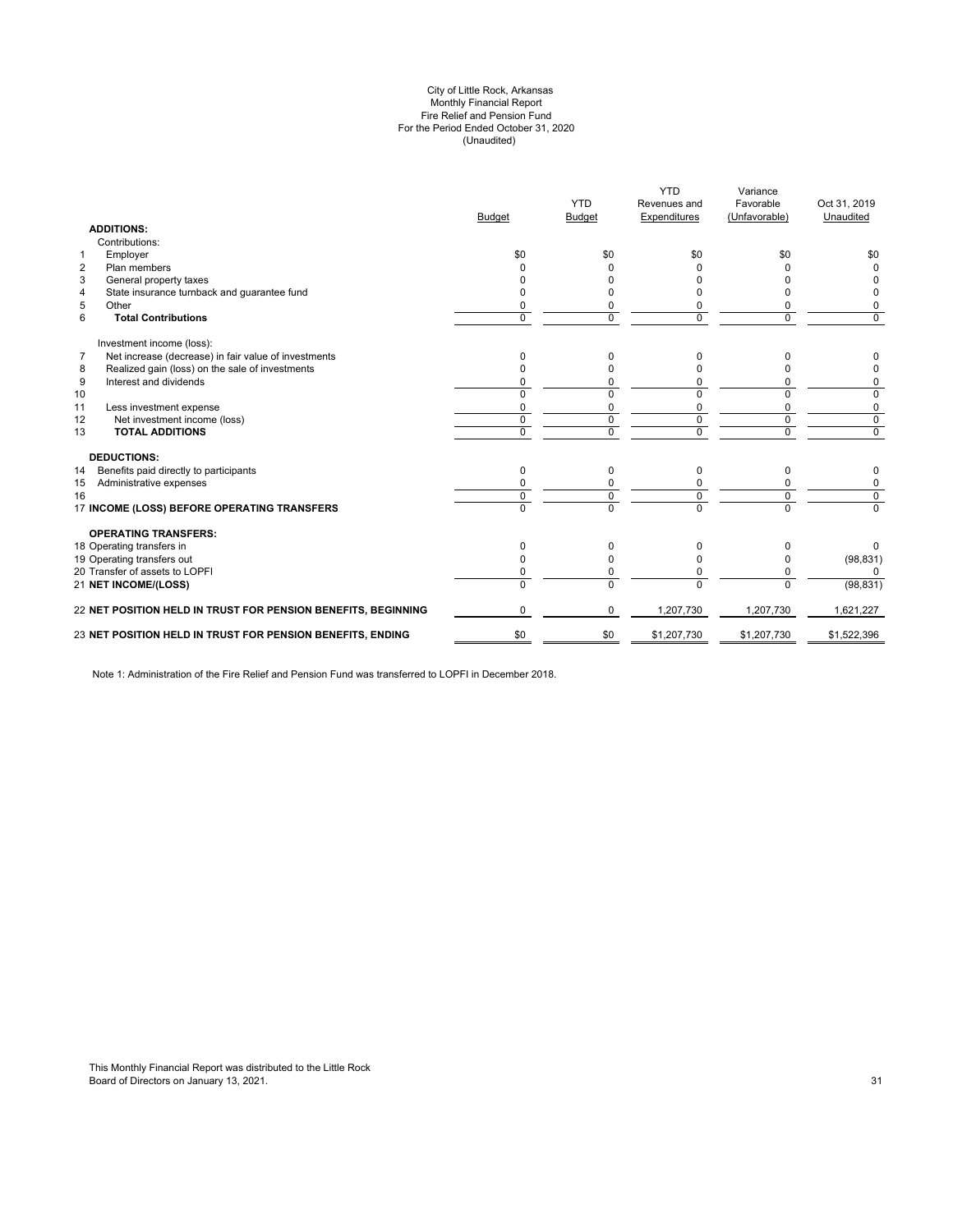#### (Unaudited) For the Period Ended October 31, 2020 City of Little Rock, Arkansas Monthly Financial Report Non-Uniform Defined Benefit Fund

|                                 |                                                               | <b>Budget</b> | <b>YTD</b><br><b>Budget</b> | <b>YTD</b><br>Revenues and<br>Expenditures | Variance<br>Favorable<br>(Unfavorable) | Oct 31, 2019<br>Unaudited |
|---------------------------------|---------------------------------------------------------------|---------------|-----------------------------|--------------------------------------------|----------------------------------------|---------------------------|
| <b>ADDITIONS:</b>               |                                                               |               |                             |                                            |                                        |                           |
| Contributions:                  |                                                               |               |                             |                                            |                                        |                           |
| Employer<br>1                   |                                                               | \$0           | \$0                         | \$476,368                                  | \$476,368                              | \$563,400                 |
| $\overline{2}$<br>Plan members  |                                                               |               | 0                           | 515.872                                    | 515.872                                | 4,453                     |
| 3<br>General property taxes     |                                                               |               |                             |                                            |                                        |                           |
| $\overline{4}$                  | State insurance turnback and quarantee fund                   |               |                             |                                            |                                        |                           |
| 5<br>Other                      |                                                               |               |                             | 287                                        | 287                                    |                           |
| 6<br><b>Total Contributions</b> |                                                               | 0             | 0                           | 992,527                                    | 992,527                                | 567,853                   |
| Investment income (loss):       |                                                               |               |                             |                                            |                                        |                           |
| 7                               | Net increase (decrease) in fair value of investments          | n             | $\Omega$                    | (381, 012)                                 | (381, 012)                             | 451,862                   |
| 8                               | Realized gain (loss) on the sale of investments               |               | 0                           | (171, 158)                                 | (171, 158)                             | 523,241                   |
| 9<br>Interest and dividends     |                                                               | ŋ             | 0                           | 163.676                                    | 163,676                                | 245,082                   |
| 10                              |                                                               |               | 0                           | (388, 494)                                 | (388, 494)                             | 1,220,186                 |
| 11<br>Less investment expense   |                                                               | ŋ             | 0                           | (14,080)                                   | (14,080)                               | (40, 694)                 |
| 12                              | Net investment income (loss)                                  | $\mathbf 0$   | $\mathbf 0$                 | (402, 574)                                 | (402, 574)                             | 1,179,492                 |
| <b>TOTAL ADDITIONS</b><br>13    |                                                               | $\Omega$      | $\Omega$                    | 589,952                                    | 589,952                                | 1,747,344                 |
| <b>DEDUCTIONS:</b>              |                                                               |               |                             |                                            |                                        |                           |
| 14                              | Benefits paid directly to participants                        | 0             | 0                           | 1,418,512                                  | (1,418,512)                            | 1,451,781                 |
| Administrative expenses<br>15   |                                                               | 0             | 0                           | 38.081                                     | (38,081)                               | $\Omega$                  |
| <b>TOTAL DEDUCTIONS</b><br>16   |                                                               | $\mathbf 0$   | $\mathbf 0$                 | 1,456,592                                  | (1,456,592)                            | 1,451,781                 |
| 17 NET INCREASE (DECREASE)      |                                                               | $\Omega$      | $\Omega$                    | (866, 640)                                 | (866, 640)                             | 295,564                   |
|                                 | 18 NET POSITION HELD IN TRUST FOR PENSION BENEFITS, BEGINNING | $\Omega$      | 0                           | 12,472,209                                 | 12,472,209                             | 11,314,900                |
|                                 | 19 NET POSITION HELD IN TRUST FOR PENSION BENEFITS. ENDING    | \$0           | \$0                         | \$11,605,569                               | \$11,605,569                           | \$11,610,464              |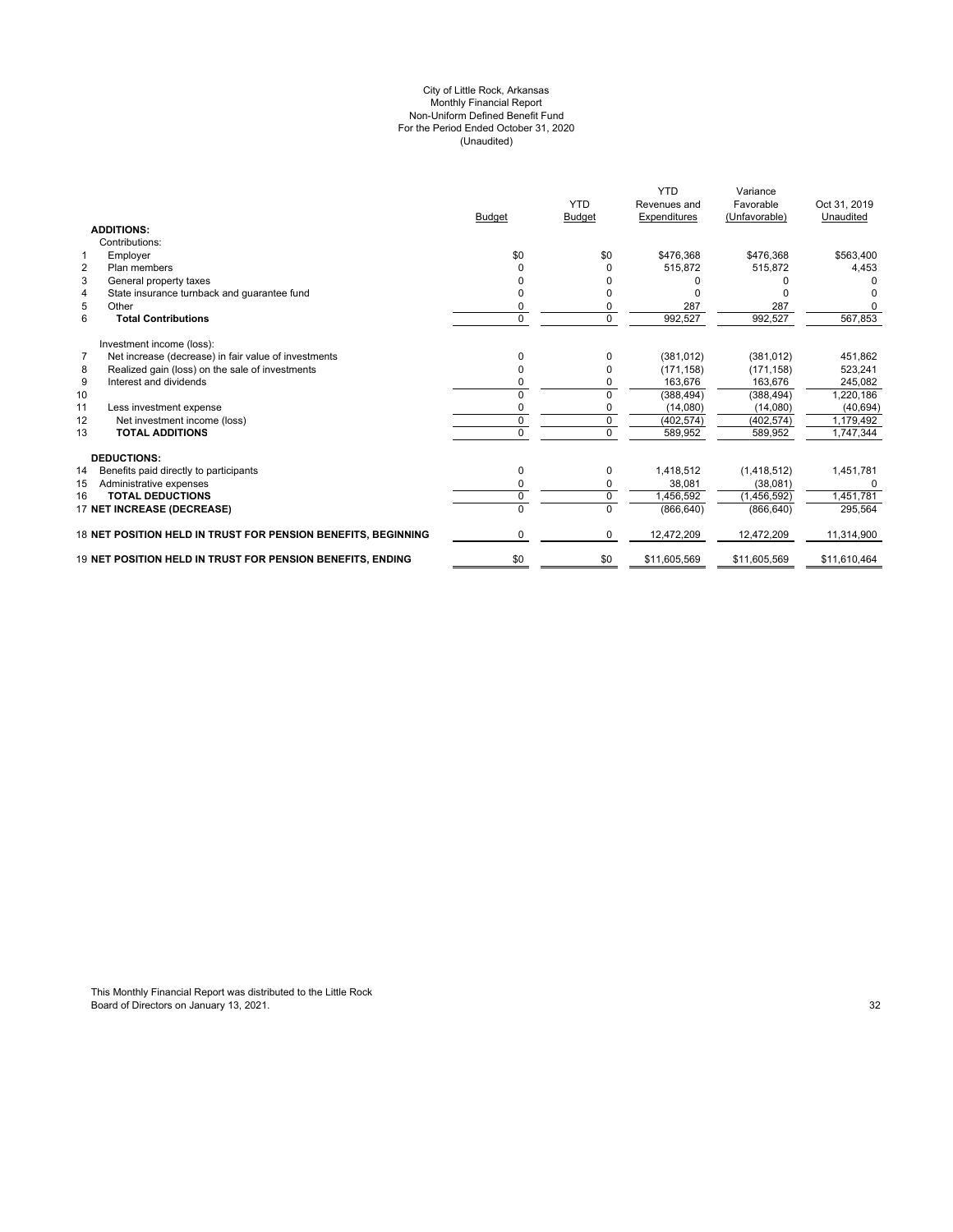#### City of Little Rock, Arkansas (Unaudited) For the Period Ended October 31, 2020 Non-Uniform Defined Contribution Fund Monthly Financial Report

|                                                                        |                                                               |               | <b>YTD</b>    | <b>YTD</b><br>Revenues and | Variance<br>Favorable | Oct 31, 2019 |
|------------------------------------------------------------------------|---------------------------------------------------------------|---------------|---------------|----------------------------|-----------------------|--------------|
|                                                                        |                                                               | <b>Budget</b> | <b>Budget</b> | Expenditures               | (Unfavorable)         | Unaudited    |
| <b>ADDITIONS:</b>                                                      |                                                               |               |               |                            |                       |              |
| Contributions:                                                         |                                                               |               |               |                            |                       |              |
| Employer<br>1                                                          |                                                               | \$0           | \$0           | \$41,234                   | \$41,234              | \$84,851     |
| $\overline{2}$<br>Plan members                                         |                                                               |               |               | 22,755                     | 22,755                | 135,181      |
| 3<br>General property taxes                                            |                                                               |               |               |                            |                       | <sup>0</sup> |
| $\overline{4}$<br>State insurance turnback and quarantee fund          |                                                               |               |               |                            |                       |              |
| 5<br>Other                                                             |                                                               | 0             |               | 193                        | 193                   |              |
| 6<br><b>Total Contributions</b>                                        |                                                               | $\Omega$      | $\Omega$      | 64,181                     | 64,181                | 220,032      |
| Investment income (loss):                                              |                                                               |               |               |                            |                       |              |
| $\overline{7}$<br>Net increase (decrease) in fair value of investments |                                                               |               |               | (477, 378)                 | (477, 378)            | 1,102,263    |
| Realized gain (loss) on the sale of investments<br>8                   |                                                               | 0             |               | 212,200                    | 212,200               | 550,180      |
| Interest and dividends<br>9                                            |                                                               |               |               | 173,199                    | 173,199               | 344.191      |
| 10                                                                     |                                                               | $\Omega$      | <sup>0</sup>  | (91, 978)                  | (91, 978)             | 1,996,634    |
| 11<br>Less investment expense                                          |                                                               | 0             |               | (20, 638)                  | (20, 638)             | (64,081)     |
| 12<br>Net investment income (loss)                                     |                                                               | 0             | $\mathbf 0$   | (112, 616)                 | (112, 616)            | 1.932.554    |
| <b>TOTAL ADDITIONS</b><br>13                                           |                                                               | $\Omega$      | $\Omega$      | (48, 435)                  | (48, 435)             | 2,152,586    |
| <b>DEDUCTIONS:</b>                                                     |                                                               |               |               |                            |                       |              |
| 14<br>Benefits paid directly to participants                           |                                                               | 0             | 0             | 2,410,124                  | (2,410,124)           | 2,080,794    |
| 15<br>Administrative expenses                                          |                                                               | 0             | 0             | 50,188                     | (50, 188)             |              |
| <b>TOTAL DEDUCTIONS</b><br>16                                          |                                                               | 0             | $\Omega$      | 2,460,312                  | (2,460,312)           | 2,080,794    |
| 17 NET INCREASE (DECREASE)                                             |                                                               | $\Omega$      | $\Omega$      | (2,508,747)                | (2,508,747)           | 71,792       |
|                                                                        | 18 NET POSITION HELD IN TRUST FOR PENSION BENEFITS. BEGINNING | 0             | 0             | 15,773,186                 | 15,773,186            | 16.053.425   |
| <b>19 NET POSITION HELD IN TRUST FOR PENSION BENEFITS. ENDING</b>      |                                                               | \$0           | \$0           | \$13,264,439               | \$13,264,439          | \$16.125.217 |

Note: The City implemented a new defined benefit plan for non-uniform employees in 2014. Employees were given the option to purchase prior service credit by rolling over assets from the Non-Uniform Defined Contribution Fund.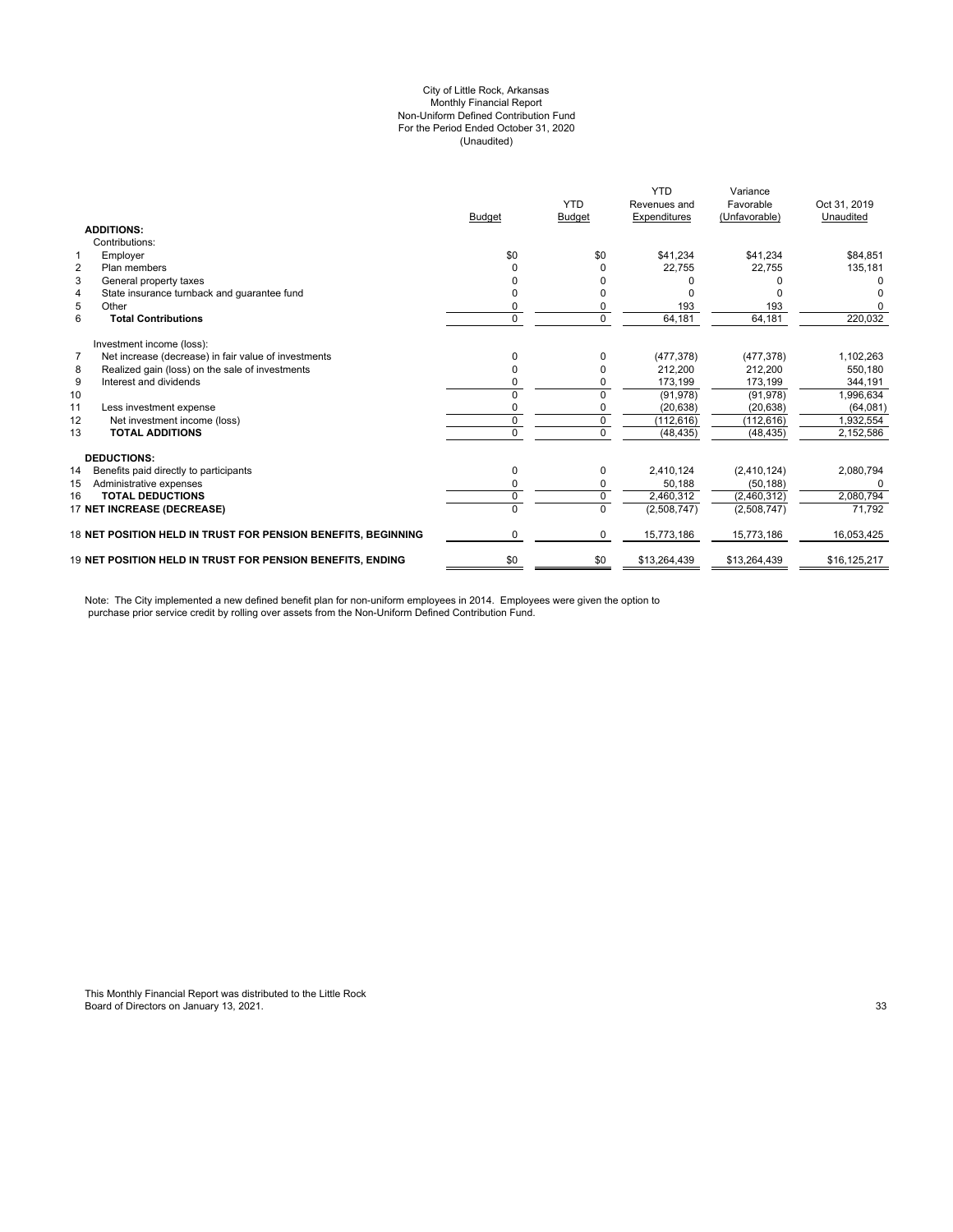#### (Unaudited) City of Little Rock, Arkansas Monthly Financial Report 401 (a) Pension Fund For the Period Ended October 31, 2020

|                |                                                                   | <b>Budget</b> | <b>YTD</b><br><b>Budget</b> | <b>YTD</b><br>Revenues and<br>Expenditures | Variance<br>Favorable<br>(Unfavorable) | Oct 31, 2019<br>Unaudited |
|----------------|-------------------------------------------------------------------|---------------|-----------------------------|--------------------------------------------|----------------------------------------|---------------------------|
|                | <b>ADDITIONS:</b>                                                 |               |                             |                                            |                                        |                           |
|                | Contributions:                                                    |               |                             |                                            |                                        |                           |
| 1              | Employer                                                          | \$0           | \$0                         | \$203,582                                  | \$203,582                              | \$232,338                 |
| $\overline{2}$ | Plan members                                                      |               |                             | 108,928                                    | 108,928                                | 106,541                   |
| 3              | General property taxes                                            |               |                             |                                            |                                        |                           |
| 4              | State insurance turnback and quarantee fund                       |               |                             |                                            |                                        |                           |
| 5              | Other                                                             |               |                             |                                            |                                        |                           |
| 6              | <b>Total Contributions</b>                                        | 0             | 0                           | 312,510                                    | 312,510                                | 338,879                   |
|                | Investment income (loss):                                         |               |                             |                                            |                                        |                           |
| $\overline{7}$ | Net increase (decrease) in fair value of investments              | n             | 0                           | 615,140                                    | 615,140                                | 1,029,061                 |
| 8              | Realized gain (loss) on the sale of investments                   |               |                             |                                            |                                        |                           |
| 9              | Interest and dividends                                            |               |                             |                                            |                                        |                           |
| 10             |                                                                   |               |                             | 615,140                                    | 615,140                                | 1,029,061                 |
| 11             | Less investment expense                                           |               |                             |                                            |                                        |                           |
| 12             | Net investment income (loss)                                      | 0             | 0                           | 615,140                                    | 615,140                                | 1,029,061                 |
| 13             | <b>TOTAL ADDITIONS</b>                                            | U             | $\Omega$                    | 927,650                                    | 927,650                                | 1,367,940                 |
|                | <b>DEDUCTIONS:</b>                                                |               |                             |                                            |                                        |                           |
| 14             | Benefits paid directly to participants                            | 0             | 0                           | 319.918                                    | (319, 918)                             | 292,639                   |
| 15             | Administrative expenses                                           |               |                             | 138                                        | (138)                                  | U                         |
| 16             | <b>TOTAL DEDUCTIONS</b>                                           | 0             | 0                           | 320,055                                    | (320, 055)                             | 292,639                   |
|                | 17 NET INCREASE (DECREASE)                                        | 0             | $\Omega$                    | 607,595                                    | 607,595                                | 1,075,300                 |
|                | 18 NET POSITION HELD IN TRUST FOR PENSION BENEFITS, BEGINNING     | 0             | 0                           | 8,047,445                                  | 8,047,445                              | 6,526,344                 |
|                | <b>19 NET POSITION HELD IN TRUST FOR PENSION BENEFITS. ENDING</b> | \$0           | \$0                         | \$8,655,040                                | \$8,655,040                            | \$7,601,644               |

Note: The City implemented a new defined benefit plan for non-uniform employees in 2014. Employees were given the option to purchase prior service credit by rolling over assets from the 401 (a) Pension Fund.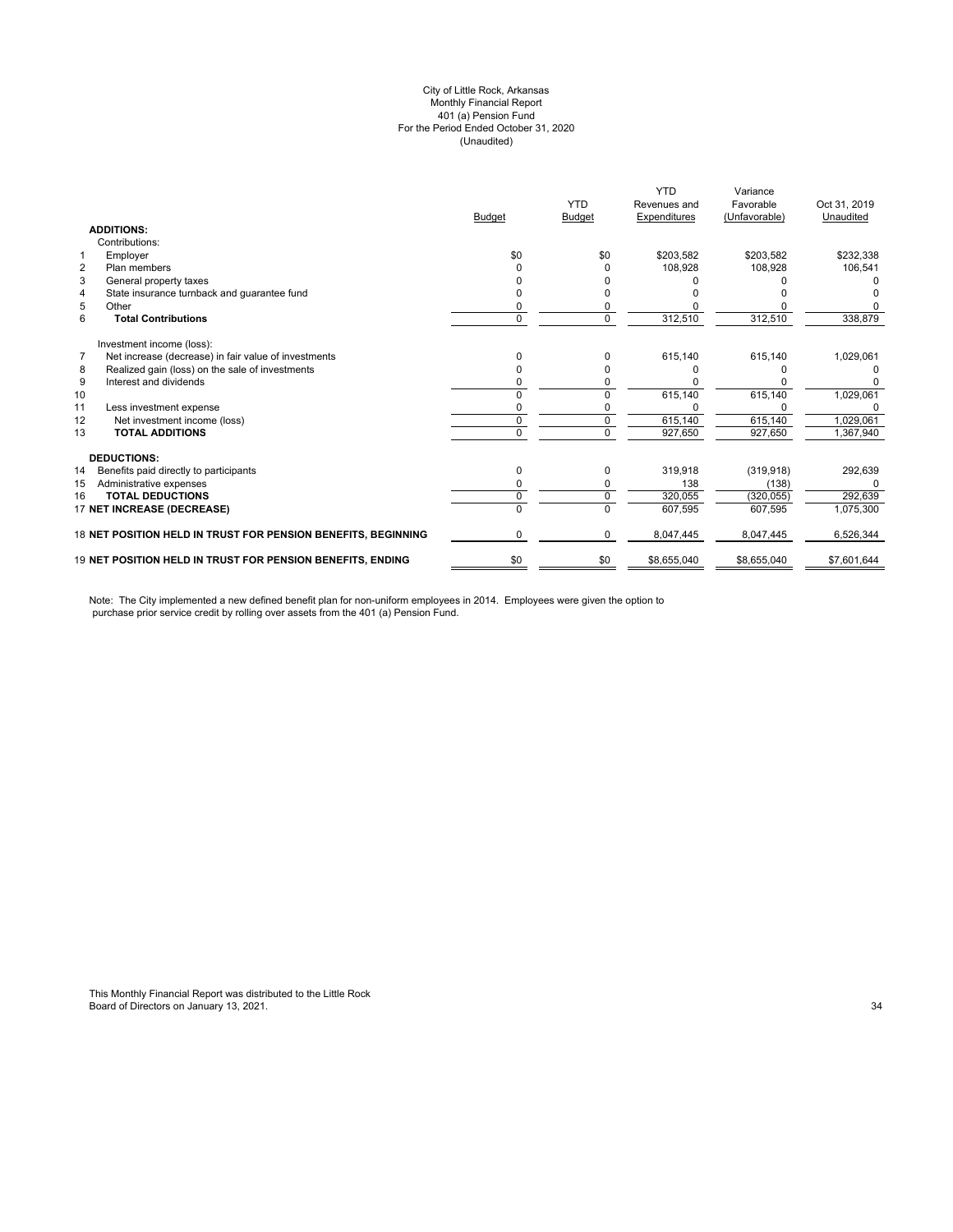#### City of Little Rock, Arkansas Monthly Financial Report 2014 Defined Benefit Plan For the Period Ended October 31, 2020 (Unaudited)

|                |                                                               | <b>Budget</b> | <b>YTD</b><br><b>Budget</b> | <b>YTD</b><br>Revenues and<br>Expenditures | Variance<br>Favorable<br>(Unfavorable) | Oct 31, 2019<br>Unaudited |
|----------------|---------------------------------------------------------------|---------------|-----------------------------|--------------------------------------------|----------------------------------------|---------------------------|
|                | <b>ADDITIONS:</b>                                             |               |                             |                                            |                                        |                           |
|                | Contributions:                                                |               |                             |                                            |                                        |                           |
| $\mathbf{1}$   | Employer                                                      | \$0           | \$0                         | \$3,496,819                                | \$3,496,819                            | \$3,343,937               |
| $\overline{2}$ | Plan members                                                  | U             | $\Omega$                    | 1.716.184                                  | 1.716.184                              | 1,664,573                 |
| 3              | <b>Participant Directed Transfer</b>                          |               |                             | 309,040                                    | 309,040                                | 165,752                   |
| 4              | General property taxes                                        |               |                             |                                            |                                        |                           |
| 5              | State insurance turnback and quarantee fund                   |               | n                           |                                            |                                        |                           |
| 6              | Other                                                         | U             | 0                           | 978                                        | 978                                    |                           |
| $\overline{7}$ | <b>Total Contributions</b>                                    | $\Omega$      | $\Omega$                    | 5,523,021                                  | 5,523,021                              | 5,174,262                 |
|                | Investment income (loss):                                     |               |                             |                                            |                                        |                           |
| 8              | Net increase (decrease) in fair value of investments          | 0             | $\Omega$                    | (501, 255)                                 | (501, 255)                             | 5,616,080                 |
| 9              | Realized gain (loss) on the sale of investments               |               | $\Omega$                    | (1, 102, 626)                              | (1, 102, 626)                          | (346, 411)                |
| 10             | Interest and dividends                                        |               |                             | 950,097                                    | 950,097                                | 1,281,253                 |
| 11             |                                                               |               |                             | (653, 784)                                 | (653, 784)                             | 6,550,923                 |
| 12             | Less investment expense                                       |               |                             | (386, 082)                                 | (386, 082)                             | (261, 600)                |
| 13             | Net investment income (loss)                                  | $\Omega$      | $\Omega$                    | (1,039,866)                                | (1,039,866)                            | 6,289,323                 |
| 14             | <b>TOTAL ADDITIONS</b>                                        | O             | $\Omega$                    | 4,483,155                                  | 4,483,155                              | 11,463,585                |
|                | <b>DEDUCTIONS:</b>                                            |               |                             |                                            |                                        |                           |
| 15             | Benefits paid directly to participants                        | 0             | 0                           | 1,498,600                                  | (1,498,600)                            | 1,020,423                 |
| 16             | Administrative expenses                                       | 0             | $\Omega$                    | <sup>0</sup>                               | ŋ                                      |                           |
| 17             | <b>TOTAL DEDUCTIONS</b>                                       | 0             | $\mathbf 0$                 | 1.498.600                                  | (1,498,600)                            | 1.020.423                 |
|                | 18 NET INCREASE (DECREASE)                                    |               | $\Omega$                    | 2,984,555                                  | 2,984,555                              | 10,443,162                |
|                | 19 NET POSITION HELD IN TRUST FOR PENSION BENEFITS, BEGINNING | 0             | $\mathbf 0$                 | 69,856,901                                 | 69,856,901                             | 56,154,060                |
|                | 20 NET POSITION HELD IN TRUST FOR PENSION BENEFITS, ENDING    | \$0           | \$0                         | \$72,841,456                               | \$72,841,456                           | \$66,597,222              |
|                |                                                               |               |                             |                                            |                                        |                           |

Note: The City implemented a new defined benefit plan for non-uniform employees in 2014. Employees were given the option to purchase prior service credit by rolling over assets from the Non-Uniform Defined Contribution Fund, the 401(a) Pension Fund, and other available sources.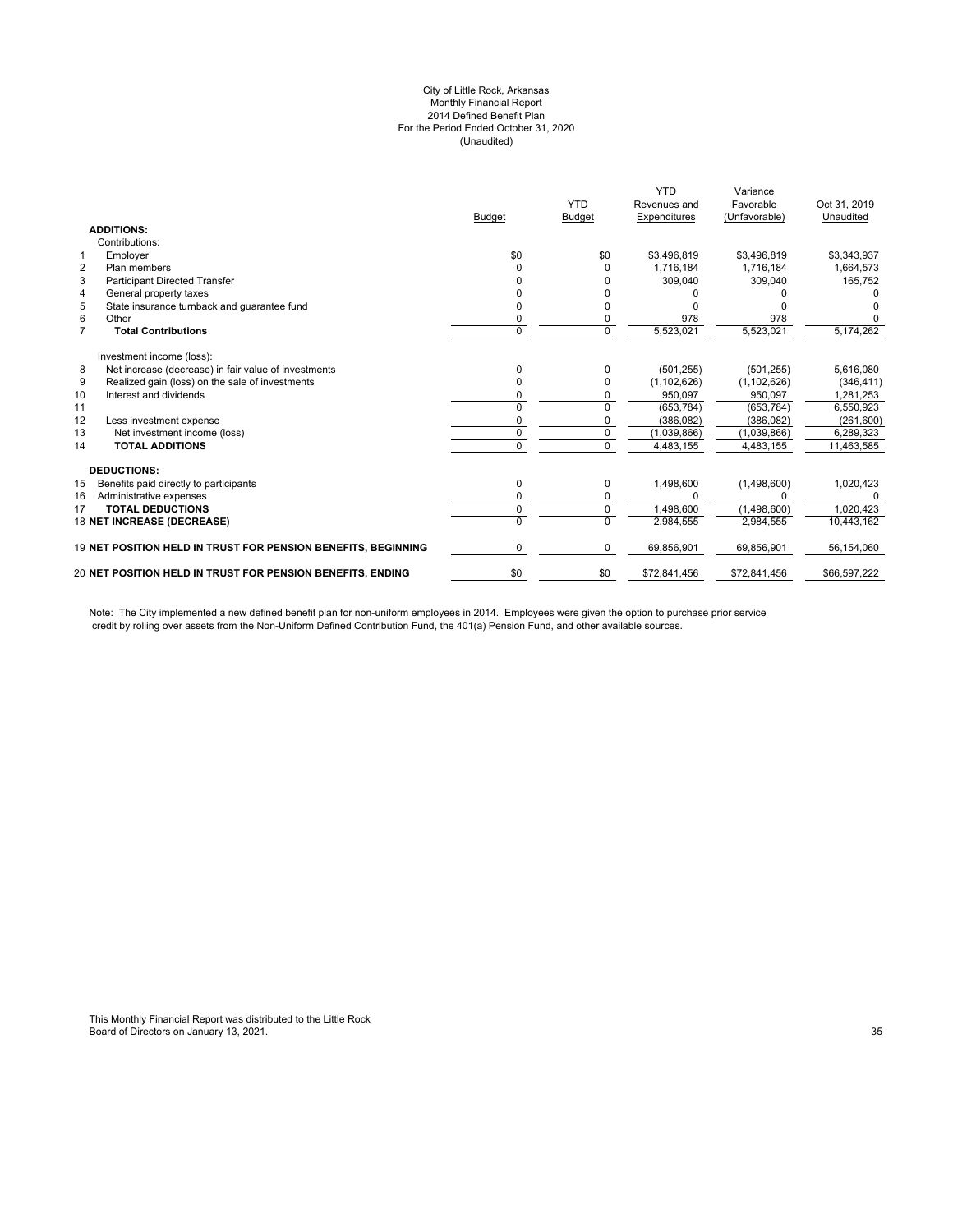#### City of Little Rock, Arkansas Monthly Financial Report Health Management Trust Fund For the Period Ended October 31, 2020 (Unaudited)

|                                                                        | <b>Budget</b> | <b>YTD</b><br><b>Budget</b> | <b>YTD</b><br>Revenues and<br>Expenditures | Variance<br>Favorable<br>(Unfavorable) | Oct 31, 2019<br>Unaudited |
|------------------------------------------------------------------------|---------------|-----------------------------|--------------------------------------------|----------------------------------------|---------------------------|
| <b>ADDITIONS:</b>                                                      |               |                             |                                            |                                        |                           |
| Contributions:                                                         |               |                             |                                            |                                        |                           |
| $\mathbf{1}$<br>Employer                                               | \$0           | \$0                         | \$1,155,175                                | \$1,155,175                            | \$1,127,000               |
| $\overline{2}$<br>Plan members                                         |               |                             |                                            |                                        |                           |
| 3<br>General property taxes                                            |               |                             |                                            |                                        |                           |
| State insurance turnback and guarantee fund<br>4                       |               |                             |                                            |                                        |                           |
| 5<br>Other                                                             |               |                             |                                            |                                        |                           |
| 6<br><b>Total Contributions</b>                                        | 0             | $\Omega$                    | 1,155,175                                  | 1,155,175                              | 1,127,000                 |
| Investment income (loss):                                              |               |                             |                                            |                                        |                           |
| $\overline{7}$<br>Net increase (decrease) in fair value of investments | 0             |                             | 179,724                                    | 179,724                                | 581,618                   |
| Realized gain (loss) on the sale of investments<br>8                   |               |                             |                                            |                                        | $\Omega$                  |
| 9<br>Interest and dividends                                            |               |                             | 91,894                                     | 91,894                                 | 91,690                    |
| 10                                                                     | ŋ             |                             | 271,617                                    | 271,617                                | 673,308                   |
| 11<br>Less investment expense                                          |               |                             |                                            |                                        | (49, 019)                 |
| 12<br>Net investment income (loss)                                     | 0             | $\Omega$                    | 271,617                                    | 271,617                                | 624,289                   |
| <b>TOTAL ADDITIONS</b><br>13                                           | 0             | $\Omega$                    | 1,426,792                                  | 1,426,792                              | 1,751,289                 |
| <b>DEDUCTIONS:</b>                                                     |               |                             |                                            |                                        |                           |
| 14<br>Benefits paid directly to participants                           | 0             | O                           | $\Omega$                                   | U                                      |                           |
| 15<br>Administrative expenses                                          |               |                             | 64,066                                     | (64,066)                               | 82,473                    |
| <b>TOTAL DEDUCTIONS</b><br>16                                          | $\Omega$      |                             | 64.066                                     | (64,066)                               | 82,473                    |
| 17 NET INCREASE (DECREASE)                                             |               |                             | 1,362,726                                  | 1,362,726                              | 1,668,816                 |
| 18 NET POSITION HELD IN TRUST FOR PENSION BENEFITS, BEGINNING          | 0             | $\Omega$                    | 6,354,377                                  | 6,354,377                              | 4,475,179                 |
| 19 NET POSITION HELD IN TRUST FOR PENSION BENEFITS, ENDING             | \$0           | \$0                         | \$7,717,102                                | \$7,717,102                            | \$6,143,995               |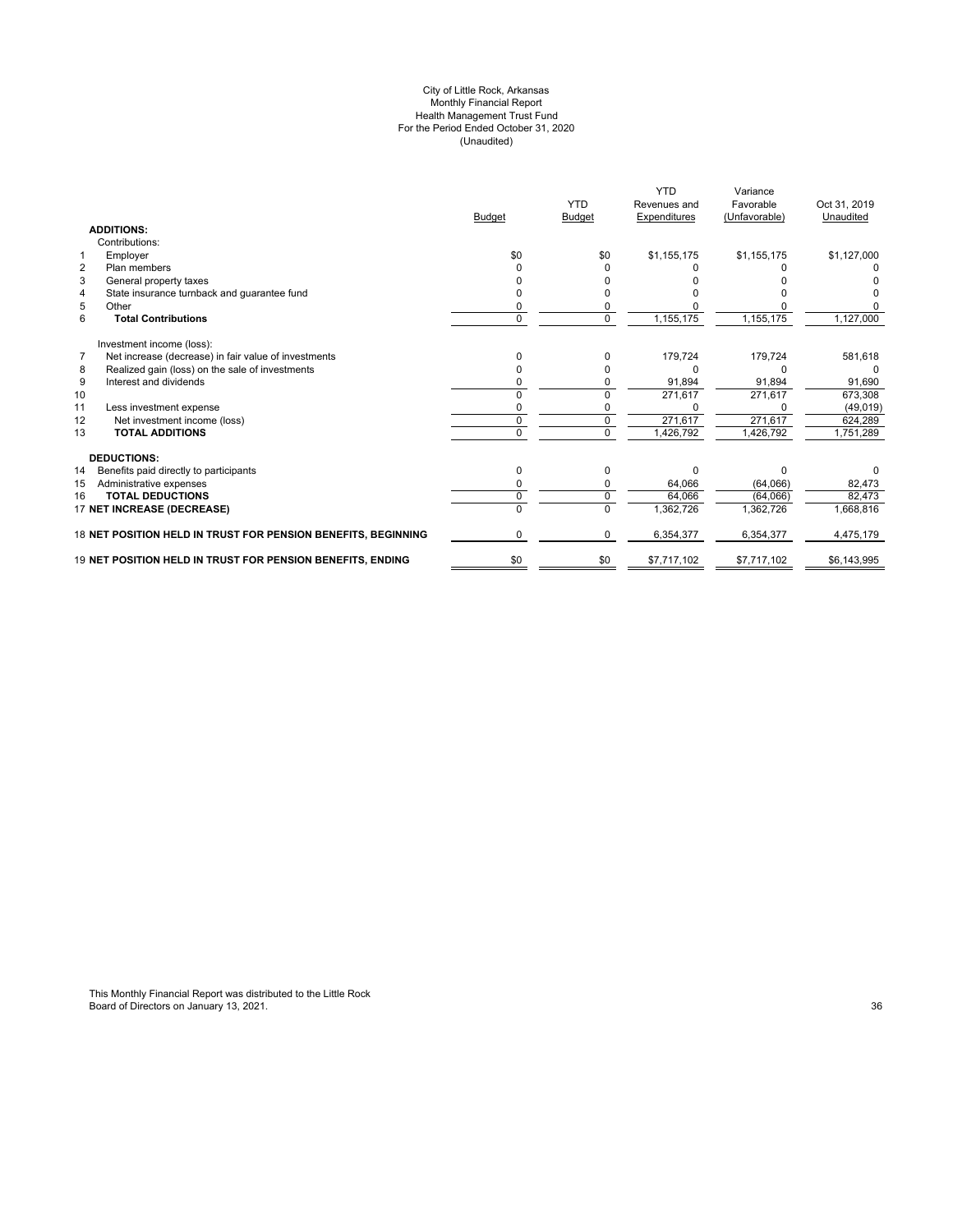# Accounts Payable, Bonds Payable and Other Payables For the Period Ended October 31, 2020

| Fund                                                                                                     | Accounts<br>Payable | Wages and Benefits<br>Payable | Other<br>Payables | Deferred<br><u>Revenues</u> | Deferred<br>Inflows | Revenue Bonds<br>Payable | <b>Total Payables</b><br>Total | Encumbrances         |
|----------------------------------------------------------------------------------------------------------|---------------------|-------------------------------|-------------------|-----------------------------|---------------------|--------------------------|--------------------------------|----------------------|
| 100 General                                                                                              | \$1,416,455         | \$4,112,655                   | \$5,522,603       | \$21,984,772                |                     |                          | \$33,036,484                   | \$872,865            |
| 108 General - Special Projects                                                                           |                     |                               |                   | 544,898                     |                     |                          | 544,898                        | 1,495,713            |
| 110 Seized Money                                                                                         |                     |                               | 362,964           |                             |                     |                          | 362,964                        | 41,021               |
| 140 Franchise Fee Collection                                                                             |                     |                               |                   |                             |                     |                          | $\mathbf 0$                    | 0                    |
| 200 Street                                                                                               |                     |                               |                   | 3,721,844                   |                     |                          | 3,721,844                      | 87,195               |
| 205 Street - Special Projects                                                                            |                     |                               |                   |                             |                     |                          | $\mathbf 0$                    | 1,030,522            |
| 210 Special Projects                                                                                     |                     |                               |                   | 17,119                      |                     |                          | 17,119                         | 151,278              |
| 220 911                                                                                                  |                     |                               |                   |                             |                     |                          | $\Omega$                       | $\Omega$             |
| 230 CDBG                                                                                                 |                     |                               |                   |                             |                     |                          | $\mathbf 0$                    | 155,849              |
| 240 HIPP                                                                                                 |                     |                               |                   |                             |                     |                          | $\Omega$                       | 267,486              |
| 250 NHSP                                                                                                 |                     |                               |                   |                             |                     |                          | $\mathbf 0$                    | 7,651                |
| 270 Grants                                                                                               |                     |                               |                   | 1,311,916                   |                     |                          | 1,311,916                      | 2,165,360            |
| 310 Issuance and Reserve Fund                                                                            |                     |                               |                   |                             |                     |                          | $\Omega$                       |                      |
| 323 2012 Library Improvement Bonds                                                                       |                     |                               |                   |                             |                     |                          | $\Omega$                       | $\Omega$             |
| 324 2015 Library Improvement Bonds                                                                       |                     |                               |                   |                             |                     |                          | $\Omega$                       |                      |
| 325 Short Term Financing Capital Improvements                                                            |                     |                               |                   |                             |                     |                          | $\Omega$                       | 1,695,694            |
| 326 2012-2021 Capital Project Fund                                                                       |                     |                               |                   |                             |                     |                          | $\Omega$                       | 2,854,594            |
| 330 2013 Capital Improvement Bond                                                                        |                     |                               |                   |                             |                     |                          | $\Omega$                       |                      |
| 331 2018 Capital Improvement Bond                                                                        |                     |                               |                   |                             |                     |                          | $\Omega$                       | 12,306,311           |
| 351 TIF #1 2014 Capital Improvement Bond                                                                 |                     |                               |                   |                             |                     |                          | $\Omega$                       |                      |
| 352 TIF - Port Authority                                                                                 |                     |                               |                   | 122,158                     |                     |                          | 122,158                        | $\Omega$             |
| 370 2018 Hotel Gross Receipts Tax                                                                        |                     |                               |                   |                             |                     |                          | $\Omega$                       | $\Omega$             |
| 505 2009 Parks & Rec Debt Service Fund                                                                   |                     |                               |                   |                             |                     |                          | $\Omega$                       | $\Omega$             |
| 506 2007 Infrastructure Debt Service                                                                     |                     |                               |                   |                             |                     |                          | $\Omega$                       | $\Omega$             |
| 509 2002 CIP Jr. Lien Bonds                                                                              |                     |                               |                   |                             |                     |                          | $\Omega$<br>$\Omega$           | $\Omega$<br>$\Omega$ |
| 523 2012 Library Improvement Bonds Debt Service                                                          |                     |                               |                   | 2,328,548                   |                     |                          | 2,328,548                      | $\Omega$             |
| 524 2015 Library Improvement Bonds Debt Service<br>530 2013 Improvement Bonds Debt Service Fund          |                     |                               |                   | 7,740,369                   |                     |                          | 7,740,369                      | 0                    |
|                                                                                                          |                     |                               |                   |                             |                     |                          | $\Omega$                       | $\Omega$             |
| 540 2017 Capital Improvement Refunding Revenue Bond<br>551 TIF #1 2014 Cap Improvement Bond Debt Service |                     |                               |                   | 345,776                     |                     |                          | 345,776                        | $\Omega$             |
| 560 2017 Library Refunding Bond Fund                                                                     |                     |                               |                   | 2,328,548                   |                     |                          | 2,328,548                      | 0                    |
| 570 2018 Hotel Gross Receipts Tax Debt Service                                                           |                     |                               |                   |                             |                     |                          | $\Omega$                       | $\Omega$             |
| 600 Fleet                                                                                                |                     | 569,715                       |                   |                             | 158,563             |                          | 728,278                        | $\Omega$             |
| 601 Vehicle Storage Facility                                                                             | 774                 | 122,504                       |                   | 43,591                      | 26,427              |                          | 193,296                        | $\Omega$             |
| 603 Waste Disposal                                                                                       | (5, 122)            | 899,986                       | 6,226,810         |                             | 211,418             | 630,000                  | 7,963,092                      | $\Omega$             |
| 612 Rivermarket Garage Fund                                                                              |                     |                               | 99,682            | 230,751                     |                     | 5,660,000                | 5,990,433                      | $\Omega$             |
| 800 Police Pension                                                                                       |                     |                               |                   |                             |                     |                          | $\Omega$                       | $\Omega$             |
| 801 Fire Pension                                                                                         |                     |                               |                   |                             |                     |                          | $\Omega$                       | $\Omega$             |
| 803 Non-Uniform Defined Benefit                                                                          |                     |                               |                   |                             |                     |                          | $\Omega$                       | $\Omega$             |
| 804 Non-Uniform Defined Contribution                                                                     |                     |                               |                   |                             |                     |                          | $\Omega$                       |                      |
| 805 401 (a) Pensions                                                                                     |                     |                               |                   |                             |                     |                          | $\Omega$                       | $\Omega$             |
| 806 Health Management Trust Fund                                                                         |                     |                               |                   |                             |                     |                          | $\Omega$                       |                      |
| 807 2014 DB Plan                                                                                         |                     |                               |                   |                             |                     |                          | $\Omega$                       | $\Omega$             |
| 940 Accounts Payable Clearing Fund                                                                       | 122,794             |                               |                   |                             |                     |                          | 122,794                        | 0                    |
| Totals                                                                                                   | \$1,534,900         | \$5,704,860                   | \$12,212,059      | \$40.720.290                | \$396.408           | \$6,290,000              | \$66,858,517                   | \$23,131,538         |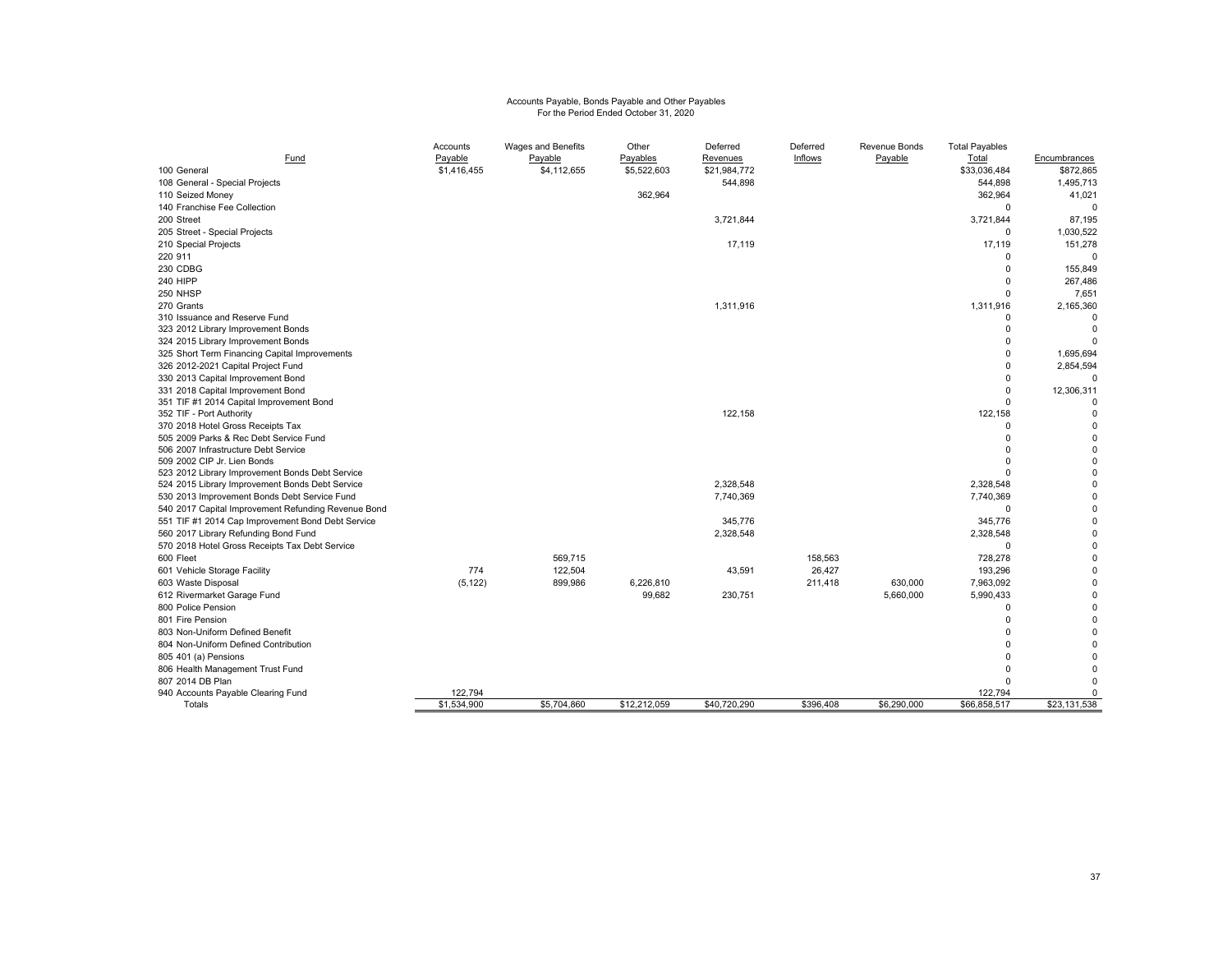# **SUMMARY OF BOND INDEBTEDNESS For the Period Ended October 31, 2020**

| <b>GENERAL OBLIGATION DEBT</b>                                              | <b>TRUSTEE</b>                                 | <b>ORIGINAL</b><br><b>AMOUNT</b> | <b>MATURITY</b><br><b>DATE</b> | <b>INTEREST</b><br><b>RATE</b> | <b>PRINCIPAL</b><br><b>BALANCE AT</b><br>12/31/2019 | <b>BONDS</b><br><b>ISSUED</b><br>2020 | <b>PRINCIPAL</b><br><b>PAID IN</b><br>2020 | <b>BONDS</b><br><b>RETIRED</b><br>2020 | <b>PRINCIPAL</b><br><b>BALANCE AT</b><br>10/31/2020 | <b>INTEREST</b><br><b>PAID IN</b><br>2020 |
|-----------------------------------------------------------------------------|------------------------------------------------|----------------------------------|--------------------------------|--------------------------------|-----------------------------------------------------|---------------------------------------|--------------------------------------------|----------------------------------------|-----------------------------------------------------|-------------------------------------------|
| 2013 Limited Tax Capital Improvement                                        | First Security Bank (Paying Agent & Registrar) | \$58,105,000                     | 4/1/2033                       | $1.00\% - 5.00\%$              | \$4,290,000                                         | \$0                                   | \$2,190,000                                | \$775,000                              | \$1,325,000                                         | \$140,375                                 |
| 2014 Tax Increment Improvement Bonds (Redevelopment District NoRegions Bank |                                                | 2,615,000                        | 3/1/2036                       | 6.00%                          | 2,295,000                                           |                                       |                                            | 260,000                                | 2.035,000                                           | 129,900                                   |
| 2015 Library Construction and Refunding Bonds                               | Regions Bank (Paying Agent & Registrar)        | 36,620,000                       | 3/1/2038                       | $2.05\% - 4.00\%$              | 29,290,000                                          |                                       | 1,285,000                                  | 1,695,000                              | 26,310,000                                          | 862,356                                   |
| 2017 Library Construction and Refunding Bonds                               | Regions Bank (Paying Agent & Registrar)        | 15,925,000                       | 3/1/2027                       | $1.50\% - 5.00\%$              | 12,690,000                                          |                                       | 1,570,000                                  | 1,920,000                              | 9,200,000                                           | 366,388                                   |
| 2018 Limited Tax Capital Improvement                                        | First Security Bank (Paying Agent & Registrar) | 43,475,000                       | 4/1/2028                       | 2.375% - 5.00%                 | 35,070,000                                          |                                       | 2,275,000                                  | 6,260,000                              | 26,535,000                                          | 1,086,213                                 |
| <b>REVENUE BONDS</b>                                                        |                                                |                                  |                                |                                |                                                     |                                       |                                            |                                        |                                                     |                                           |
| 2003 Capital Improvement and Refunding-Parking Projects                     | U.S. Bank                                      | 11,855,000                       | 7/1/2028                       | $1.50\% - 5.30\%$              | 6,220,000                                           |                                       | 560,000                                    |                                        | 5,660,000                                           | 328,448                                   |
| 2007 Waste Disposal Revenue Bond                                            | Citizens Bank                                  | 3,400,000                        | 5/1/2022                       | $5.30\% - 5.87\%$              | 920,000                                             |                                       | 290,000                                    |                                        | 630,000                                             | 26,450                                    |
| 2017 Capital Improvement and Refunding Revenue Bond:                        | <b>First Security Bank</b>                     | 17,875,000                       | 10/1/2033                      | $2.00\% - 5.00\%$              | 16,075,000                                          |                                       | 895,000                                    |                                        | 15,180,000                                          | 609,750                                   |
| 2018 Hotel Gross Receipts Tax Bonds (Arts Center Bonds)                     | First Security Bank (Paying Agent & Registrar) | 32,570,000                       | 12/1/2048                      | $3.00\% - 5.00\%$              | 32,145,000                                          |                                       |                                            |                                        | 32,145,000                                          | 686,072                                   |
| <b>TEMPORARY NOTE</b>                                                       |                                                |                                  |                                |                                |                                                     |                                       |                                            |                                        |                                                     |                                           |
| 2015 Temporary Note                                                         | <b>First Security Bank</b>                     | 5,910,000                        | 6/24/2020                      | 1.81%                          | 1,224,721                                           |                                       | 1,224,721                                  |                                        |                                                     | 22,167                                    |
| 2016 1st Temporary Note                                                     | Banc of America Public Capital Corp.           | 4,525,000                        | 6/10/2021                      | 1.54%                          | 1,851,312                                           |                                       | 918,578                                    |                                        | 932,734                                             | 28,530                                    |
| 2016 2nd Temporary Note                                                     | Relyance Bank                                  | 4,603,000                        | 12/22/2021                     | 1.85%                          | 1,891,969                                           |                                       |                                            |                                        | 1,891,969                                           |                                           |
| 2017 Temporary Note                                                         | Signature Public Funding                       | 5,250,000                        | 8/8/2022                       | 1.81%                          | 3,206,263                                           |                                       | 1.049.536                                  |                                        | 2,156,727                                           | 58,192                                    |
| 2019 Temporary Note                                                         | Centennial Bank                                | 5,650,000                        | 8/24/2024                      | 2.25%                          | 5,650,000                                           |                                       | 1,080,020                                  |                                        | 4,569,980                                           | 127,473                                   |
| <b>Grand Total</b>                                                          |                                                | \$248,378,000                    |                                |                                | \$152,819,265                                       | \$0                                   | \$13,337,855                               | \$10,910,000                           | \$128,571,410                                       | \$4,472,314                               |